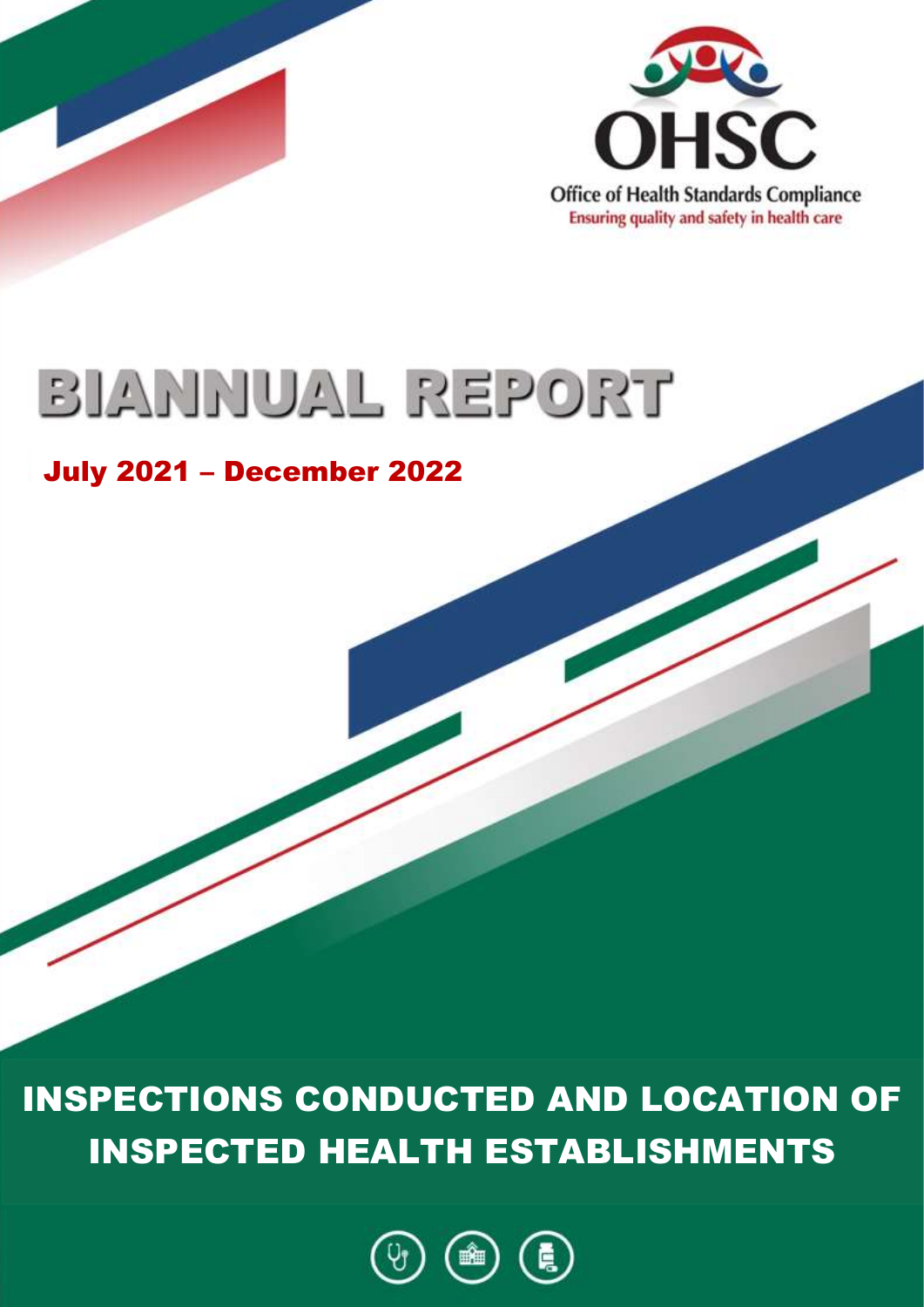## **CONTENTS**

| 1.     |                                                                           |  |
|--------|---------------------------------------------------------------------------|--|
| 2.     |                                                                           |  |
| 3.     | INSPECTIONS CONDUCTED, WITH THE NAMES AND LOCATION OF THE                 |  |
| 1.1    | Provincial Breakdown of Routine Inspections conducted during the          |  |
| 1.1.1. |                                                                           |  |
| 1.1.2. |                                                                           |  |
| 1.1.3. |                                                                           |  |
| 1.1.4. |                                                                           |  |
| 1.1.5. |                                                                           |  |
| 1.1.6. |                                                                           |  |
| 1.1.7. |                                                                           |  |
| 1.1.8. |                                                                           |  |
| 1.1.9. |                                                                           |  |
|        | 1.2. Breakdown of re-inspections conducted per province during the second |  |
|        |                                                                           |  |
| 3.2.1  |                                                                           |  |
| 3.2.2  |                                                                           |  |
| 3.2.3  |                                                                           |  |
| 3.2.4  |                                                                           |  |
| 3.2.5  |                                                                           |  |
| 3.2.6  |                                                                           |  |
| 3.2.7  |                                                                           |  |
| 3.2.8  |                                                                           |  |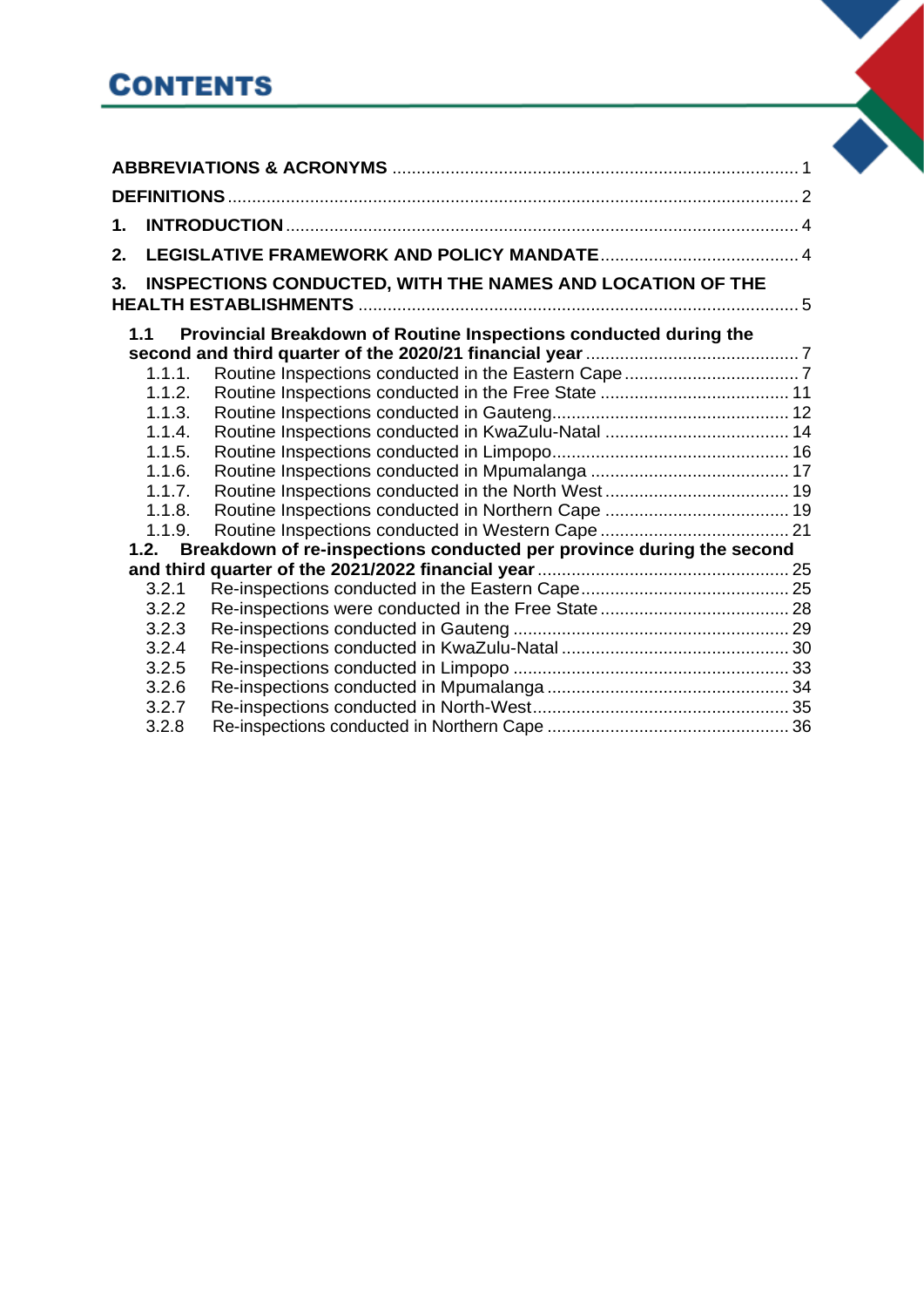## **ABBREVIATIONS & ACRONYMS**

<span id="page-2-0"></span>

| <b>CHC</b>      | <b>Community Health Centre</b>        |
|-----------------|---------------------------------------|
| <b>DM</b>       | <b>District Municipality</b>          |
| HE <sub>1</sub> | <b>Health Establishment</b>           |
| <b>LM</b>       | <b>Local Municipality</b>             |
| <b>MM</b>       | <b>Metropolitan Municipality</b>      |
| <b>NCS</b>      | <b>National Core Standards</b>        |
| <b>NDP</b>      | National Development Plan             |
| <b>NHAA</b>     | National Health Amendment Act         |
| <b>NHI</b>      | National Health Insurance             |
| <b>OHSC</b>     | Office of Health Standards Compliance |
| <b>PHC</b>      | <b>Primary Health Care</b>            |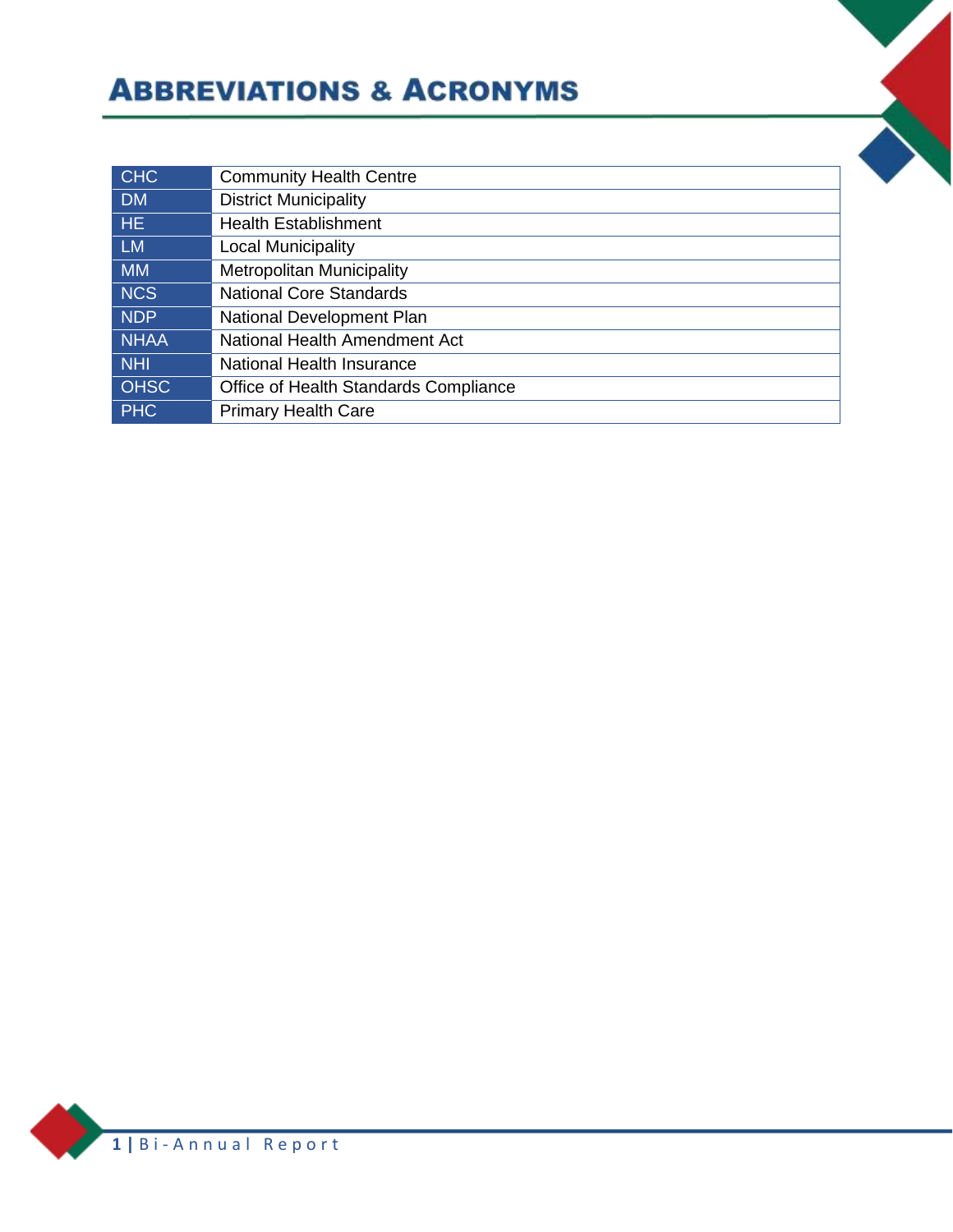## **DEFINITIONS**

**DEFINITIONS**

<span id="page-3-0"></span>

| "Board"                   | means the Board of the Office of Health Standards Compliance                |
|---------------------------|-----------------------------------------------------------------------------|
|                           | appointed in terms of Section 79A of the Act;                               |
| "Chief Executive Officer" | means the person appointed as Chief Executive Officer of the Office         |
|                           | in terms of Section 79H (1) of the Act;                                     |
| "Constitution"            | means the Constitution of the Republic of South Africa, Act 108 of          |
|                           | 1996;                                                                       |
| "Early Warning System"    | means the surveillance systems that collect information of serious          |
|                           | breaches of norms and standards that prompt interventions by the            |
|                           | health establishment, the Office or relevant authority;                     |
| "Health Establishment"    | means the whole or part of a public or private institution, facility,       |
|                           | building or place, whether for profit or not, that is operated or           |
|                           | designed to provide inpatient or outpatient treatment, diagnostic or        |
|                           | therapeutic<br>interventions,<br>nursing,<br>rehabilitative,<br>palliative, |
|                           | convalescent, preventative or other health services;                        |
| "Inspector"               | means a person appointed as an inspector in terms of Section 80(2)          |
|                           | of the Act;                                                                 |
| "Minister"                | means the Minister responsible for Health;                                  |
| "Norms and Standards"     | means the norms and standards prescribed by the Minister in terms           |
|                           | of Section $90(1)(b)$ and (c) of the Act;                                   |
| "Office"                  | means the Office of Health Standards Compliance established by              |
|                           | Section 77(1) of the Act;                                                   |
| "Regulations"             | means the Procedural Regulations Pertaining to the Functioning of           |
|                           | the Office of Health Standards Compliance and Handling of                   |
|                           | Complaints by the Ombud;                                                    |
| "the Act"                 | means the National Health Act, 2003 (Act No. 61 of 2003); and               |
| "User"                    | means the person receiving services in a health establishment,              |
|                           | including receiving blood or blood products, or using a health              |
|                           | service, and if the person receiving treatment or using a health            |
|                           | service is-                                                                 |
|                           | below the age contemplated in section 129 of the Children's Act             |
|                           | 38 of 2005, "user" includes the person's parent or guardian, or             |
|                           |                                                                             |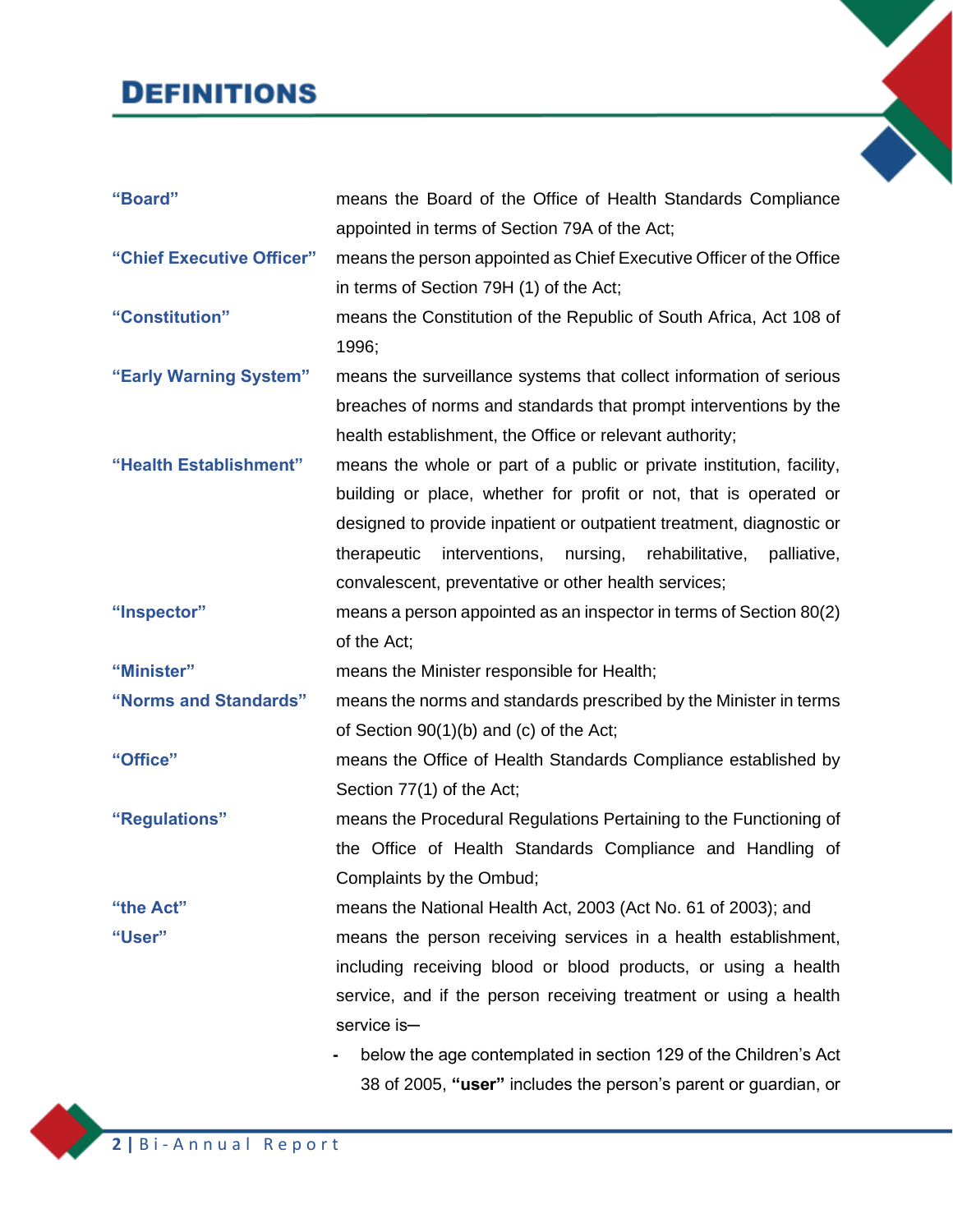another person authorised by law to act on the first mentioned person's behalf; or

**-** incapable of taking decisions, "user" includes the person's spouse or partner or, in the absence of such spouse or partner, the person's parent, grandparent, adult child or brother or sister, or another person authorised by law to act on the first mentioned person's behalf.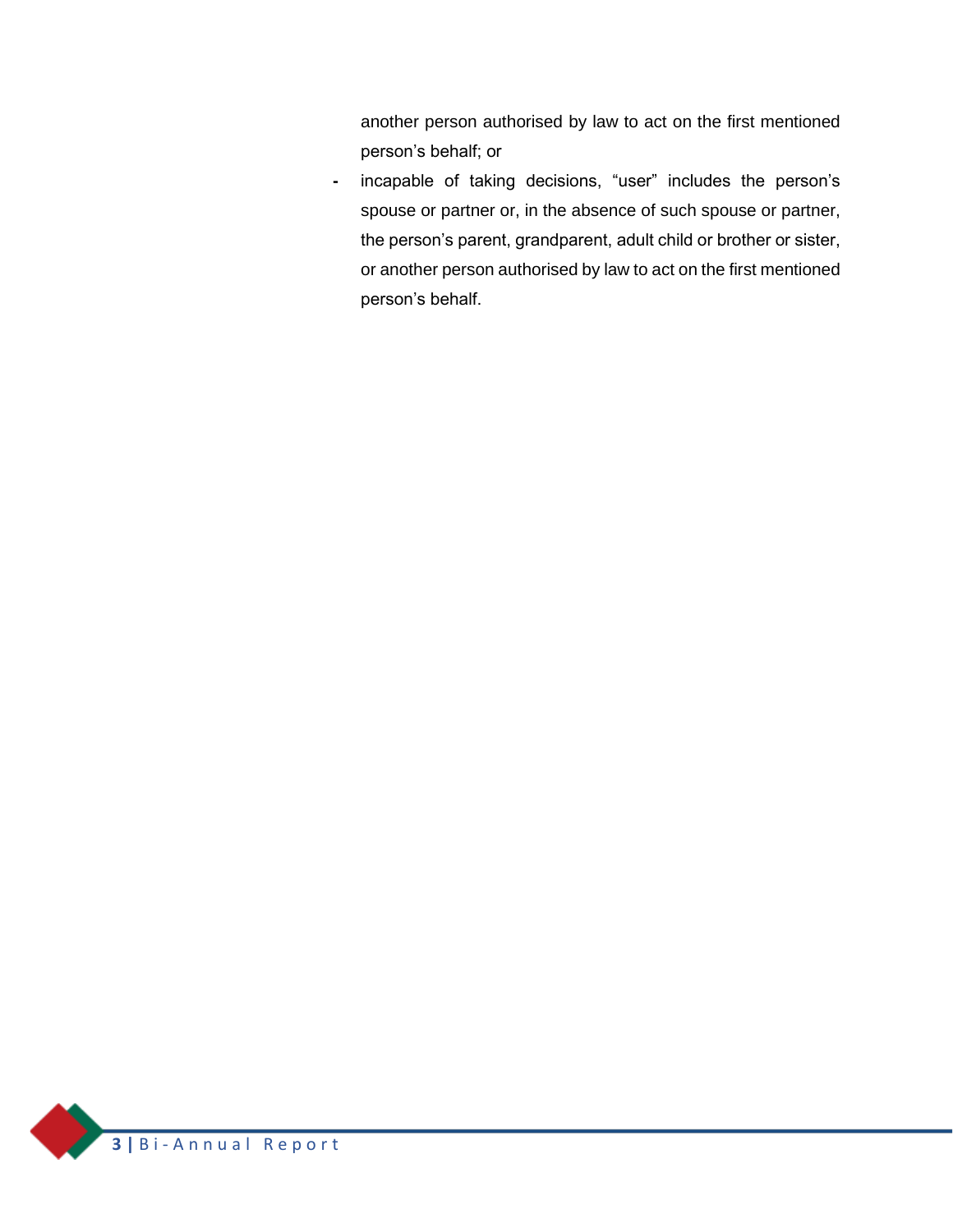## **1. INTRODUCTION**

**1. INTRODUCTION**

<span id="page-5-0"></span>In terms of section 79(1)(f) of the National Health Amendment Act (NHAA) 12 of 2013, ("the Act") the Office of Health Standards Compliance (OHSC) must publish information relating to norms and standards through the media and where appropriate, to specific communities.

Additionally, the Procedural Regulation 31(1)(b) states that the OHSC must every six months, publish on its public website and in any other appropriate publication platform, a report which covers all the:

- (i) inspections conducted, with the names and location of the health establishments;
- (ii) compliance certificates issued, with the names and location of health establishments;
- (iii) hearings conducted, with the names and location of health establishments and the outcome of the hearings;
- (iv) the recommendations made to the relevant authorities in terms of section 79(1)(e) which states that the Office must identify areas and make recommendations for interventions by a national or provincial department of health, a health department of a municipality or health establishment where it is necessary, to ensure compliance with norms and standards and
- (v) complaints received and resolved by the Ombud, by category.

## **2. LEGISLATIVE FRAMEWORK AND POLICY 2. LEGISLATIVE FRAMEWORK AND POLICY MANDATE**

- The National Health Act, Act 61 of 2003, as amended
- <span id="page-5-1"></span>• The National Core Standards (NCS)
- Batho Pele and the Patient's Rights Charter
- National Health Insurance (NHI) Bill, 2019
- National Development Plan (NDP)
- The norms and standards regulations applicable to different categories of health establishments
- Procedural Regulations pertaining to the Functioning of the Office of Health Standards Compliance and Handling of Complaints by the Ombud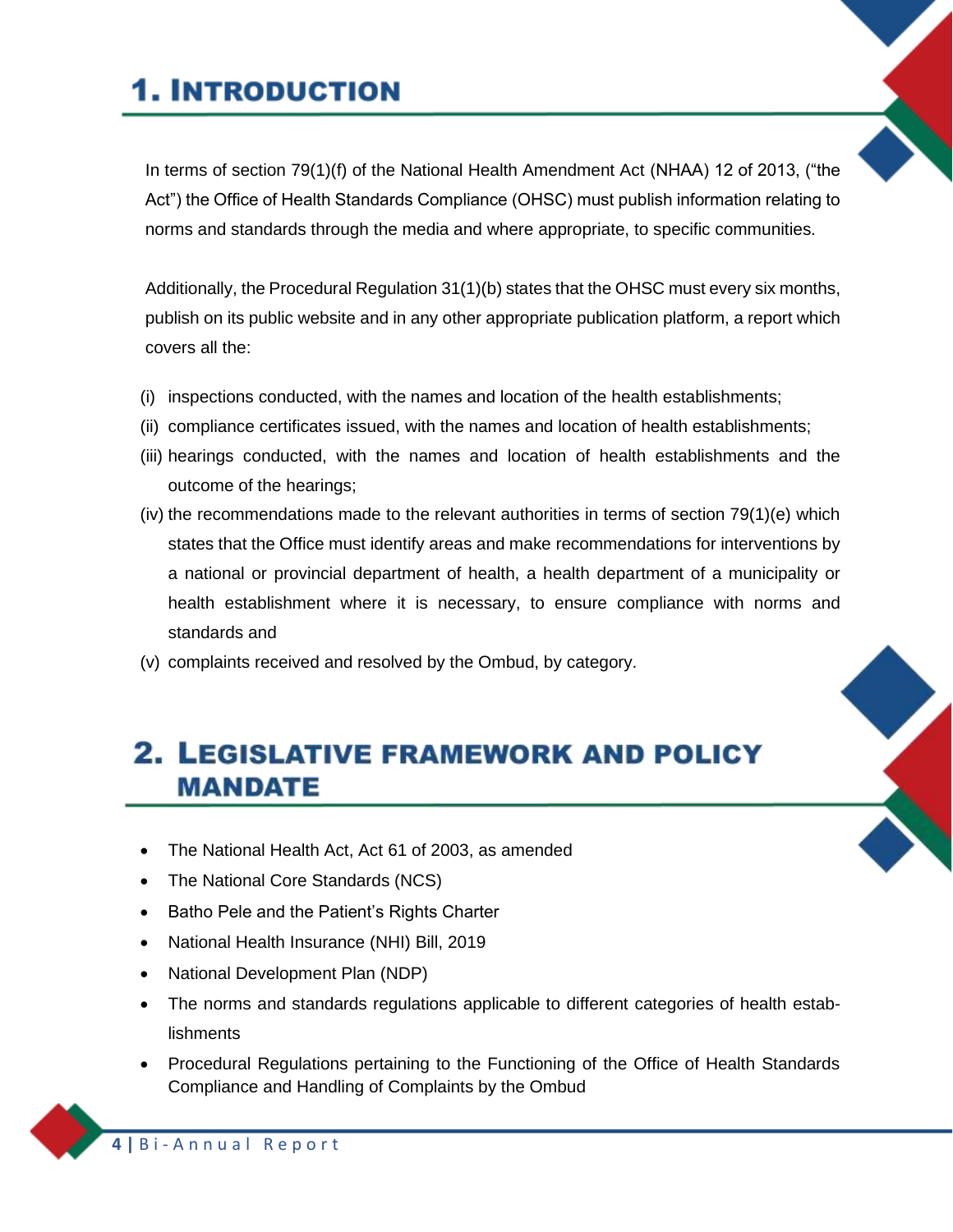#### 3. INSPECTIONS CONDUCTED, WITH THE NAMES AND LOCATION OF THE HEALTH ESTABLISHMENTS **3. INSPECTIONS CONDUCTED, WITH THE NAMES AND LOCATION OF THE HEALTH**

<span id="page-6-0"></span>This report outlines the number of inspections conducted over the six months period between 1 July 2021 and 31 December 2021 in the 2021/2022 financial year. In this reporting period, two types of inspections were conducted, namely: routine inspections and re-inspections. A total of 308 routine inspections and 180 re-inspections were conducted across all nine provinces. The distribution of health establishments (HEs), as well as the location of each HE inspected per provinces, district, and sub-district is listed in the tables below.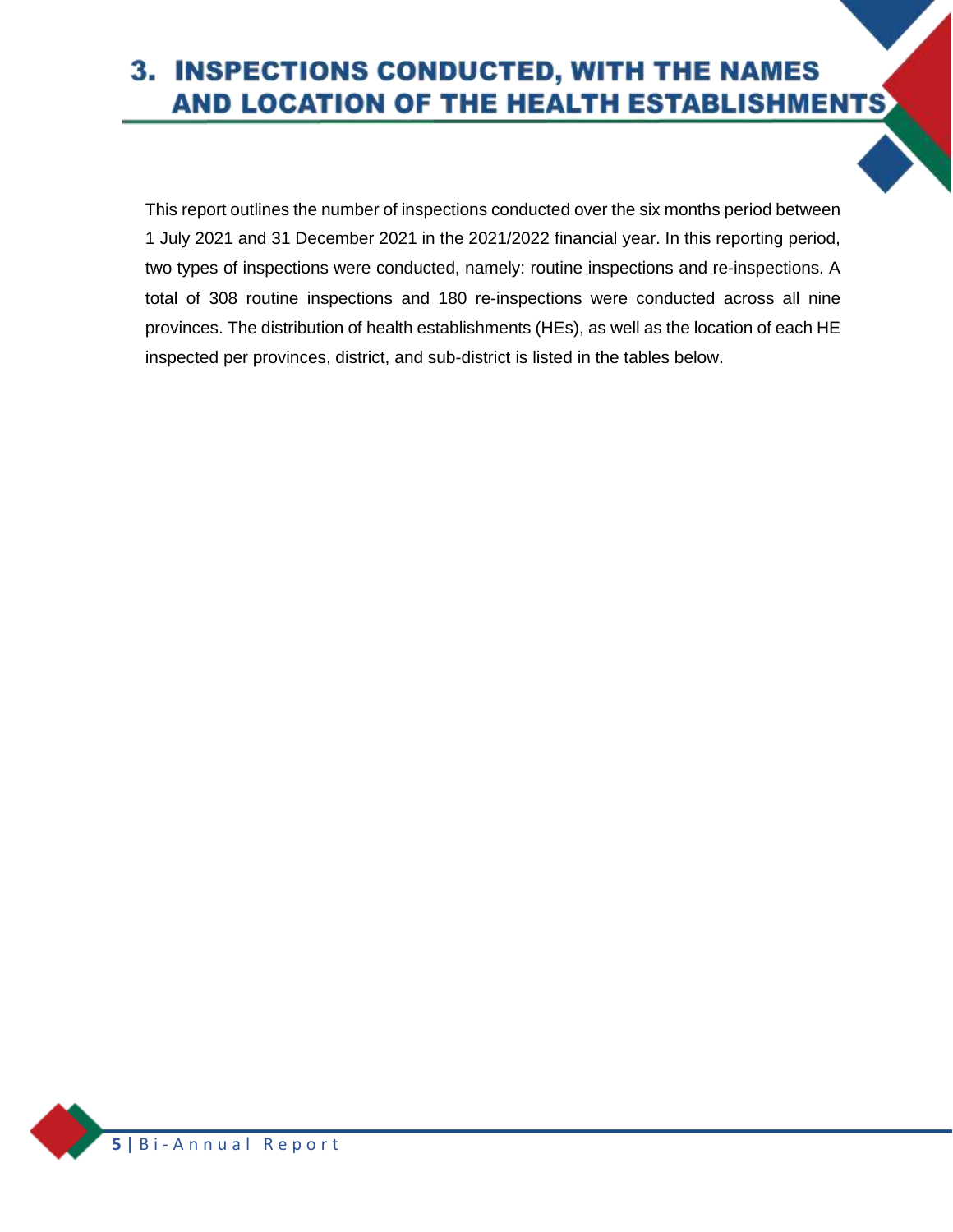

*<b>6*  $\frac{1}{2}$  in the p of the p of the p of the p of the p of the p of the p of the p of the p of the p of the p of the p of the p of the p of the p of the p of the p of the p of the p of the p of the p of the p of the

**ROUTINE INSPECTIONS**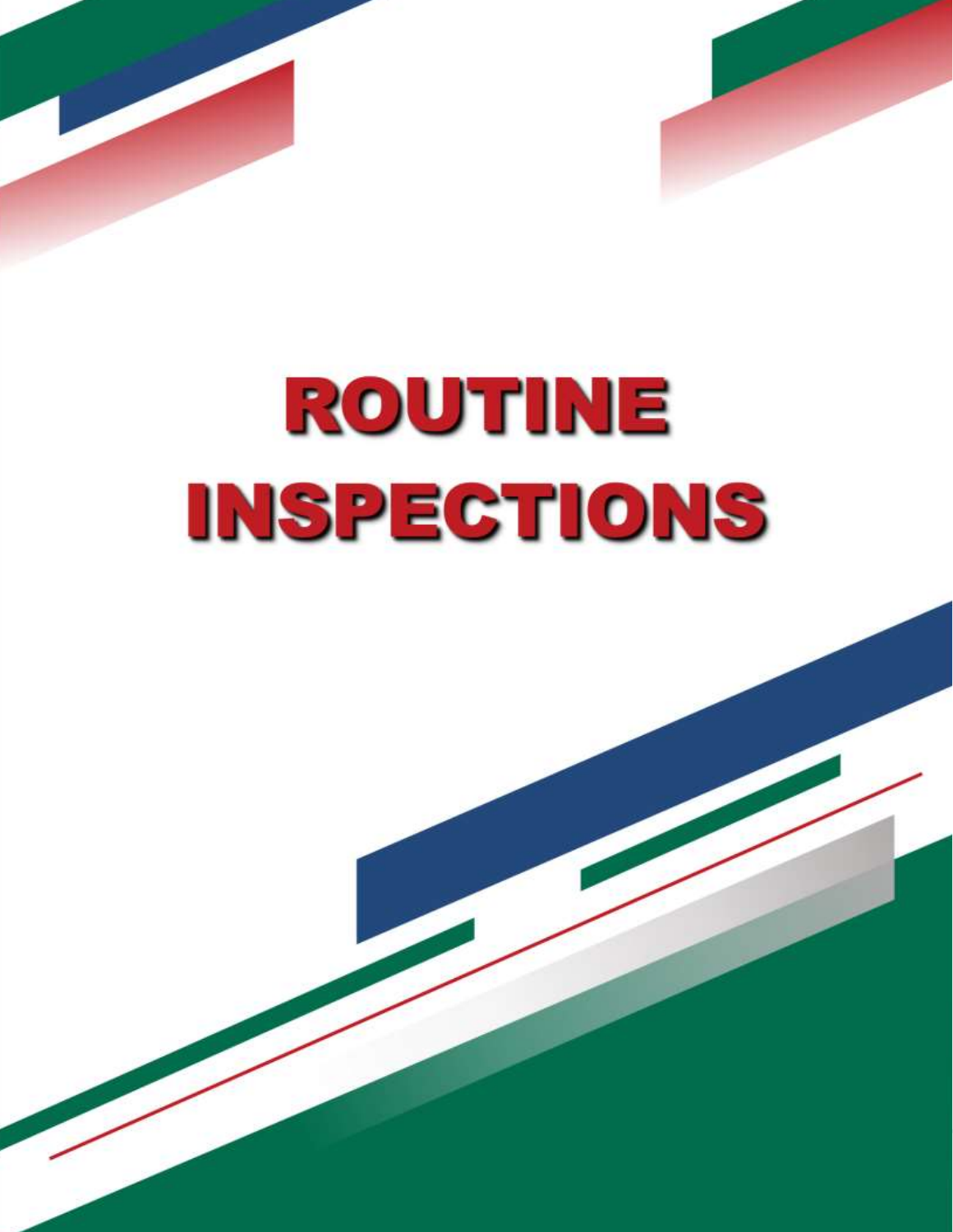#### **1.1 Provincial breakdown of routine inspections conducted during the second and third quarter of the 2020/21 financial year**

<span id="page-8-0"></span>The number of health establishments inspected per province is informed by the number of health establishments in that province, as well as the proportion of these that has not yet been inspected by the OHSC. The Eastern Cape has the highest number of health establishments compared to others; therefore, the province had the highest number of inspections over the reporting period. The distribution of routine inspections conducted per province during the period between 1 July 2021 and 31 December is depicted in [Table 1](#page-8-2) below:

#### <span id="page-8-2"></span>**Table 1: Routine inspections conducted per province during 1 July and 31 December 2021**

| <b>Province</b>     | Number of health establishments inspected |
|---------------------|-------------------------------------------|
| Eastern Cape        | 75                                        |
| <b>Free State</b>   | 9                                         |
| Gauteng             | 31                                        |
| KwaZulu-Natal       | 54                                        |
| Limpopo             | 23                                        |
| Mpumalanga          | 27                                        |
| North West          | 9                                         |
| Northern Cape       | 24                                        |
| <b>Western Cape</b> | 56                                        |
| <b>Total</b>        | 308                                       |

#### **1.1.1. Routine inspections conducted in the Eastern Cape**

<span id="page-8-1"></span>A total of 75 health establishments were inspected in the Eastern Cape. The selected health establishments inspected were from eight district municipalities in the province. The distribution of the inspections within the districts includes Alfred Nzo (11), Amathole (11), Buffalo City (13), Chris Hani (11), Joe Gqabi (3), Nelson Mandela Bay Metropolitan (4), Oliver Tambo (11), and Sarah Baartman (11).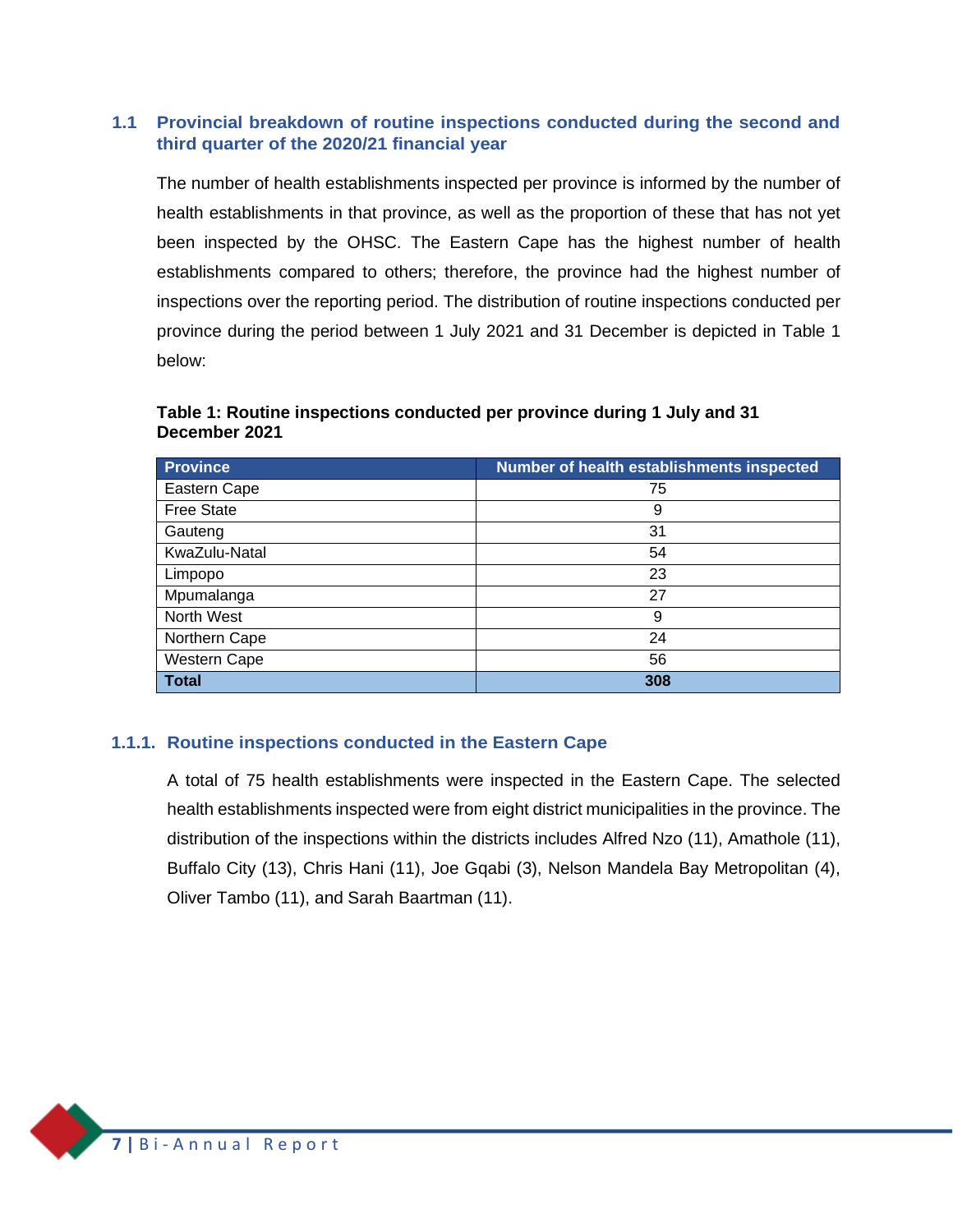#### **Table 2: Routine inspections conducted in the Eastern Cape per district municipality**

| <b>No</b>        | <b>District</b>                                  | <b>Sub-district</b>                           | <b>Type of health</b><br>establishment | Name of health<br>establishment       |  |
|------------------|--------------------------------------------------|-----------------------------------------------|----------------------------------------|---------------------------------------|--|
|                  | <b>Alfred Nzo District Municipality</b>          |                                               |                                        |                                       |  |
| 1                | <b>Alfred Nzo District</b><br>Municipality       | <b>Elundini Local Municipality</b>            | Clinics/PHC                            | Empilisweni<br>Clinic                 |  |
| $\overline{2}$   | <b>Alfred Nzo District</b><br>Municipality       | <b>Elundini Local Municipality</b>            | Clinics/PHC                            | Ulundi Clinic                         |  |
| 3                | <b>Alfred Nzo District</b><br>Municipality       | Senqu Local Municipality                      | Clinics/PHC                            | Palmietfontein<br>Clinic              |  |
| $\overline{4}$   | <b>Alfred Nzo District</b><br>Municipality       | Ntabankulu Local<br>Municipality              | Clinics/PHC                            | Dungu Clinic                          |  |
| 5                | <b>Alfred Nzo District</b><br>Municipality       | Matatiele Local Municipality                  | Clinics/PHC                            | Madlangala<br>Clinic                  |  |
| 6                | <b>Alfred Nzo District</b><br>Municipality       | Matatiele Local Municipality                  | Clinics/PHC                            | Mvenyane Clinic                       |  |
| $\overline{7}$   | <b>Alfred Nzo District</b><br>Municipality       | Umzimvubu Local<br>Municipality               | Clinics/PHC                            | <b>Tela Clinic</b>                    |  |
| 8                | <b>Alfred Nzo District</b><br>Municipality       | Umzimvubu Local<br>Municipality               | Clinics/PHC                            | Mapheleni Clinic                      |  |
| $\boldsymbol{9}$ | <b>Alfred Nzo District</b><br>Municipality       | Ntabankulu Local<br>Municipality              | Clinics/PHC                            | Ndawenzima<br>Clinic                  |  |
| 10               | <b>Alfred Nzo District</b><br>Municipality       | Umzimvubu Local<br>Municipality               | Clinics/PHC                            | Mhlotsheni Clinic                     |  |
| 11               | <b>Alfred Nzo District</b><br>Municipality       | Matatiele Local Municipality                  | Clinics/PHC                            | Shepherds Hope<br>Clinic              |  |
|                  |                                                  | <b>Amathole District Municipality</b>         |                                        |                                       |  |
| 12               | <b>Amathole District</b><br>Municipality         | Mbizana Local Municipality                    | Clinics/PHC                            | St Patrick's<br><b>Gateway Clinic</b> |  |
| 13               | <b>Amathole District</b><br>Municipality         | Matatiele Local Municipality                  | Clinics/PHC                            | Mpharane Clinic                       |  |
| 14               | <b>Amathole District</b><br>Municipality         | Matatiele Local Municipality                  | Clinics/PHC                            | <b>Umtumase Clinic</b>                |  |
| 15               | <b>Amathole District</b><br>Municipality         | Sundays River Valley Local<br>Municipality    | Clinics/PHC                            | <b>Bergsig Clinic</b>                 |  |
| 16               | <b>Amathole District</b><br>Municipality         | Kou-Kamma Local<br>Municipality               | Clinics/PHC                            | <b>Misgund Clinic</b>                 |  |
| 17               | <b>Amathole District</b><br>Municipality         | Makana Local Municipality                     | Clinics/PHC                            | Raglan Road<br>Clinic                 |  |
| 18               | <b>Amathole District</b><br>Municipality         | Nelson Mandela C Health<br>Sub-District       | Clinics/PHC                            | Schauderville<br>Clinic               |  |
| 19               | <b>Amathole District</b><br>Municipality         | Nelson Mandela A Health<br>Sub-District       | Clinics/PHC                            | Max Madlingozi<br>Clinic              |  |
| 20               | <b>Amathole District</b><br>Municipality         | Nelson Mandela A Health<br>Sub-District       | Clinics/PHC                            | <b>Wells Estate</b><br>Clinic         |  |
| 21               | <b>Amathole District</b><br>Municipality         | Nelson Mandela A Health<br>Sub-District       | Clinics/PHC                            | Soweto Clinic                         |  |
| 22               | <b>Amathole District</b><br>Municipality         | Dr Beyers Naudé Local<br>Municipality         | Clinics/PHC                            | Kwazamukucinga<br>Clinic              |  |
|                  |                                                  | <b>Buffalo City Metropolitan Municipality</b> |                                        |                                       |  |
| 23               | <b>Buffalo City Metropolitan</b><br>Municipality | Enoch Mgijima Local<br>Municipality           | Clinics/PHC                            | Eluxolweni Clinic                     |  |

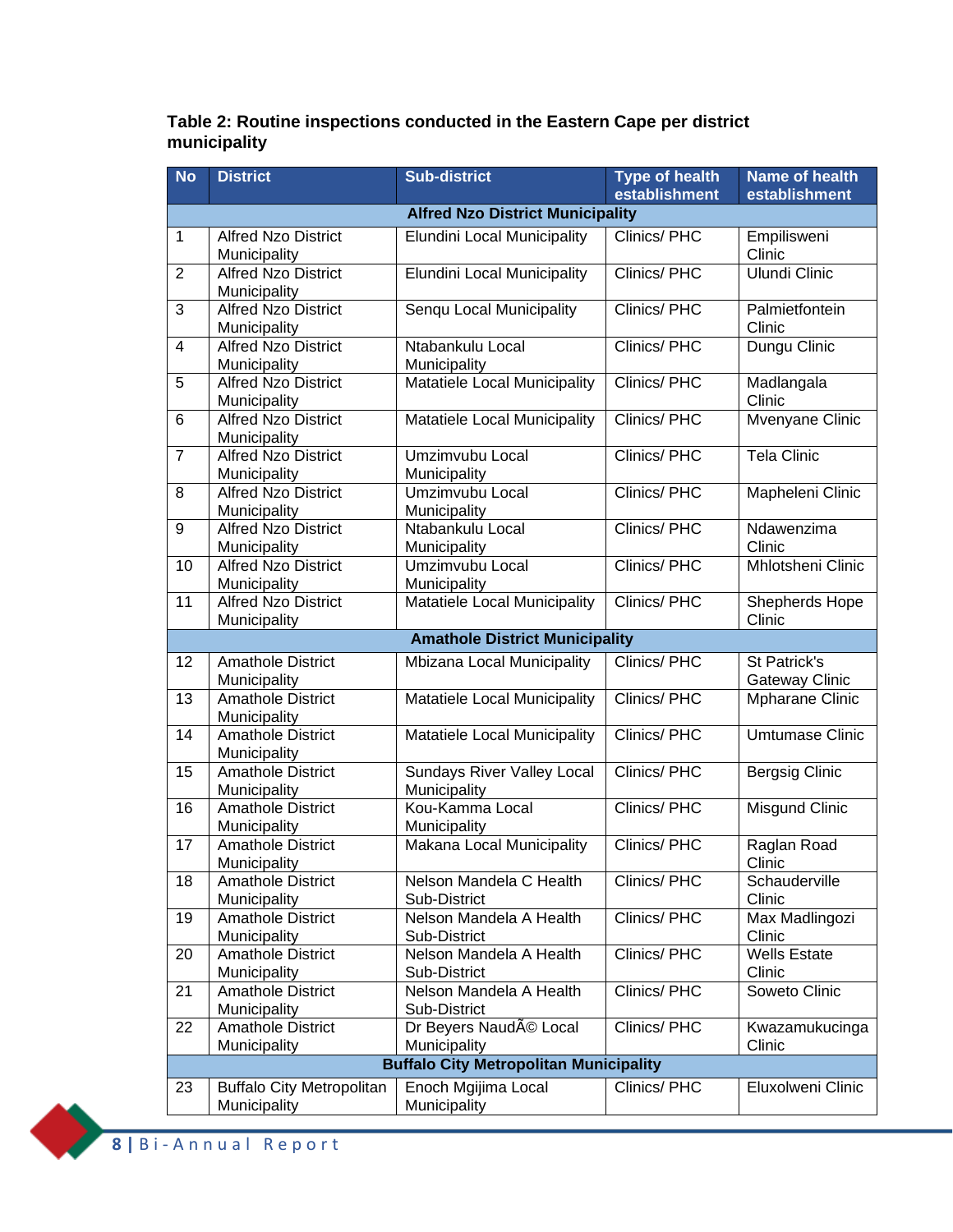| <b>No</b> | <b>District</b>                                  | <b>Sub-district</b>                                | <b>Type of health</b><br>establishment | <b>Name of health</b><br>establishment |
|-----------|--------------------------------------------------|----------------------------------------------------|----------------------------------------|----------------------------------------|
| 24        |                                                  |                                                    | Clinics/PHC                            | Nceduluntu Clinic                      |
|           | <b>Buffalo City Metropolitan</b><br>Municipality | Enoch Mgijima Local<br>Municipality                |                                        |                                        |
| 25        | <b>Buffalo City Metropolitan</b><br>Municipality | Inxuba Yethemba Local<br>Municipality              | Clinics/PHC                            | <b>Baroda Clinic</b>                   |
| 26        | <b>Buffalo City Metropolitan</b><br>Municipality | Intsika Yethu Local<br>Municipality                | Clinics/PHC                            | <b>Tsakana Clinic</b>                  |
|           | <b>Buffalo City Metropolitan</b>                 | Intsika Yethu Local                                | Clinics/PHC                            |                                        |
| 27        | Municipality                                     | Municipality                                       |                                        | Ntshingeni Clinic                      |
| 28        | <b>Buffalo City Metropolitan</b><br>Municipality | Inxuba Yethemba Local<br>Municipality              | Clinics/PHC                            | Kwanonzame<br>Old Clinic               |
| 29        | <b>Buffalo City Metropolitan</b><br>Municipality | Inxuba Yethemba Local<br>Municipality              | Clinics/PHC                            | Lingelihle Clinic                      |
| 30        | <b>Buffalo City Metropolitan</b><br>Municipality | <b>Engcobo Local Municipality</b>                  | Clinics/PHC                            | Cwecweni Clinic                        |
| 31        | <b>Buffalo City Metropolitan</b>                 | Intsika Yethu Local                                | Clinics/PHC                            | Luthuli Clinic                         |
|           | Municipality                                     | Municipality<br>Intsika Yethu Local                | Clinics/PHC                            |                                        |
| 32        | <b>Buffalo City Metropolitan</b><br>Municipality | Municipality                                       |                                        | Ngqwaru Clinic                         |
| 33        | <b>Buffalo City Metropolitan</b><br>Municipality | Intsika Yethu Local<br>Municipality                | Clinics/PHC                            | Lower Seplan<br>Clinic                 |
| 34        | <b>Buffalo City Metropolitan</b><br>Municipality | Amahlathi Local<br>Municipality                    | Clinics/PHC                            | ec Cumakala 1<br>Clinic                |
| 35        | <b>Buffalo City Metropolitan</b>                 | <b>Buffalo City Health Sub-</b>                    | Clinics/PHC                            | Peelton Clinic                         |
|           | Municipality                                     | <b>District</b>                                    |                                        |                                        |
|           |                                                  | <b>Chris Hani District Municipality</b>            |                                        |                                        |
| 36        | Chris Hani District<br>Municipality              | <b>Buffalo City Health Sub-</b><br><b>District</b> | Clinics/PHC                            | <b>Masiphile Clinic</b>                |
| 37        | Chris Hani District<br>Municipality              | <b>Buffalo City Health Sub-</b><br><b>District</b> | Clinics/PHC                            | <b>Newlands Clinic</b>                 |
| 38        | Chris Hani District                              | <b>Buffalo City Health Sub-</b><br><b>District</b> | Clinics/PHC                            | NU 16 Clinic                           |
|           | Municipality<br><b>Chris Hani District</b>       | <b>Buffalo City Health Sub-</b>                    | Clinics/PHC                            |                                        |
| 39        | Municipality                                     | <b>District</b>                                    |                                        | Zingisa NU 5<br>Clinic                 |
| 40        | <b>Chris Hani District</b><br>Municipality       | Amahlathi Local<br>Municipality                    | Clinics/PHC                            | <b>Wartburg Clinic</b>                 |
| 41        | Chris Hani District<br>Municipality              | Amahlathi Local<br>Municipality                    | Clinics/PHC                            | <b>Frankfort Clinic</b>                |
| 42        | <b>Chris Hani District</b><br>Municipality       | <b>Great Kei Local</b>                             | Clinics/ PHC                           | Mooiplaas Clinic                       |
| 43        | Chris Hani District                              | Municipality<br>Mbhashe Local Municipality         | Clinics/PHC                            | Kotyana Clinic                         |
| 44        | Municipality<br><b>Chris Hani District</b>       | <b>Mbhashe Local Municipality</b>                  | Clinics/PHC                            | Mqhele Clinic                          |
|           | Municipality                                     |                                                    |                                        |                                        |
| 45        | <b>Chris Hani District</b><br>Municipality       | Mnquma Local Municipality                          | Clinics/PHC                            | Zazulwana Clinic                       |
| 46        | Chris Hani District<br>Municipality              | Raymond Mhlaba Local<br>Municipality               | Clinics/PHC                            | Rwarwa Clinic                          |
|           |                                                  | <b>Joe Gqabi District Municipality</b>             |                                        |                                        |
| 47        | Joe Gqabi District                               | Mbhashe Local Municipality                         | Clinics/ PHC                           | Nyhwara Clinic                         |
|           | Municipality                                     |                                                    |                                        |                                        |
| 48        | Joe Gqabi District<br>Municipality               | Amahlathi Local<br>Municipality                    | Clinics/PHC                            | Alphendale Clinic                      |

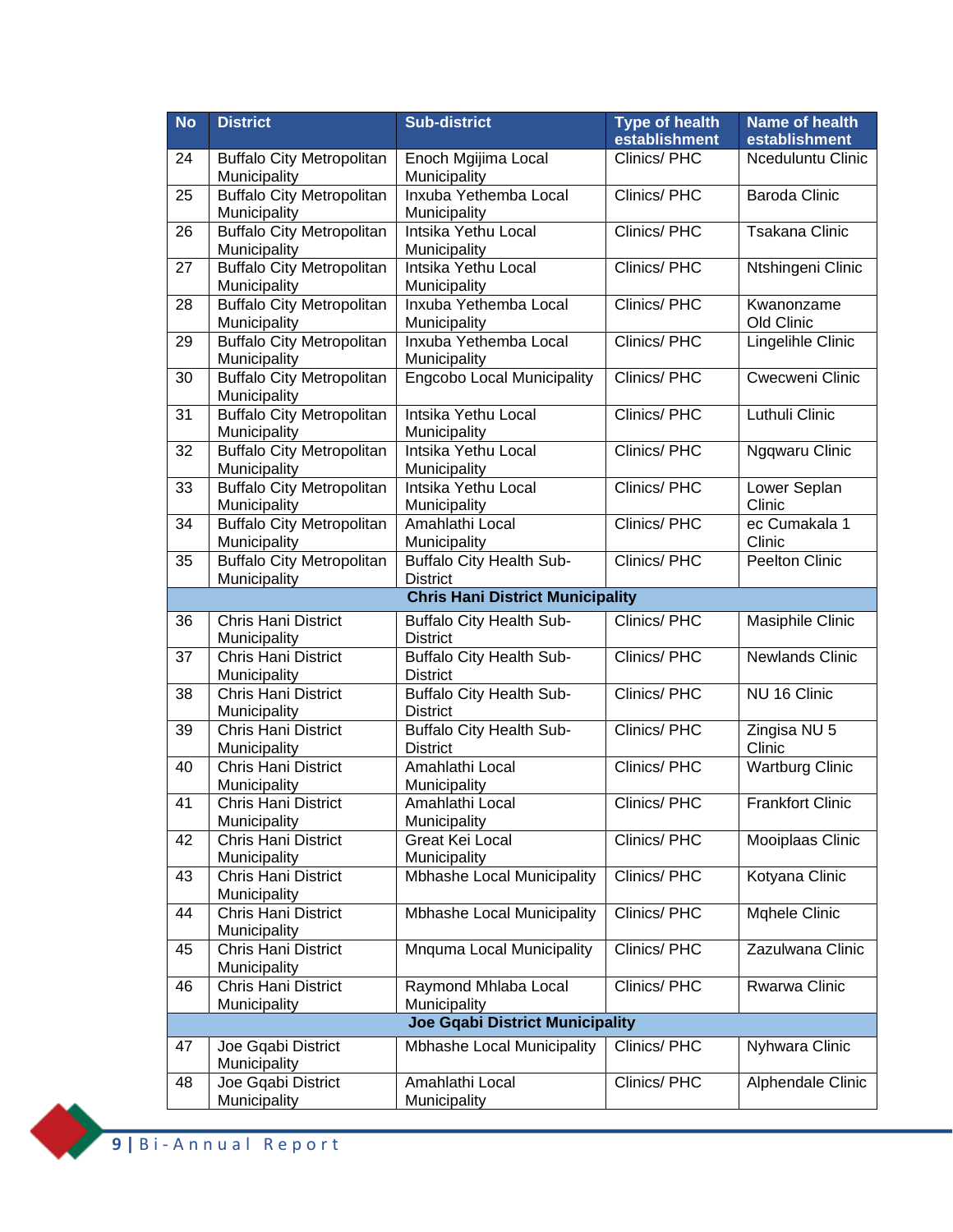| <b>No</b> | <b>District</b>                              | <b>Sub-district</b>                                 | <b>Type of health</b> | <b>Name of health</b>         |
|-----------|----------------------------------------------|-----------------------------------------------------|-----------------------|-------------------------------|
|           |                                              |                                                     | establishment         | establishment                 |
| 49        | Joe Gqabi District<br>Municipality           | Amahlathi Local<br>Municipality                     | Clinics/PHC           | Lower Zingcuka<br>Clinic      |
|           |                                              | <b>Nelson Mandela Bay Municipality</b>              |                       |                               |
| 50        | Nelson Mandela Bay<br>Municipality           | <b>Mhlontlo Local Municipality</b>                  | Clinics/PHC           | Caba Clinic                   |
| 51        | Nelson Mandela Bay<br>Municipality           | Ingquza Hill Local<br>Municipality                  | Clinics/PHC           | <b>Bala Clinic</b>            |
| 52        | Nelson Mandela Bay<br>Municipality           | Nyandeni Local<br>Municipality                      | Clinics/PHC           | Double Falls<br>Clinic        |
| 53        | Nelson Mandela Bay<br>Municipality           | <b>Mhlontlo Local Municipality</b>                  | Clinics/PHC           | <b>Nxotwe Clinic</b>          |
|           |                                              | <b>Oliver Tambo District Municipality</b>           |                       |                               |
| 54        | <b>Oliver Tambo District</b><br>Municipality | Nyandeni Local<br>Municipality                      | Clinics/PHC           | Nkanga Clinic                 |
| 55        | <b>Oliver Tambo District</b><br>Municipality | King Sabata Dalindyebo<br><b>Local Municipality</b> | Clinics/PHC           | Xhwili Clinic                 |
| 56        | <b>Oliver Tambo District</b><br>Municipality | King Sabata Dalindyebo<br><b>Local Municipality</b> | Clinics/PHC           | Zwelebhunga<br>Clinic         |
| 57        | Oliver Tambo District<br>Municipality        | Port St Johns Local<br>Municipality                 | Clinics/PHC           | <b>Bomvini Clinic</b>         |
| 58        | <b>Oliver Tambo District</b><br>Municipality | Nyandeni Local<br>Municipality                      | Clinics/PHC           | Ntapane Clinic                |
| 59        | <b>Oliver Tambo District</b><br>Municipality | Port St Johns Local<br>Municipality                 | Clinics/PHC           | Phahlakazi Clinic             |
| 60        | <b>Oliver Tambo District</b><br>Municipality | <b>Mhlontlo Local Municipality</b>                  | Clinics/PHC           | Libode Clinic                 |
| 61        | <b>Oliver Tambo District</b><br>Municipality | Dr Beyers Naudl <sup>o</sup> Local<br>Municipality  | Clinics/PHC           | <b>Baviaans Clinic</b>        |
| 62        | <b>Oliver Tambo District</b><br>Municipality | Dr Beyers Naudl <sup>o</sup> Local<br>Municipality  | Clinics/PHC           | Willowmore<br>Clinic          |
| 63        | <b>Oliver Tambo District</b><br>Municipality | <b>Blue Crane Route Local</b><br>Municipality       | <b>Clinics/PHC</b>    | Vera Barford<br>Clinic        |
| 64        | <b>Oliver Tambo District</b><br>Municipality | Dr Beyers Naudl© Local<br>Municipality              | Clinics/PHC           | Nieu-Bethesda<br>Clinic       |
|           |                                              | <b>Sarah Baartman District Municipality</b>         |                       |                               |
| 65        | Sarah Baartman District<br>Municipality      | Dr Beyers Naudl <sup>©</sup> Local<br>Municipality  | Clinics/PHC           | Kroonvale Clinic              |
| 66        | Sarah Baartman District<br>Municipality      | Dr Beyers Naudl© Local<br>Municipality              | Clinics/PHC           | Wongalethu<br>Clinic          |
| 67        | Sarah Baartman District<br>Municipality      | Dr Beyers Naudl© Local<br>Municipality              | Clinics/PHC           | <b>Rietbron Clinic</b>        |
| 68        | Sarah Baartman District<br>Municipality      | <b>Buffalo City Health Sub-</b><br><b>District</b>  | Clinics/PHC           | Ilita Clinic                  |
| 69        | Sarah Baartman District<br>Municipality      | <b>Buffalo City Health Sub-</b><br><b>District</b>  | Clinics/PHC           | <b>Bulembu Clinic</b>         |
| 70        | Sarah Baartman District<br>Municipality      | <b>Buffalo City Health Sub-</b><br><b>District</b>  | Clinics/PHC           | <b>Grey Gateway</b><br>Clinic |

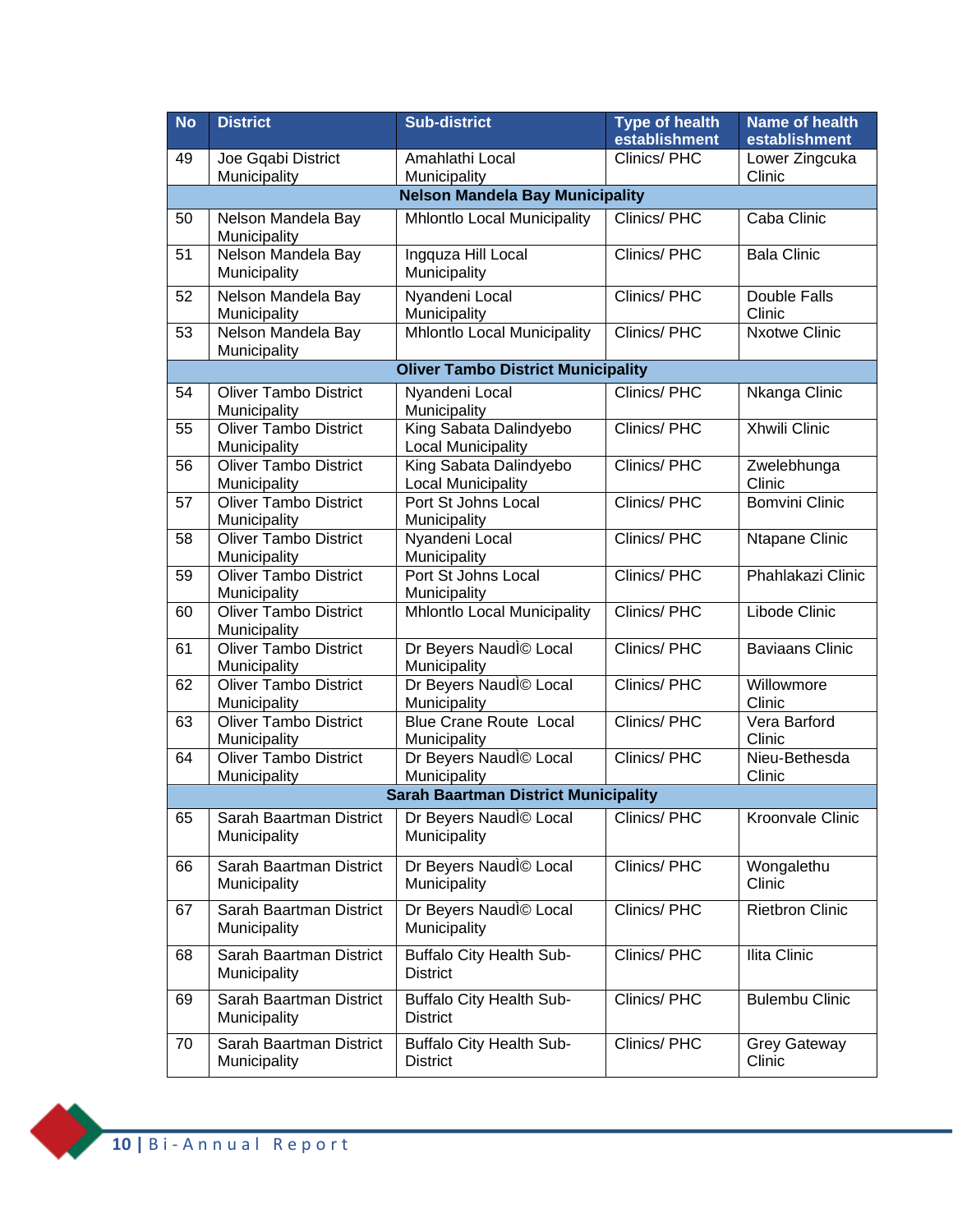| <b>No</b> | <b>District</b>                         | <b>Sub-district</b>                                | <b>Type of health</b><br>establishment | Name of health<br>establishment |
|-----------|-----------------------------------------|----------------------------------------------------|----------------------------------------|---------------------------------|
| 71        | Sarah Baartman District<br>Municipality | <b>Buffalo City Health Sub-</b><br><b>District</b> | Clinics/PHC                            | Mdingi Clinic                   |
| 72        | Sarah Baartman District<br>Municipality | <b>Buffalo City Health Sub-</b><br><b>District</b> | Clinics/PHC                            | Moore Street<br>Clinic          |
| 73        | Sarah Baartman District<br>Municipality | <b>Buffalo City Health Sub-</b><br><b>District</b> | Clinics/PHC                            | Jafta Clinic                    |
| 74        | Sarah Baartman District<br>Municipality | <b>Buffalo City Health Sub-</b><br><b>District</b> | Clinics/PHC                            | Imidange Clinic                 |
| 75        | Sarah Baartman District<br>Municipality | <b>Buffalo City Health Sub-</b><br><b>District</b> | Clinics/PHC                            | <b>Berlin Clinic</b>            |

#### **1.1.2. Routine Inspections conducted in the Free State**

<span id="page-12-0"></span>A total of nine health establishments were inspected in the Free State during the reporting period. The selected health establishments inspected were from three district municipalities in the province out of five districts. The three district municipalities inspected were Fezile Dabi (2), Mangaung Metropolitan (1) and Thabo Mofutsanyana (6).

| <b>No</b>      | <b>District</b>                           | <b>Sub-district</b>                             | <b>Type of health</b><br>establishment | <b>Name of health</b><br>establishment |  |
|----------------|-------------------------------------------|-------------------------------------------------|----------------------------------------|----------------------------------------|--|
|                | <b>Fezile Dabi District Municipality</b>  |                                                 |                                        |                                        |  |
|                | <b>Fezile Dabi District</b>               | Mafube Local                                    |                                        |                                        |  |
| 1              | Municipality                              | Municipality                                    | Clinics/PHC                            | <b>Rainbow Clinic</b>                  |  |
|                | <b>Fezile Dabi District</b>               | Mafube Local                                    |                                        |                                        |  |
| 2              | Municipality                              | Municipality                                    | Clinics/PHC                            | <b>Phedisong Clinic</b>                |  |
|                | <b>Mangaung Metropolitan Municipality</b> |                                                 |                                        |                                        |  |
|                | Mangaung Metropolitan                     | Botshabelo Health sub-                          |                                        | <b>TS Mahloko</b>                      |  |
| 3              | Municipality                              | <b>District</b>                                 | Clinics/PHC                            | Clinic                                 |  |
|                |                                           | <b>Thabo Mofutsanyana District Municipality</b> |                                        |                                        |  |
|                | Thabo Mofutsanyana                        | Maluti-a-Phofung Local                          |                                        |                                        |  |
| 4              | <b>District Municipality</b>              | Municipality                                    | Clinics/PHC                            | Tshiame B Clinic                       |  |
|                | Thabo Mofutsanyana                        | Maluti-a-Phofung Local                          |                                        |                                        |  |
| 5              | <b>District Municipality</b>              | Municipality                                    | Clinics/PHC                            | Intabazwe Clinic                       |  |
|                | Thabo Mofutsanyana                        | Maluti-a-Phofung Local                          |                                        |                                        |  |
| 6              | <b>District Municipality</b>              | Municipality                                    | Clinics/PHC                            | Tina Moloi Clinic                      |  |
|                | Thabo Mofutsanyana                        | Maluti-a-Phofung Local                          |                                        | Mphatlalatsane                         |  |
| $\overline{7}$ | <b>District Municipality</b>              | Municipality                                    | Clinics/PHC                            | Clinic                                 |  |
|                | Thabo Mofutsanyana                        | Dihlabeng Local                                 |                                        |                                        |  |
| 8              | <b>District Municipality</b>              | Municipality                                    | Clinics/PHC                            | <b>Bohlokong Clinic</b>                |  |
|                | Thabo Mofutsanyana                        | Maluti-a-Phofung Local                          |                                        |                                        |  |
| 9              | <b>District Municipality</b>              | Municipality                                    | Clinics/PHC                            | <b>Harrismith Clinic</b>               |  |

#### **Table 3: Routine inspections conducted in the Free State per district municipality**

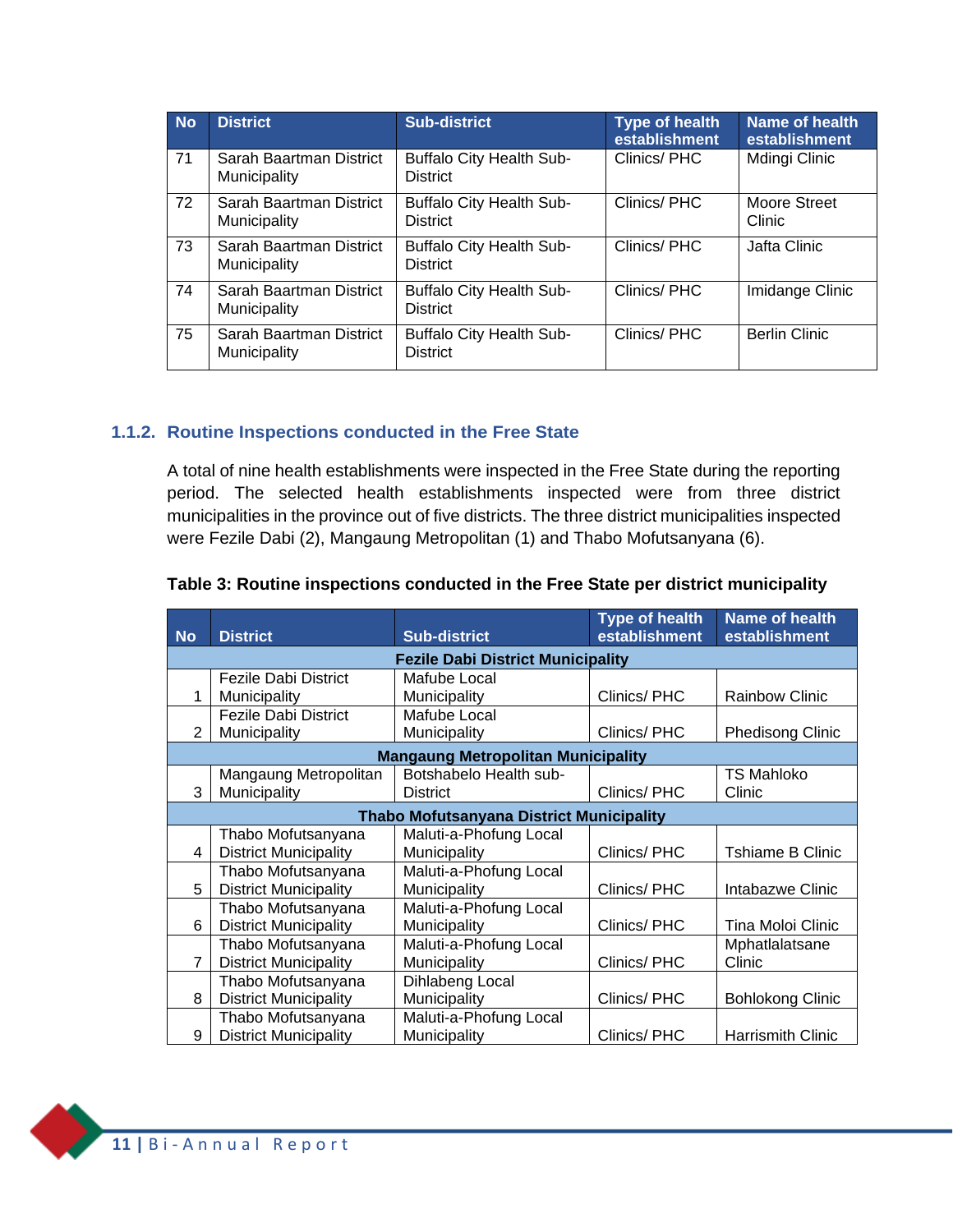#### **1.1.3. Routine inspections conducted in Gauteng**

<span id="page-13-0"></span>A total of 31 routine inspections were conducted in Gauteng. The health establishments inspected were from all five District Municipalities in the province and the distribution per District Municipality was City of Ekurhuleni (12), City of Johannesburg (8) and City of Tshwane (4), Sedibeng (3) and West Rand (4).

| <b>No</b>       | <b>District</b>      | <b>Sub-district</b>                                   | <b>Type of health</b> | Name of health          |
|-----------------|----------------------|-------------------------------------------------------|-----------------------|-------------------------|
|                 |                      |                                                       | establishments        | establishment           |
|                 |                      | <b>City of Ekurhuleni Metropolitan Municipality</b>   |                       |                         |
| $\mathbf{1}$    | City of Ekurhuleni   |                                                       |                       |                         |
|                 | Metropolitan         | Ekurhuleni East 1 Health                              |                       |                         |
|                 | Municipality         | Sub-District                                          | Clinics/ PHC          | <b>Barcelona Clinic</b> |
| $\overline{2}$  | City of Ekurhuleni   |                                                       |                       |                         |
|                 | Metropolitan         | Ekurhuleni North 2                                    |                       | Dan Kubheka             |
|                 | Municipality         | <b>Health Sub-District</b>                            | Clinics/ PHC          | Clinic                  |
| $\overline{3}$  | City of Ekurhuleni   |                                                       |                       |                         |
|                 | Metropolitan         | Ekurhuleni North 2                                    |                       | Ramaphosa               |
|                 | Municipality         | <b>Health Sub-District</b>                            | Clinics/ PHC          | Clinic                  |
| $\overline{4}$  | City of Ekurhuleni   |                                                       |                       |                         |
|                 | Metropolitan         | Ekurhuleni East 1 Health                              |                       | Emaphupheni             |
|                 | Municipality         | Sub-District                                          | Clinics/PHC           | Clinic                  |
| $\overline{5}$  | City of Ekurhuleni   |                                                       |                       |                         |
|                 | Metropolitan         | Ekurhuleni East 1 Health                              |                       | Daveyton East           |
|                 | Municipality         | Sub-District                                          | Clinics/ PHC          | Clinic                  |
| $\overline{6}$  | City of Ekurhuleni   |                                                       |                       |                         |
|                 | Metropolitan         | Ekurhuleni North 2                                    |                       | Mary Moodley            |
|                 | Municipality         | <b>Health Sub-District</b>                            | Clinics/ PHC          | <b>Memorial CDC</b>     |
| $\overline{7}$  | City of Ekurhuleni   |                                                       |                       |                         |
|                 | Metropolitan         | Ekurhuleni East 1 Health                              |                       | Daveyton Ext            |
|                 | Municipality         | Sub-District                                          | Clinics/PHC           | Clinic                  |
| 8               | City of Ekurhuleni   |                                                       |                       |                         |
|                 | Metropolitan         | Ekurhuleni North 2                                    |                       | <b>Reiger Park</b>      |
|                 | Municipality         | <b>Health Sub-District</b>                            | Clinics/PHC           | Clinic                  |
| 9               | City of Ekurhuleni   |                                                       |                       |                         |
|                 | Metropolitan         | Ekurhuleni East 2 Health                              |                       |                         |
|                 | Municipality         | Sub-District                                          | Clinics/PHC           | Reedville Clinic        |
| 10              | City of Ekurhuleni   |                                                       |                       |                         |
|                 | Metropolitan         | Ekurhuleni South 1                                    |                       | Vosloorus Ext 28        |
|                 | Municipality         | <b>Health Sub-District</b>                            | Clinics/ PHC          | Clinic                  |
| $\overline{11}$ | City of Ekurhuleni   |                                                       |                       |                         |
|                 | Metropolitan         | Ekurhuleni South 2                                    |                       |                         |
|                 | Municipality         | <b>Health Sub-District</b>                            | Clinics/ PHC          | Tamaho Clinic           |
| $\overline{12}$ | City of Ekurhuleni   |                                                       |                       |                         |
|                 | Metropolitan         | Ekurhuleni East 2 Health                              |                       | Selope Thema            |
|                 | Municipality         | Sub-District                                          | Clinics/PHC           | Clinic                  |
|                 |                      | <b>City of Johannesburg Metropolitan Municipality</b> |                       |                         |
| 13              | City of Johannesburg |                                                       |                       |                         |
|                 | Metropolitan         | Johannesburg G Health                                 |                       |                         |
|                 | Municipality         | Sub-District                                          | Clinics/ PHC          | Lawley 2 Clinic         |

#### **Table 4: Routine inspections conducted in the Gauteng per district municipality**

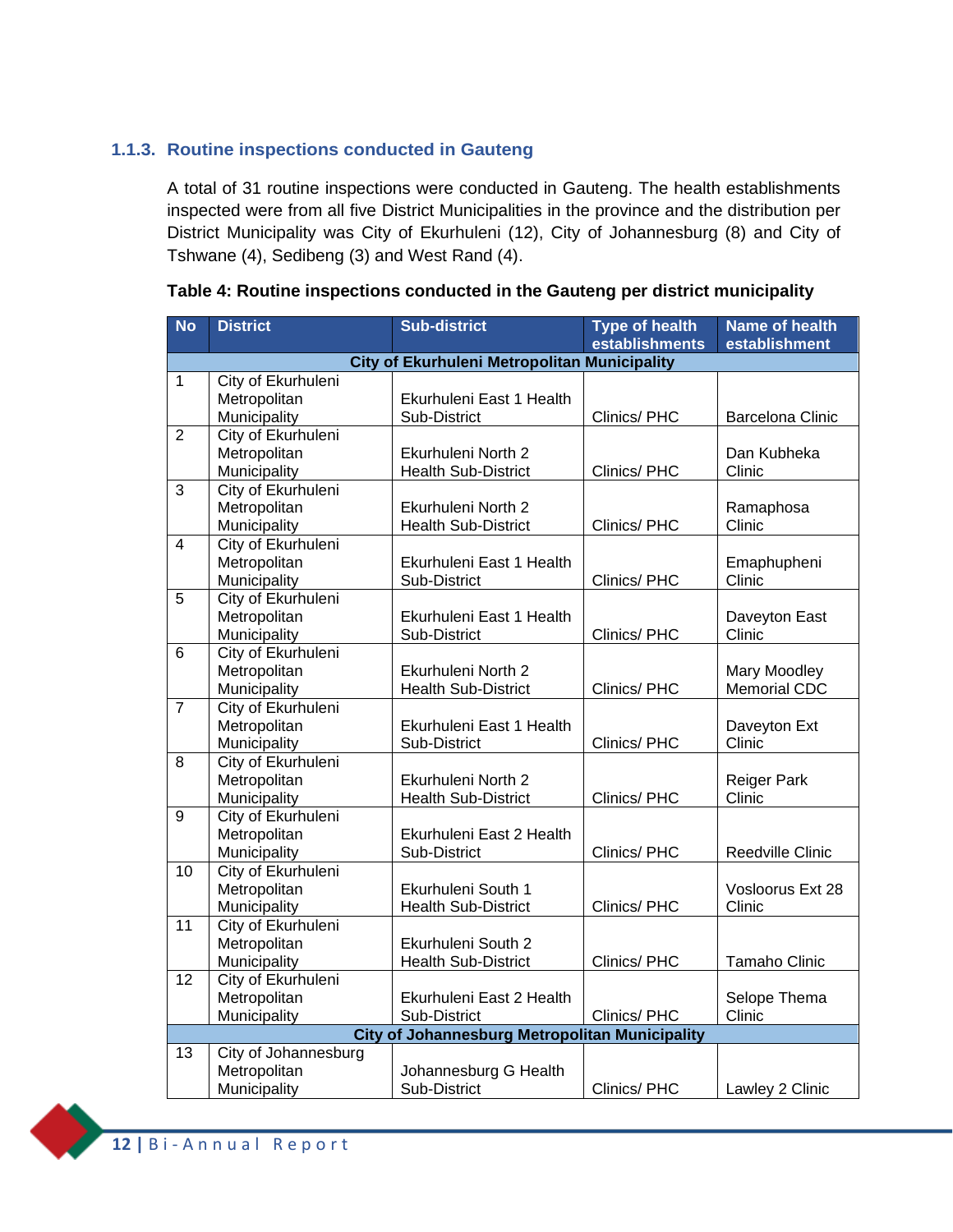| 14 | City of Johannesburg                      |                                                  |              |                          |
|----|-------------------------------------------|--------------------------------------------------|--------------|--------------------------|
|    | Metropolitan                              | Johannesburg A Health                            |              | Eyethu Yarona            |
|    | Municipality                              | Sub-District                                     | Clinics/PHC  | Clinic                   |
| 15 | City of Johannesburg                      |                                                  |              |                          |
|    | Metropolitan                              | Johannesburg G Health                            |              |                          |
|    | Municipality                              | Sub-District                                     | Clinics/PHC  | Wildebees Clinic         |
| 16 | City of Johannesburg                      |                                                  |              |                          |
|    |                                           |                                                  |              |                          |
|    | Metropolitan                              | Johannesburg D Health                            |              |                          |
|    | Municipality                              | Sub-District                                     | Clinics/PHC  | Zondi Clinic             |
| 17 | City of Johannesburg                      |                                                  |              |                          |
|    | Metropolitan                              | Johannesburg A Health                            |              |                          |
|    | Municipality                              | Sub-District                                     | Clinics/PHC  | Nizamiye Clinic          |
| 18 | City of Johannesburg                      |                                                  |              |                          |
|    | Metropolitan                              | Johannesburg E Health                            |              |                          |
|    | Municipality                              | Sub-District                                     | Clinics/PHC  | <b>River Park Clinic</b> |
| 19 | City of Johannesburg                      |                                                  |              |                          |
|    | Metropolitan                              | Johannesburg D Health                            |              | Orlando Prov             |
|    | Municipality                              | Sub-District                                     | Clinics/PHC  | Clinic                   |
| 20 | City of Johannesburg                      |                                                  |              |                          |
|    | Metropolitan                              | Johannesburg C Health                            |              | Sol Plaatjies            |
|    | Municipality                              | Sub-District                                     | Clinics/PHC  | Clinic                   |
|    |                                           | <b>City of Tshwane Metropolitan Municipality</b> |              |                          |
| 21 | City of Tshwane                           |                                                  |              |                          |
|    | Metropolitan                              | Tshwane 1 Health Sub-                            |              |                          |
|    | Municipality                              | <b>District</b>                                  | Clinics/PHC  | Karenpark Clinic         |
| 22 | City of Tshwane                           |                                                  |              |                          |
|    | Metropolitan                              | Tshwane 4 Health Sub-                            |              |                          |
|    | Municipality                              | <b>District</b>                                  | Clinics/PHC  | Eldoraigne Clinic        |
| 23 | City of Tshwane                           |                                                  |              |                          |
|    | Metropolitan                              | Tshwane 4 Health Sub-                            |              |                          |
|    | Municipality                              | <b>District</b>                                  | Clinics/PHC  | Laudium Clinic           |
| 24 | City of Tshwane                           |                                                  |              |                          |
|    | Metropolitan                              | Tshwane 3 Health Sub-                            |              |                          |
|    | Municipality                              | <b>District</b>                                  | Clinics/PHC  | <b>Hercules Clinic</b>   |
|    |                                           | <b>Sedibeng District Municipality</b>            |              |                          |
| 25 | Sedibeng District                         | Emfuleni Local                                   | Clinics/ PHC | Albertina Sisulu         |
|    | Municipality                              | Municipality                                     |              | Clinic                   |
| 26 | Sedibeng District                         | Emfuleni Local                                   | Clinics/ PHC |                          |
|    |                                           |                                                  |              | Johan Deo Clinic         |
|    | <b>Municipality</b>                       | Municipality                                     |              |                          |
| 27 | Sedibeng District                         | Emfuleni Local                                   | Clinics/PHC  |                          |
|    | Municipality                              | Municipality                                     |              | <b>Tshepiso Clinic</b>   |
|    |                                           | <b>West Rand District Municipality</b>           |              |                          |
| 28 | <b>West Rand District</b>                 | Mogale City Local                                | Clinics/PHC  |                          |
|    | Municipality                              | Municipality                                     |              | Mogale Clinic            |
| 29 | <b>West Rand District</b>                 | <b>Merafong City Local</b>                       | Clinics/PHC  |                          |
|    | Municipality                              | Municipality                                     |              | <b>Blybank Clinic</b>    |
| 30 | <b>West Rand District</b>                 | Mogale City Local                                | Clinics/ PHC | Luipaardsvlei            |
|    | Municipality                              | Municipality                                     |              | Clinic                   |
| 31 |                                           |                                                  |              |                          |
|    | <b>West Rand District</b><br>Municipality | Rand West City Local<br>Municipality             | Clinics/ PHC | Westonaria Clinic        |

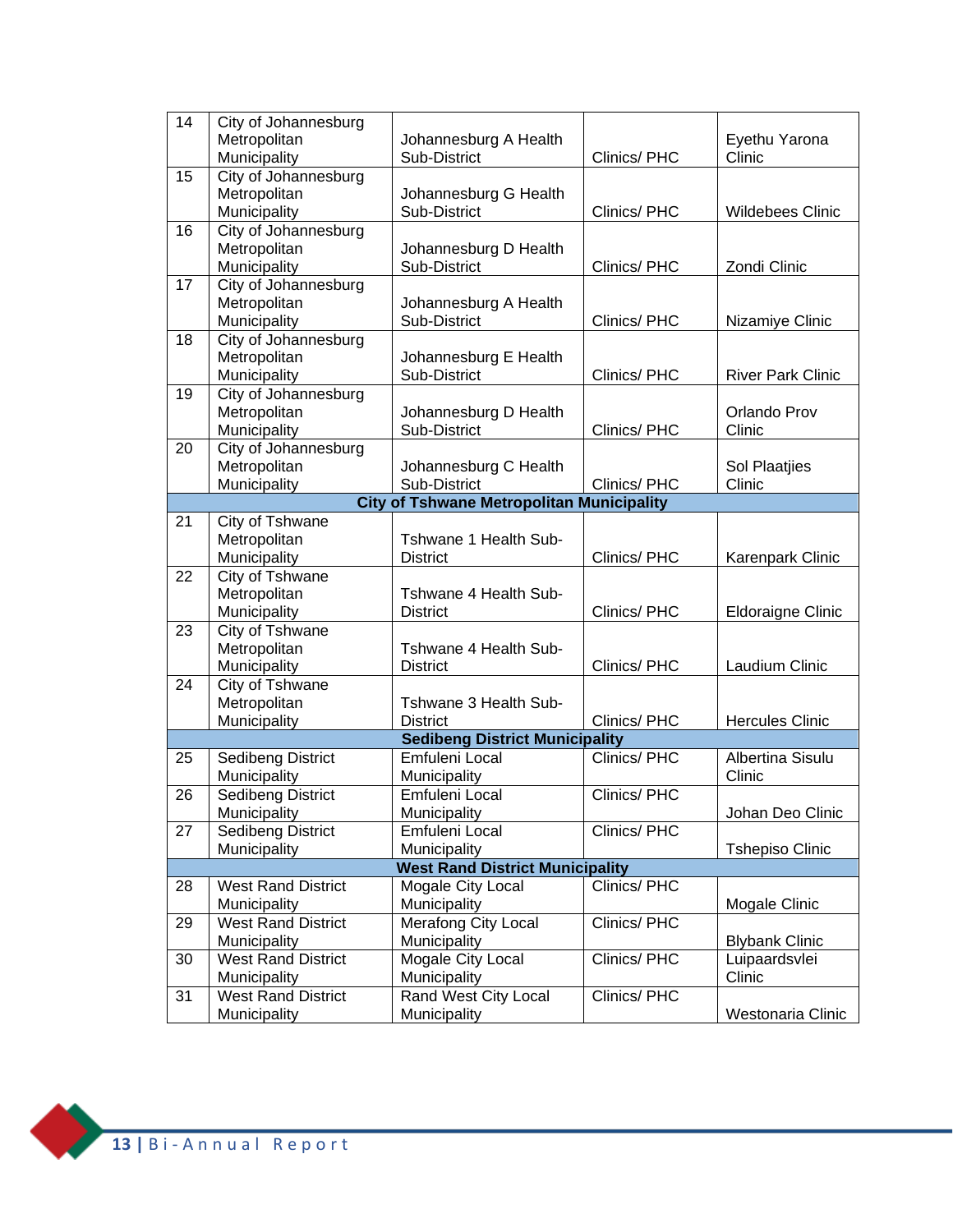#### **1.1.4. Routine Inspections conducted in KwaZulu-Natal**

<span id="page-15-0"></span>A total of 54 health establishments were inspected in KwaZulu-Natal. The health establishments inspected were from eight District Municipalities out of 11 districts in the province, namely: Amajuba (5), Harry Gwala (6), King Cetshwayo (4), uMgungundlovu (11), Umkhanyakude (4), Umzinyathi (8), Uthukela (9) and Zululand (7).

#### **Table 5: Routine inspection conducted in the KwaZulu-Natal per district municipality**

| establishments<br><b>No</b><br><b>District</b><br><b>Sub District</b><br>establishment<br><b>Amajuba District Municipality</b><br>Newcastle Local<br>Amajuba District<br>Charlestown<br>$\mathbf{1}$<br>Municipality<br>Clinics/PHC<br>Clinic<br>Municipality<br>Amajuba District<br>Newcastle Local<br>$\overline{2}$<br>Municipality<br>Mndozo Clinic<br>Municipality<br>Clinics/ PHC<br>Amajuba District<br>Emfundweni<br>Dannhauser Local |  |
|-----------------------------------------------------------------------------------------------------------------------------------------------------------------------------------------------------------------------------------------------------------------------------------------------------------------------------------------------------------------------------------------------------------------------------------------------|--|
|                                                                                                                                                                                                                                                                                                                                                                                                                                               |  |
|                                                                                                                                                                                                                                                                                                                                                                                                                                               |  |
|                                                                                                                                                                                                                                                                                                                                                                                                                                               |  |
|                                                                                                                                                                                                                                                                                                                                                                                                                                               |  |
|                                                                                                                                                                                                                                                                                                                                                                                                                                               |  |
|                                                                                                                                                                                                                                                                                                                                                                                                                                               |  |
| 3<br>Municipality<br>Clinic<br>Municipality<br>Clinics/PHC                                                                                                                                                                                                                                                                                                                                                                                    |  |
| Amajuba District<br>Dannhauser Local                                                                                                                                                                                                                                                                                                                                                                                                          |  |
| Municipality<br>$\overline{4}$<br>Municipality<br>Naas Farm Clinic<br>Clinics/PHC                                                                                                                                                                                                                                                                                                                                                             |  |
| Amajuba District<br>Newcastle Local                                                                                                                                                                                                                                                                                                                                                                                                           |  |
| 5<br>Municipality<br>Municipality<br>Clinics/PHC<br>Ingogo Clinic                                                                                                                                                                                                                                                                                                                                                                             |  |
| <b>Harry Gwala District Municipality</b>                                                                                                                                                                                                                                                                                                                                                                                                      |  |
| uMzimkhulu Local<br><b>Harry Gwala District</b>                                                                                                                                                                                                                                                                                                                                                                                               |  |
| 6<br>Municipality<br>Clinics/PHC<br>Municipality<br><b>Gowanlee Clinic</b>                                                                                                                                                                                                                                                                                                                                                                    |  |
| <b>Harry Gwala District</b><br>Dr Nkosazana Dlamini                                                                                                                                                                                                                                                                                                                                                                                           |  |
| $\overline{7}$<br>Municipality<br>Zuma Local Municipality<br>Clinics/PHC<br><b>Underberg Clinic</b>                                                                                                                                                                                                                                                                                                                                           |  |
| Harry Gwala District<br>Rietvlei Gateway<br>uMzimkhulu Local                                                                                                                                                                                                                                                                                                                                                                                  |  |
| Clinic<br>8<br>Municipality<br>Municipality<br>Clinics/PHC                                                                                                                                                                                                                                                                                                                                                                                    |  |
| <b>Harry Gwala District</b><br>uMzimkhulu Local<br>Ladam Irene                                                                                                                                                                                                                                                                                                                                                                                |  |
| 9<br>Clinics/PHC<br>Clinic<br>Municipality<br>Municipality                                                                                                                                                                                                                                                                                                                                                                                    |  |
| Harry Gwala District<br>Siphamandla<br>uMzimkhulu Local                                                                                                                                                                                                                                                                                                                                                                                       |  |
| 10<br>Municipality<br>Clinic<br>Municipality<br>Clinics/ PHC                                                                                                                                                                                                                                                                                                                                                                                  |  |
| <b>Harry Gwala District</b><br>uMzimkhulu Local                                                                                                                                                                                                                                                                                                                                                                                               |  |
| 11<br>Municipality<br>Municipality<br>Clinics/PHC<br>Sihleza Clinic                                                                                                                                                                                                                                                                                                                                                                           |  |
| <b>King Cetshwayo District Municipality</b>                                                                                                                                                                                                                                                                                                                                                                                                   |  |
| King Cetshwayo<br>Nkandla Local<br>Mabhuqweni                                                                                                                                                                                                                                                                                                                                                                                                 |  |
| 12<br><b>District Municipality</b><br>Clinic<br>Municipality<br>Clinics/PHC                                                                                                                                                                                                                                                                                                                                                                   |  |
| Ekhombe<br>King Cetshwayo<br>Nkandla Local                                                                                                                                                                                                                                                                                                                                                                                                    |  |
| 13<br><b>District Municipality</b><br>Gateway Clinic<br>Municipality<br>Clinics/ PHC                                                                                                                                                                                                                                                                                                                                                          |  |
| Nkandla Local<br>King Cetshwayo<br>14<br><b>District Municipality</b><br>Halambu Clinic                                                                                                                                                                                                                                                                                                                                                       |  |
| Municipality<br>Clinics/ PHC<br>King Cetshwayo<br>Nkandla Local                                                                                                                                                                                                                                                                                                                                                                               |  |
| 15<br><b>District Municipality</b><br>Municipality<br>Clinics/PHC<br>Ewangu Clinic                                                                                                                                                                                                                                                                                                                                                            |  |
|                                                                                                                                                                                                                                                                                                                                                                                                                                               |  |
| uMgungundlovu District Municipality<br>Msunduzi Local                                                                                                                                                                                                                                                                                                                                                                                         |  |
| uMgungundlovu District<br>16<br>Clinics/ PHC<br>Azalea Clinic                                                                                                                                                                                                                                                                                                                                                                                 |  |
| Municipality<br>Municipality<br>uMgungundlovu District<br>uMngeni Local<br>Mpophomeni                                                                                                                                                                                                                                                                                                                                                         |  |
| 17<br>Municipality<br>Clinic<br>Municipality<br>Clinics/PHC                                                                                                                                                                                                                                                                                                                                                                                   |  |

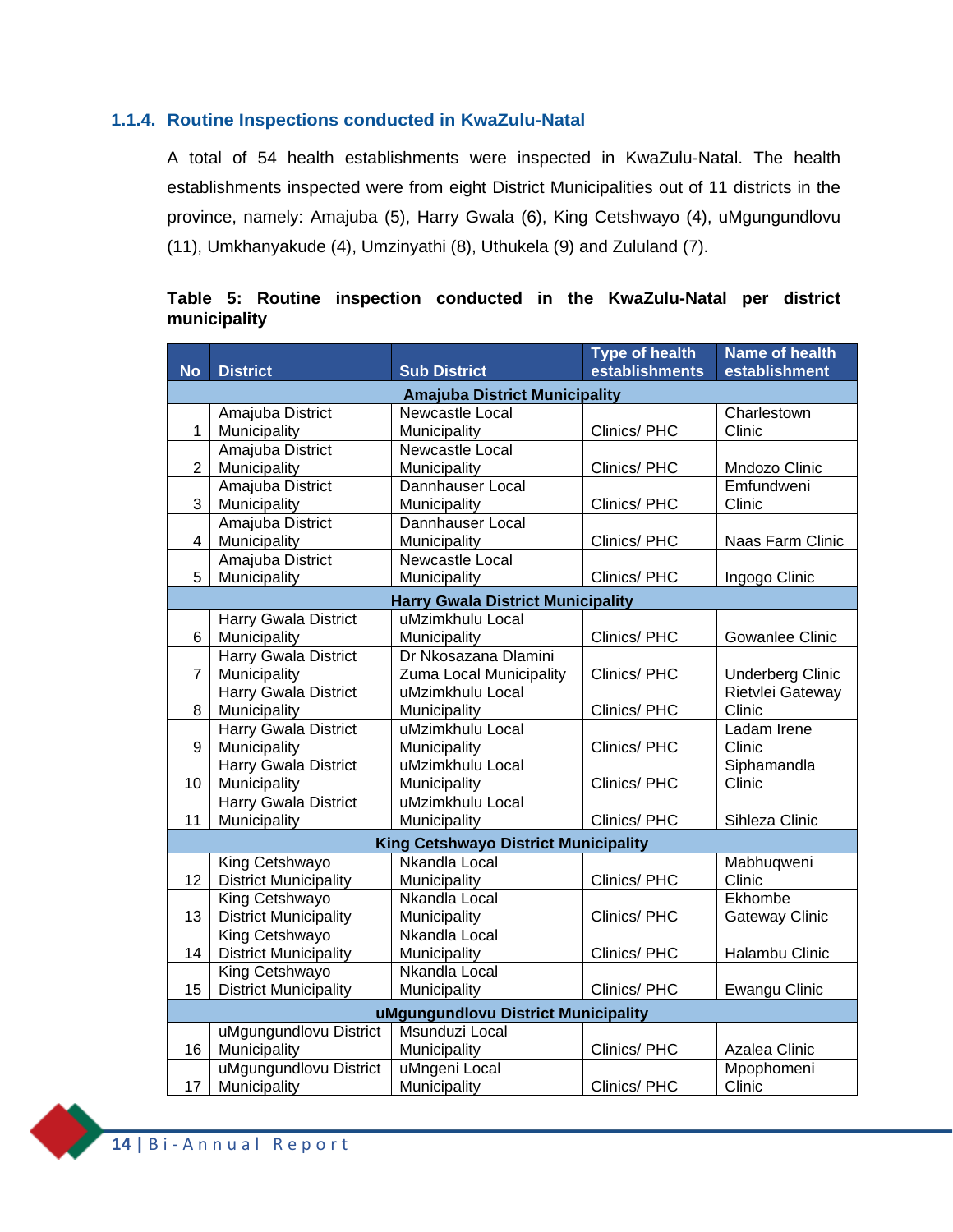|    | uMgungundlovu District              | Msunduzi Local                            |              | Northdale             |
|----|-------------------------------------|-------------------------------------------|--------------|-----------------------|
| 18 | Municipality                        | Municipality                              | Clinics/PHC  | <b>Gateway Clinic</b> |
|    | uMgungundlovu District              | Msunduzi Local                            |              |                       |
| 19 | Municipality                        | Municipality                              | Clinics/PHC  | Ntembeni Clinic       |
|    | uMgungundlovu District              | Msunduzi Local                            |              |                       |
| 20 | Municipality                        | Municipality                              | Clinics/PHC  | Caluza Clinic         |
|    | uMgungundlovu District              | Msunduzi Local                            |              | Songonzima            |
| 21 | Municipality                        | Municipality                              | Clinics/PHC  | Clinic                |
|    | uMgungundlovu District              | Msunduzi Local                            |              |                       |
| 22 | Municipality                        | Municipality                              | Clinics/ PHC | Pata Clinic           |
|    | uMgungundlovu District              | Msunduzi Local                            |              | Impilwenhle           |
| 23 | Municipality                        | Municipality                              | Clinics/PHC  | Clinic                |
|    | uMgungundlovu District              | Msunduzi Local                            |              | Willowfountain        |
| 24 | Municipality                        | Municipality                              | Clinics/PHC  | Clinic                |
|    | uMgungundlovu District              | Msunduzi Local                            |              | <b>Taylors Halt</b>   |
| 25 | Municipality                        | Municipality                              | Clinics/PHC  | Clinic                |
|    | uMgungundlovu District              | Msunduzi Local                            |              | Edendale              |
| 26 | Municipality                        | Municipality                              | Clinics/PHC  | Gateway Clinic        |
|    |                                     | <b>Umkhanyakude District Municipality</b> |              |                       |
|    | Umkhanyakude District               |                                           |              |                       |
| 27 | Municipality                        | Jozini Local Municipality                 | Clinics/PHC  | <b>Mkuze Clinic</b>   |
|    | Umkhanyakude District               |                                           |              |                       |
| 28 | Municipality                        | Jozini Local Municipality                 | Clinics/PHC  | Gwaliweni Clinic      |
|    | Umkhanyakude District               |                                           |              | Bethesda              |
| 29 | Municipality                        | Jozini Local Municipality                 | Clinics/PHC  | Gateway Clinic        |
|    | Umkhanyakude District               |                                           |              |                       |
| 30 | Municipality                        | Jozini Local Municipality                 | Clinics/PHC  | KwaMbuzi Clinic       |
|    |                                     | <b>Umzinyathi District Municipality</b>   |              |                       |
|    | Umzinyathi District                 | Nquthu Local                              |              |                       |
| 31 | Municipality                        | Municipality                              | Clinics/PHC  | Felani Clinic         |
|    | Umzinyathi District                 | Nquthu Local                              |              |                       |
| 32 | Municipality                        | Municipality                              | Clinics/ PHC | Nondweni Clinic       |
|    | <b>Umzinyathi District</b>          | Nquthu Local                              |              |                       |
| 33 | Municipality                        | Municipality                              | Clinics/PHC  | Mkhonjane Clinic      |
|    | Umzinyathi District                 | Nquthu Local                              |              | Mhlungwane<br>Clinic  |
| 34 | Municipality                        | Municipality                              | Clinics/PHC  |                       |
| 35 | Umzinyathi District                 | Nquthu Local                              | Clinics/ PHC | Mangeni Clinic        |
|    | Municipality<br>Umzinyathi District | <b>Municipality</b><br>Nguthu Local       |              |                       |
| 36 | Municipality                        | Municipality                              | Clinics/PHC  | <b>Nkande Clinic</b>  |
|    | Umzinyathi District                 | Nquthu Local                              |              |                       |
| 37 | Municipality                        | Municipality                              | Clinics/PHC  | KwaNyezi Clinic       |
|    | Umzinyathi District                 | Nquthu Local                              |              |                       |
| 38 | Municipality                        | Municipality                              | Clinics/PHC  | Manxili Clinic        |
|    |                                     | <b>Uthukela District Municipality</b>     |              |                       |
|    | <b>Uthukela District</b>            | <b>Alfred Duma Local</b>                  |              |                       |
| 39 | Municipality                        | Municipality                              | Clinics/PHC  | Driefontein Clinic    |
|    | <b>Uthukela District</b>            | Alfred Duma Local                         |              |                       |
| 40 | Municipality                        | Municipality                              | Clinics/PHC  | Limehill Clinic       |
|    | <b>Uthukela District</b>            | Alfred Duma Local                         |              |                       |
| 41 | Municipality                        | Municipality                              | Clinics/PHC  | Kleinfontein Clinic   |
|    | Uthukela District                   | <b>Alfred Duma Local</b>                  |              | Matiwaneskop          |
|    |                                     |                                           |              |                       |

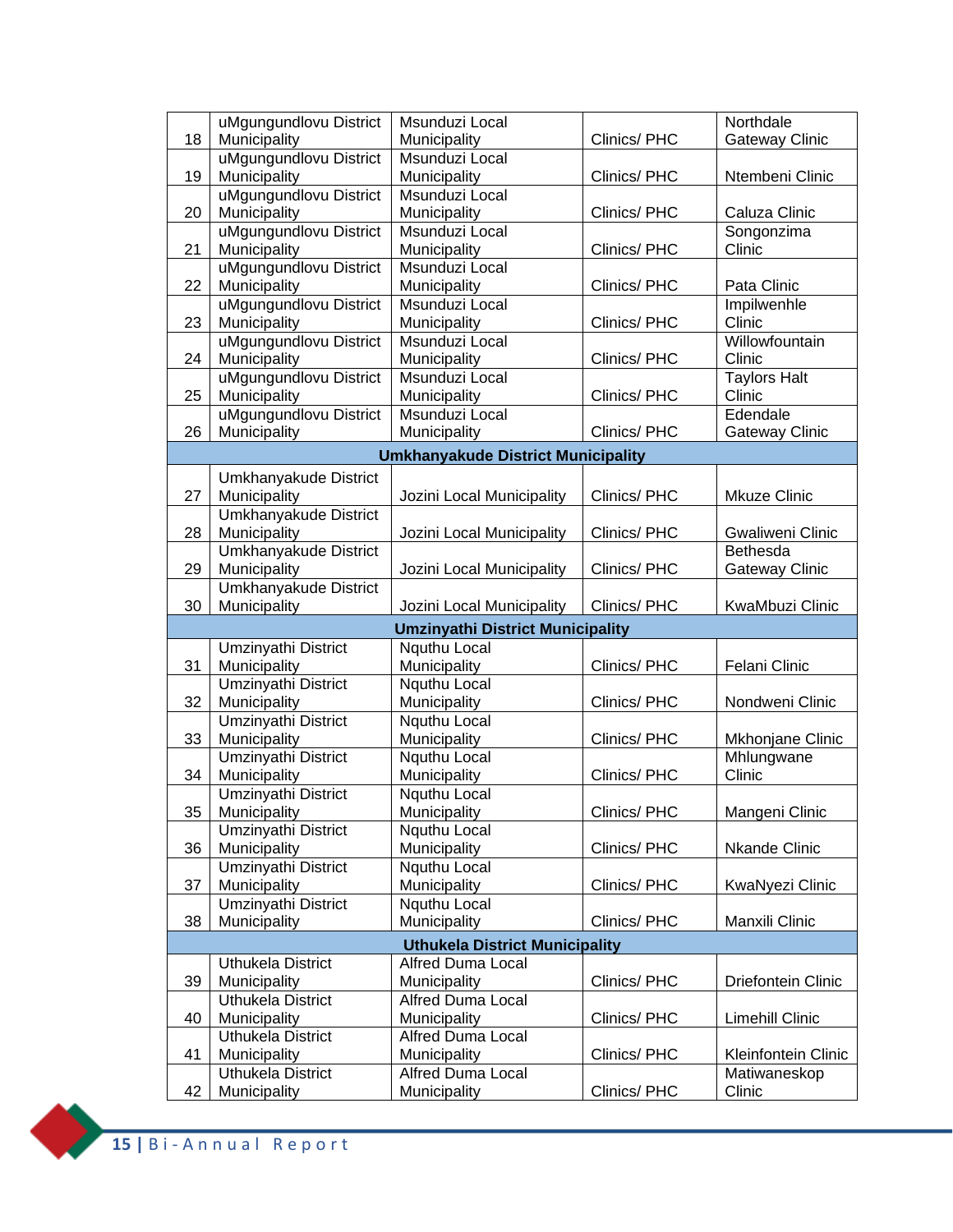|    | Uthukela District        | <b>Alfred Duma Local</b>              |             |                         |
|----|--------------------------|---------------------------------------|-------------|-------------------------|
| 43 | Municipality             | Municipality                          | Clinics/PHC | Ekuvukeni Clinic        |
|    | <b>Uthukela District</b> | Okhahlamba Local                      |             | Oliviershoek            |
| 44 | Municipality             | Municipality                          | Clinics/PHC | Clinic                  |
|    | Uthukela District        | <b>Alfred Duma Local</b>              |             |                         |
| 45 | Municipality             | Municipality                          | Clinics/PHC | <b>Rockcliff Clinic</b> |
|    | Uthukela District        | <b>Alfred Duma Local</b>              |             |                         |
| 46 | Municipality             | Municipality                          | Clinics/PHC | Sigweje Clinic          |
|    | <b>Uthukela District</b> | <b>Alfred Duma Local</b>              |             |                         |
| 47 | Municipality             | Municipality                          | Clinics/PHC | KwaMteyi Clinic         |
|    |                          | <b>Zululand District Municipality</b> |             |                         |
|    | <b>Zululand District</b> |                                       |             | Ceza Gateway            |
| 48 | Municipality             | <b>Ulundi Local Municipality</b>      | Clinics/PHC | Clinic                  |
|    | <b>Zululand District</b> |                                       |             |                         |
| 49 | Municipality             | <b>Ulundi Local Municipality</b>      | Clinics/PHC | <b>KwaMame Clinic</b>   |
|    | <b>Zululand District</b> |                                       |             | Kahhemulana             |
| 50 | Municipality             | <b>Ulundi Local Municipality</b>      | Clinics/PHC | Clinic                  |
|    | <b>Zululand District</b> |                                       |             |                         |
| 51 | Municipality             | <b>Ulundi Local Municipality</b>      | Clinics/PHC | Makhosini Clinic        |
|    | <b>Zululand District</b> |                                       |             |                         |
| 52 | Municipality             | <b>Ulundi Local Municipality</b>      | Clinics/PHC | Ezimfabeni Clinic       |
|    | <b>Zululand District</b> |                                       |             |                         |
| 53 | Municipality             | <b>Ulundi Local Municipality</b>      | Clinics/PHC | Mashona Clinic          |
|    | <b>Zululand District</b> |                                       |             |                         |
| 54 | Municipality             | <b>Ulundi Local Municipality</b>      | Clinics/PHC | Esidakeni Clinic        |

#### **1.1.5. Routine Inspections conducted in Limpopo**

<span id="page-17-0"></span>A total of 23 health establishments were inspected in Limpopo. The health establishments inspected were from four district municipalities in the province, namely: Mopani (4), Sekhukhune (3), Vhembe (9), and Waterberg (7).

#### **Table 6: Routine inspections conducted in Limpopo per district municipality**

| <b>No</b> | <b>District</b>                     | <b>Sub-district</b>                          | <b>Type of health</b><br>establishments | <b>Name of health</b><br>establishment |
|-----------|-------------------------------------|----------------------------------------------|-----------------------------------------|----------------------------------------|
|           |                                     | <b>Mopani District Municipality</b>          |                                         |                                        |
|           | Mopani District<br>Municipality     | Greater Tzaneen Local<br>Municipality        | <b>CHC</b>                              | Grace Mugodeni<br><b>CHC</b>           |
| 2         | Mopani District<br>Municipality     | <b>Greater Giyani Local</b><br>Municipality  | <b>CHC</b>                              | Giyani CHC                             |
| 3         | Mopani District<br>Municipality     | Greater Giyani Local<br>Municipality         | Clinics/PHC                             | Basani Clinic                          |
| 4         | Mopani District<br>Municipality     | <b>Greater Tzaneen Local</b><br>Municipality | Clinics/PHC                             | Tzaneen LA<br>Clinic                   |
|           |                                     | <b>Sekhukhune District Municipality</b>      |                                         |                                        |
| 5         | Sekhukhune District<br>Municipality | Elias Motsoaledi Local<br>Municipality       | Clinics/PHC                             | Magukubjane<br>Clinic                  |
| 6         | Sekhukhune District<br>Municipality | Elias Motsoaledi Local<br>Municipality       | Clinics/PHC                             | Matsepe Clinic                         |

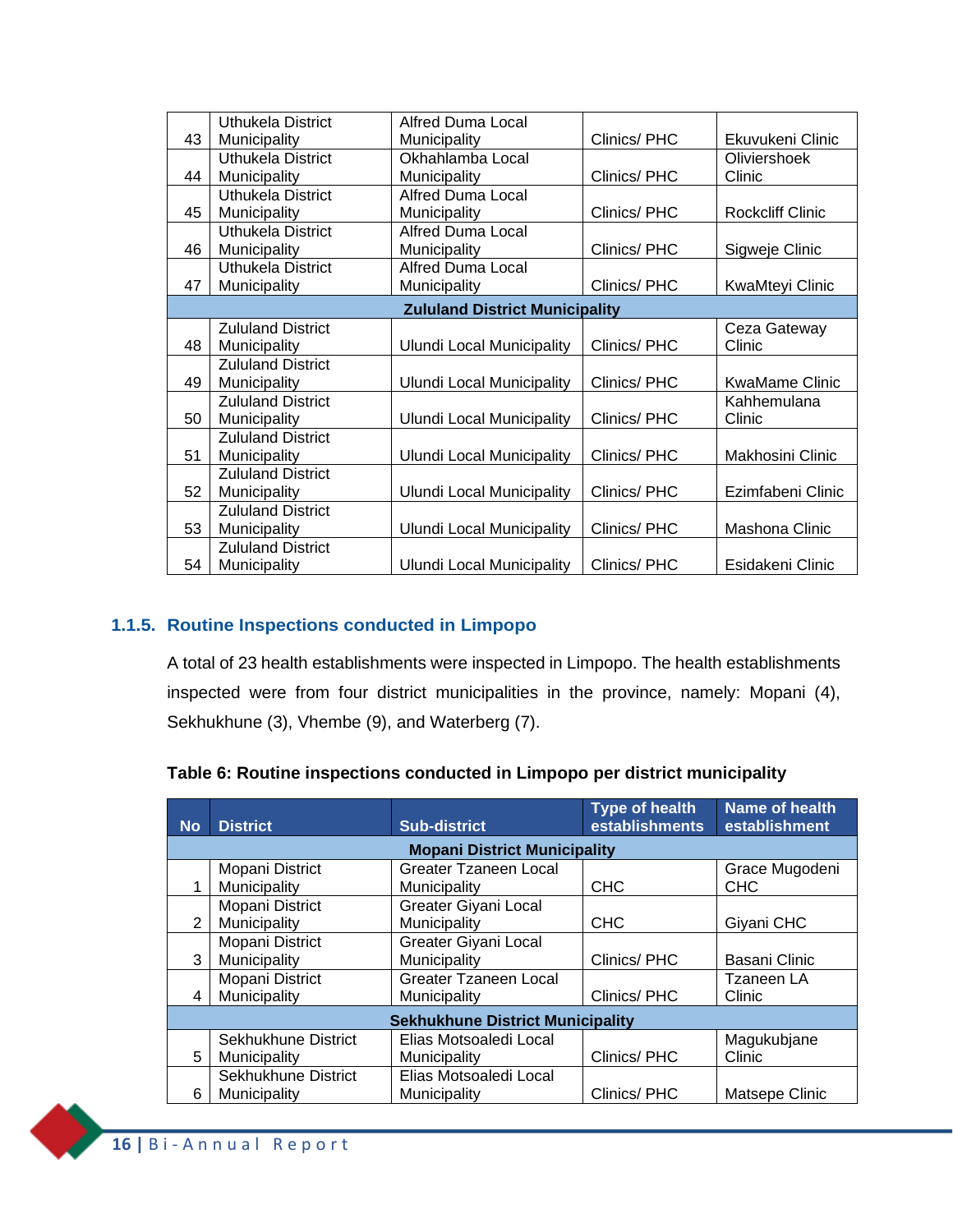|                |                                     |                                        | <b>Type of health</b> | <b>Name of health</b>   |  |  |
|----------------|-------------------------------------|----------------------------------------|-----------------------|-------------------------|--|--|
| <b>No</b>      | <b>District</b>                     | <b>Sub-district</b>                    | establishments        | establishment           |  |  |
|                | Sekhukhune District                 | Elias Motsoaledi Local                 |                       |                         |  |  |
| $\overline{7}$ | Municipality                        | Municipality                           | Clinics/PHC           | <b>Hlogotlou Clinic</b> |  |  |
|                | <b>Vhembe District Municipality</b> |                                        |                       |                         |  |  |
|                | <b>Vhembe District</b>              | Thulamela Local                        |                       | Folovhodwe              |  |  |
| 8              | Municipality                        | Municipality                           | Clinics/PHC           | Clinic                  |  |  |
|                | <b>Vhembe District</b>              | Thulamela Local                        |                       |                         |  |  |
| 9              | Municipality                        | Municipality                           | Clinics/ PHC          | Gondeni Clinic          |  |  |
|                | <b>Vhembe District</b>              | <b>Thulamela Local</b>                 |                       |                         |  |  |
| 10             | Municipality                        | Municipality                           | Clinics/PHC           | <b>Fondwe Clinic</b>    |  |  |
|                | <b>Vhembe District</b>              | Thulamela Local                        |                       |                         |  |  |
| 11             | Municipality                        | Municipality                           | Clinics/ PHC          | Lambani Clinic          |  |  |
|                | <b>Vhembe District</b>              | Thulamela Local                        |                       |                         |  |  |
| 12             | Municipality                        | Municipality                           | <b>CHC</b>            | Mphambo CHC             |  |  |
|                | <b>Vhembe District</b>              | <b>Collins Chabane Local</b>           |                       |                         |  |  |
| 13             | Municipality                        | Municipality                           | <b>CHC</b>            | <b>Tiyani CHC</b>       |  |  |
|                | <b>Vhembe District</b>              | Thulamela Local                        |                       |                         |  |  |
| 14             | Municipality                        | Municipality                           | Clinics/ PHC          | Dzingahe Clinic         |  |  |
|                | <b>Vhembe District</b>              | Thulamela Local                        |                       |                         |  |  |
| 15             | Municipality                        | Municipality                           | Clinics/PHC           | Sibasa Clinic           |  |  |
|                | <b>Vhembe District</b>              | Thulamela Local                        |                       |                         |  |  |
| 16             | Municipality                        | Municipality                           | Clinics/PHC           | Pfanani Clinic          |  |  |
|                |                                     | <b>Waterberg District Municipality</b> |                       |                         |  |  |
|                | <b>Waterberg District</b>           | Lephalale Local                        |                       |                         |  |  |
| 17             | Municipality                        | Municipality                           | <b>CHC</b>            | Marapong CHC            |  |  |
|                | <b>Waterberg District</b>           | Lephalale Local                        |                       | Abbotspoort             |  |  |
| 18             | Municipality                        | Municipality                           | Clinics/ PHC          | Clinic                  |  |  |
|                | <b>Waterberg District</b>           | Lephalale Local                        |                       |                         |  |  |
| 19             | Municipality                        | Municipality                           | Clinics/ PHC          | <b>Ellisras Clinic</b>  |  |  |
|                | <b>Waterberg District</b>           | Lephalale Local                        |                       |                         |  |  |
| 20             | Municipality                        | Municipality                           | Clinics/ PHC          | Seleka Clinic           |  |  |
|                | <b>Waterberg District</b>           | Lephalale Local                        |                       |                         |  |  |
| 21             | Municipality                        | Municipality                           | Clinics/ PHC          | Shongoane Clinic        |  |  |
|                | <b>Waterberg District</b>           | Lephalale Local                        |                       |                         |  |  |
| 22             | Municipality                        | Municipality                           | Clinics/ PHC          | Lephalale Clinic        |  |  |
|                | <b>Waterberg District</b>           | Lephalale Local                        |                       |                         |  |  |
| 23             | Municipality                        | Municipality                           | Clinics/PHC           | Marapong Clinic         |  |  |

#### **1.1.6. Routine inspections conducted in Mpumalanga**

<span id="page-18-0"></span>A total of 27 health establishments were inspected in Mpumalanga. The health establishments inspected were from all three district municipalities in the province, namely: Ehlanzeni (10), Gert Sibande (13) and Nkangala (4).

#### **Table 7: Routine inspections conducted in Mpumalanga per district municipality**

| <b>No</b>                              | <b>District</b>    | <b>Sub-district</b>        | Type of health<br>establishments | Name of health<br>establishment |
|----------------------------------------|--------------------|----------------------------|----------------------------------|---------------------------------|
| <b>Ehlanzeni District Municipality</b> |                    |                            |                                  |                                 |
|                                        | Ehlanzeni District | <b>Bushbuckridge Local</b> |                                  |                                 |
|                                        | Municipality       | Municipality               | Clinics/PHC                      | Oakley Clinic                   |

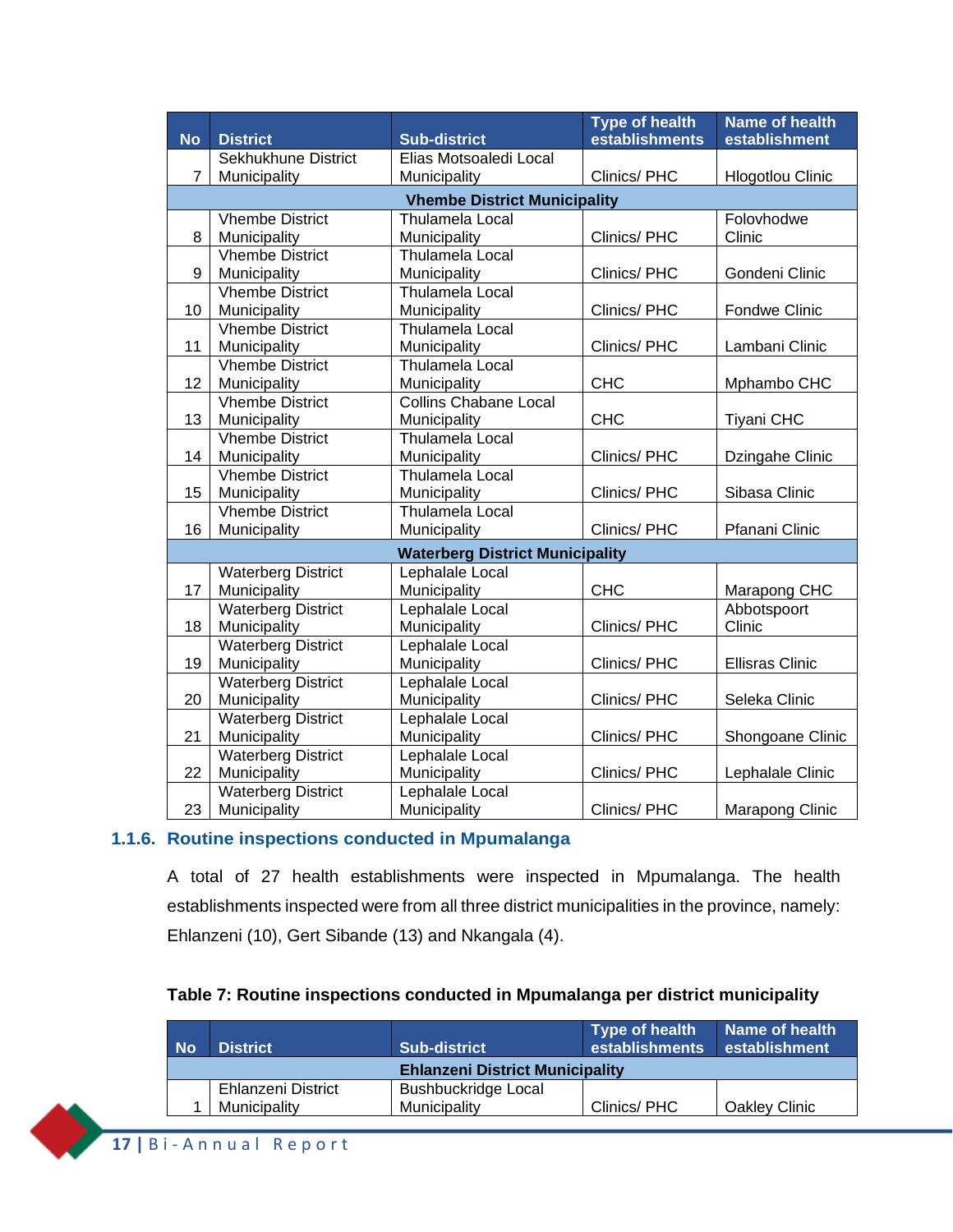|                |                                           |                                           | <b>Type of health</b> | <b>Name of health</b>    |
|----------------|-------------------------------------------|-------------------------------------------|-----------------------|--------------------------|
| <b>No</b>      | <b>District</b>                           | <b>Sub-district</b>                       | establishments        | establishment            |
|                | Ehlanzeni District                        | <b>Bushbuckridge Local</b>                |                       |                          |
| $\overline{2}$ | Municipality                              | Municipality                              | Clinics/ PHC          | Dwarsloop Clinic         |
|                | Ehlanzeni District                        | City of Mbombela Local                    |                       |                          |
| 3              | Municipality                              | Municipality                              | <b>CHC</b>            | <b>Nelspruit CHC</b>     |
|                | Ehlanzeni District                        | Bushbuckridge Local                       |                       | Thulamahashe             |
| 4              | Municipality                              | Municipality                              | <b>CHC</b>            | <b>CHC</b>               |
|                | Ehlanzeni District                        | <b>Bushbuckridge Local</b>                |                       |                          |
| 5              | Municipality<br><b>Ehlanzeni District</b> | Municipality<br>Bushbuckridge Local       | Clinics/ PHC          | Calcutta Clinic          |
| 6              |                                           | Municipality                              | Clinics/ PHC          | <b>Cork Clinic</b>       |
|                | Municipality<br><b>Ehlanzeni District</b> | <b>Bushbuckridge Local</b>                |                       | Cunningmoore             |
| $\overline{7}$ | Municipality                              | Municipality                              | Clinics/ PHC          | Clinic                   |
|                | <b>Ehlanzeni District</b>                 | <b>Bushbuckridge Local</b>                |                       |                          |
| 8              | Municipality                              | Municipality                              | Clinics/ PHC          | Dingledale Clinic        |
|                | <b>Ehlanzeni District</b>                 | <b>Bushbuckridge Local</b>                |                       |                          |
| 9              | Municipality                              | Municipality                              | Clinics/PHC           | <b>Edinburg Clinic</b>   |
|                | <b>Ehlanzeni District</b>                 | <b>Bushbuckridge Local</b>                |                       |                          |
| 10             | Municipality                              | Municipality                              | Clinics/ PHC          | Arthurstone Clinic       |
|                |                                           | <b>Gert Sibande District Municipality</b> |                       |                          |
|                | <b>Gert Sibande District</b>              | Chief Albert Luthuli Local                |                       |                          |
| 11             | Municipality                              | Municipality                              | <b>CHC</b>            | <b>Badplaas CHC</b>      |
|                | <b>Gert Sibande District</b>              | Govan Mbeki Local                         |                       |                          |
| 12             | Municipality                              | Municipality                              | <b>CHC</b>            | Embalenhle CHC           |
|                | <b>Gert Sibande District</b>              | Msukaligwa Local                          |                       |                          |
| 13             | Municipality                              | Municipality                              | Clinics/ PHC          | Ermelo Clinic            |
|                | <b>Gert Sibande District</b>              | Msukaligwa Local                          |                       | Emthonjeni Clinic        |
| 14             | Municipality                              | Municipality                              | Clinics/ PHC          | (Msukaligwa)             |
|                | <b>Gert Sibande District</b>              | Msukaligwa Local                          |                       |                          |
| 15             | Municipality                              | Municipality                              | Clinics/ PHC          | Kwazanele Clinic         |
|                | <b>Gert Sibande District</b>              | Msukaligwa Local                          |                       | Thussiville (MN          |
| 16             | Municipality                              | Municipality                              | Clinics/ PHC          | Cindi) Clinic            |
|                | <b>Gert Sibande District</b>              | Dr Pixley Ka Isaka Seme                   |                       |                          |
| 17             | Municipality                              | <b>Local Municipality</b>                 | Clinics/ PHC          | <b>Amersfoort Clinic</b> |
|                | <b>Gert Sibande District</b>              | Dipaleseng Local                          |                       |                          |
| 18             | Municipality                              | Municipality                              | Clinics/PHC           | Nthoroane Clinic         |
|                | <b>Gert Sibande District</b>              | Dipaleseng Local                          |                       |                          |
| 19             | Municipality<br>Gert Sibande District     | Municipality                              | Clinics/ PHC          | <b>Balfour Clinic</b>    |
| 20             | Municipality                              | Lekwa Local Municipality                  | Clinics/PHC           | Morgenzon Clinic         |
|                | <b>Gert Sibande District</b>              |                                           |                       | <b>Mispel Street</b>     |
| 21             | Municipality                              | Lekwa Local Municipality                  | Clinics/PHC           | Clinic                   |
|                | <b>Gert Sibande District</b>              |                                           |                       | MS Msimanga              |
| 22             | Municipality                              | Lekwa Local Municipality                  | Clinics/PHC           | Clinic                   |
|                | <b>Gert Sibande District</b>              |                                           |                       | Stanwest (Azalia)        |
| 23             | Municipality                              | Lekwa Local Municipality                  | Clinics/PHC           | Clinic                   |
|                |                                           | <b>Nkangala District Municipality</b>     |                       |                          |
|                | Nkangala District                         | Dr JS Moroka Local                        |                       |                          |
| 24             | Municipality                              | Municipality                              | <b>CHC</b>            | Greenside CHC            |
|                | Nkangala District                         | Thembisile Hani Local                     |                       | KwaMhlanga               |
| 25             | Municipality                              | Municipality                              | <b>CHC</b>            | <b>CHC</b>               |
|                | Nkangala District                         | Thembisile Hani Local                     |                       | Thembalethu              |
| 26             | Municipality                              | Municipality                              | <b>CHC</b>            | <b>CHC</b>               |

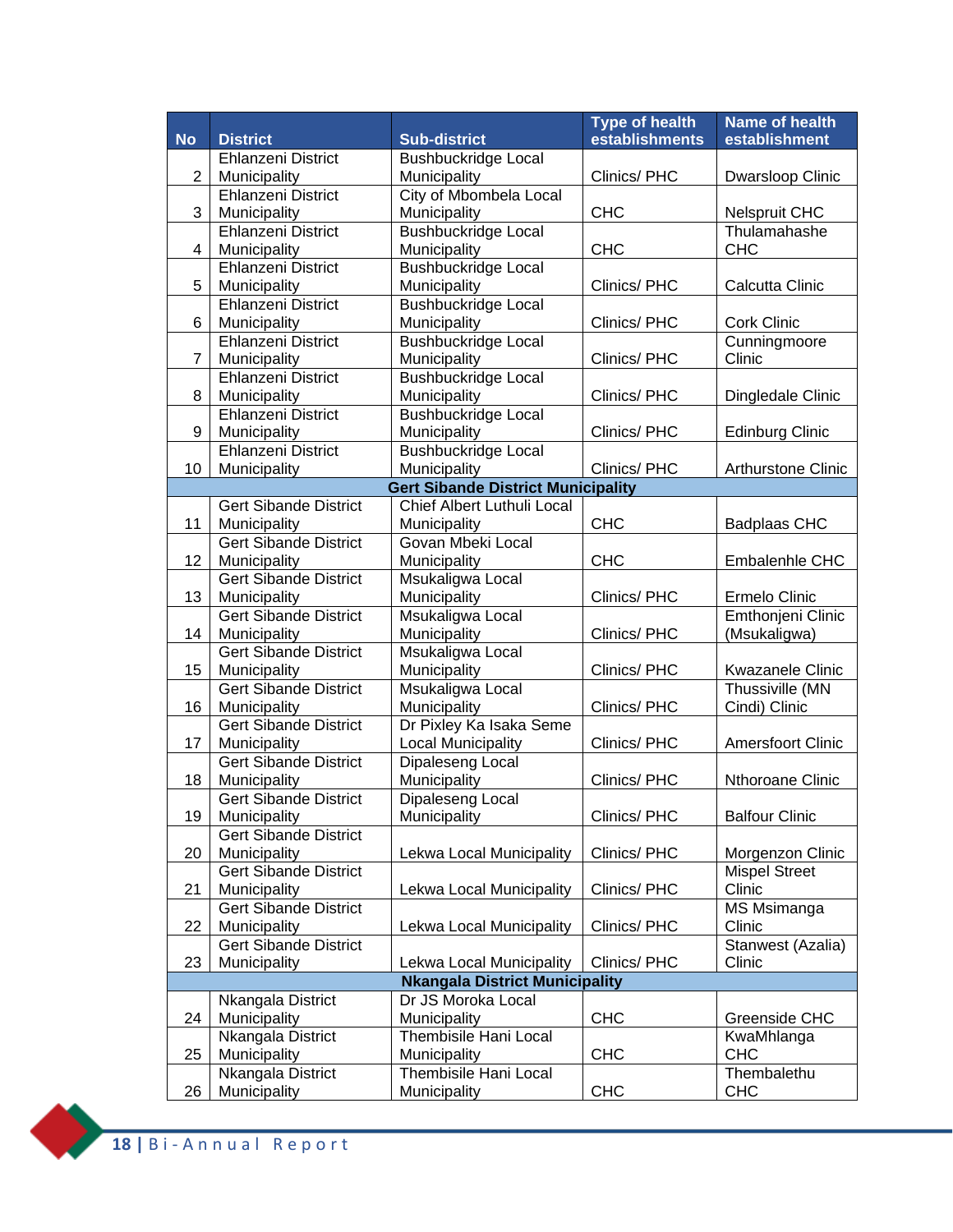| <b>No</b> | <b>District</b>                   | <b>Sub-district</b>                | Type of health<br>establishments establishment | <b>Name of health</b> |
|-----------|-----------------------------------|------------------------------------|------------------------------------------------|-----------------------|
|           | Nkangala District<br>Municipality | Dr JS Moroka Local<br>Municipality | CHC                                            | Lefiso CHC            |
|           |                                   |                                    |                                                |                       |

#### **1.1.7. Routine Inspections conducted in the North West**

<span id="page-20-0"></span>A total of nine health establishments were inspected in North West. The health establishments inspected were from two of the four district municipalities in the province, namely Bojanala Platinum (7) and Dr Kenneth Kaunda (2).

| <b>No</b>      | <b>District</b>                                | <b>Sub District</b>   | <b>Type of health</b><br>establishments | <b>Name of health</b><br>establishment |  |  |
|----------------|------------------------------------------------|-----------------------|-----------------------------------------|----------------------------------------|--|--|
|                | <b>Bojanala Platinum District Municipality</b> |                       |                                         |                                        |  |  |
|                | Bojanala Platinum                              | Moses Kotane Local    |                                         |                                        |  |  |
| 1              | <b>District Municipality</b>                   | Municipality          | <b>CHC</b>                              | Pella CHC                              |  |  |
|                | Bojanala Platinum                              | Rustenburg Local      |                                         |                                        |  |  |
| 2              | <b>District Municipality</b>                   | Municipality          | <b>CHC</b>                              | Bafokeng CHC                           |  |  |
|                | Bojanala Platinum                              | Rustenburg Local      |                                         |                                        |  |  |
| 3              | <b>District Municipality</b>                   | Municipality          | <b>CHC</b>                              | Tlhabane CHC                           |  |  |
|                | Bojanala Platinum                              | Moses Kotane Local    |                                         |                                        |  |  |
| 4              | <b>District Municipality</b>                   | Municipality          | Clinics/PHC                             | Madikwe Clinic                         |  |  |
|                | Bojanala Platinum                              | Rustenburg Local      |                                         |                                        |  |  |
| 5              | <b>District Municipality</b>                   | Municipality          | Clinics/PHC                             | <b>Boitekong Clinic</b>                |  |  |
|                | Bojanala Platinum                              | Rustenburg Local      |                                         |                                        |  |  |
| 6              | <b>District Municipality</b>                   | Municipality          | Clinics/PHC                             | Kana Clinic                            |  |  |
|                | Bojanala Platinum                              | Rustenburg Local      |                                         |                                        |  |  |
| $\overline{7}$ | <b>District Municipality</b>                   | Municipality          | Clinics/PHC                             | Seraleng Clinic                        |  |  |
|                | Dr Kenneth Kaunda District Municipality        |                       |                                         |                                        |  |  |
|                | Dr Kenneth Kaunda                              | <b>JB Marks Local</b> |                                         |                                        |  |  |
| 8              | <b>District Municipality</b>                   | Municipality          | <b>CHC</b>                              | <b>JB Marks CHC</b>                    |  |  |
|                | Dr Kenneth Kaunda                              | <b>JB Marks Local</b> |                                         |                                        |  |  |
| 9              | <b>District Municipality</b>                   | Municipality          | <b>CHC</b>                              | Promosa CHC                            |  |  |

#### **Table 8: Routine Inspections Conducted in the North West per district municipality**

#### **1.1.8. Routine Inspections conducted in Northern Cape**

<span id="page-20-1"></span>A total of 24 health establishments were inspected in the Northern Cape. The selected health establishments inspected were from five district municipalities in the province, namely: Frances Baard (3), John Taolo Gaetsewe (6), Namakwa (3), and Pixley ka Seme (9) and Zwelentlanga (3).

#### **Table 9: Routine inspections conducted in the Northern Cape per district municipality**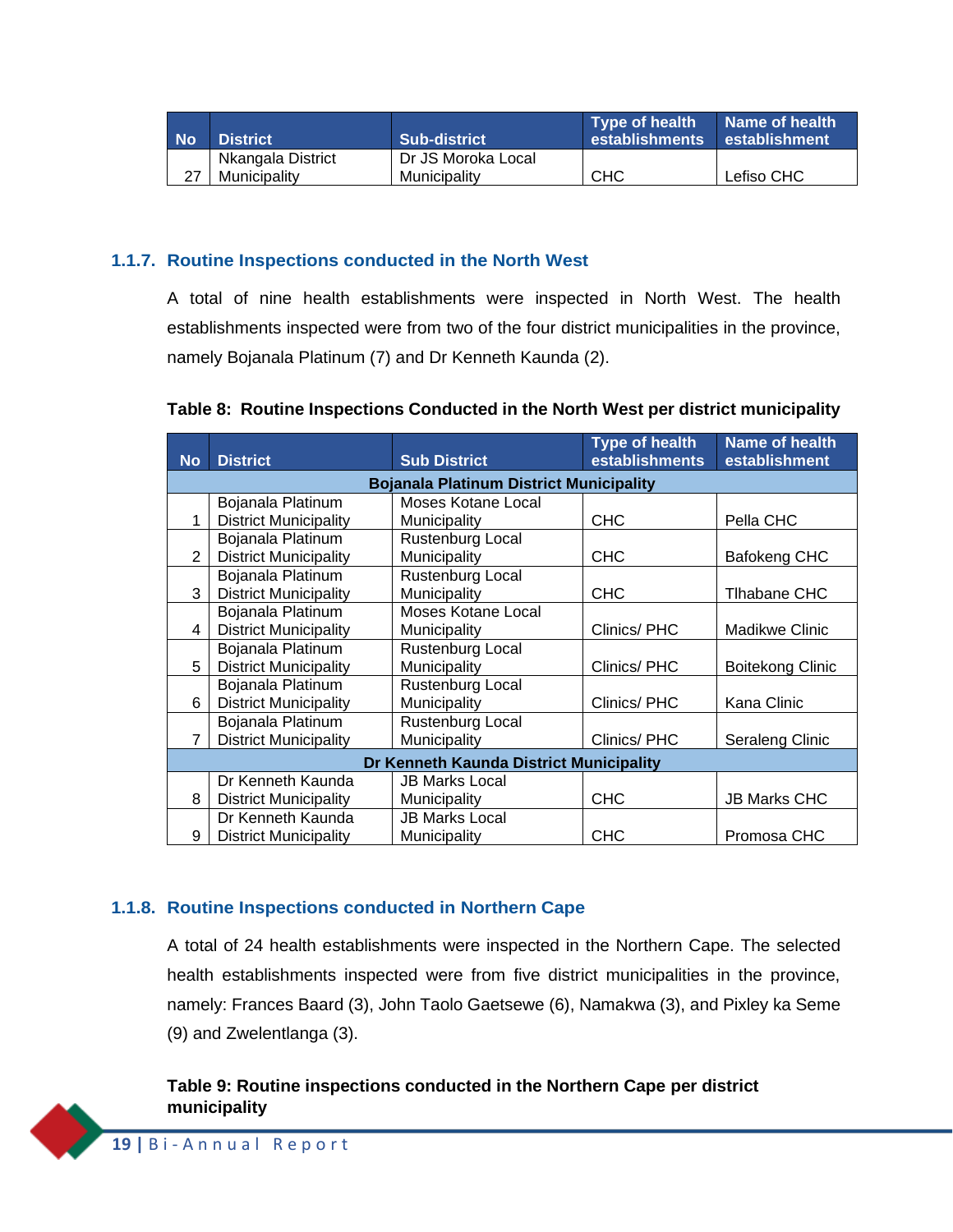| <b>No</b>       | <b>District</b>                                     | <b>Sub District</b>                                         | <b>Type of health</b><br>establishments | <b>Name of health</b><br>establishment |  |  |
|-----------------|-----------------------------------------------------|-------------------------------------------------------------|-----------------------------------------|----------------------------------------|--|--|
|                 |                                                     | <b>Frances Baard District Municipality</b>                  |                                         |                                        |  |  |
| $\mathbf{1}$    | <b>Frances Baard District</b>                       | Dikgatlong Local                                            |                                         |                                        |  |  |
|                 | Municipality                                        | Municipality                                                | Clinics/PHC                             | Longlands Clinic                       |  |  |
| $\overline{2}$  | <b>Frances Baard District</b>                       | Sol Plaatje Local                                           |                                         |                                        |  |  |
|                 | Municipality                                        | Municipality                                                | Clinics/PHC                             | Platfontein Clinic                     |  |  |
| $\overline{3}$  | <b>Frances Baard District</b>                       | Sol Plaatje Local                                           |                                         |                                        |  |  |
|                 | Municipality                                        | Municipality                                                | Clinics/PHC                             | <b>Ritchie Clinic</b>                  |  |  |
|                 | <b>John Taolo Gaetsewe District Municipality</b>    |                                                             |                                         |                                        |  |  |
| $\overline{4}$  | John Taolo Gaetsewe                                 | Joe Morolong Local                                          |                                         | <b>Bothetheletsa</b>                   |  |  |
|                 | <b>District Municipality</b>                        | Municipality                                                | Clinics/PHC                             | Clinic                                 |  |  |
| $\overline{5}$  | John Taolo Gaetsewe                                 | Gamagara Local<br>Municipality                              |                                         | Katrina Koikoi<br>Clinic               |  |  |
| $6\phantom{1}6$ | <b>District Municipality</b><br>John Taolo Gaetsewe | Joe Morolong Local                                          | Clinics/PHC                             |                                        |  |  |
|                 | <b>District Municipality</b>                        | Municipality                                                | Clinics/PHC                             | Padstow Clinic                         |  |  |
| $\overline{7}$  | John Taolo Gaetsewe                                 | Joe Morolong Local                                          |                                         |                                        |  |  |
|                 | <b>District Municipality</b>                        | Municipality                                                | Clinics/PHC                             | Pietersham Clinic                      |  |  |
| 8               | John Taolo Gaetsewe                                 | Joe Morolong Local                                          |                                         |                                        |  |  |
|                 | <b>District Municipality</b>                        | Municipality                                                | Clinics/PHC                             | Laxey Clinic                           |  |  |
| 9               | John Taolo Gaetsewe                                 | Ga-Segonyana Local                                          |                                         |                                        |  |  |
|                 | <b>District Municipality</b>                        | Municipality                                                | Clinics/ PHC                            | Kagung                                 |  |  |
|                 |                                                     | <b>Namakwa District Municipality</b>                        |                                         |                                        |  |  |
| 10              | Namakwa District                                    | Nama Khoi Local                                             |                                         |                                        |  |  |
|                 | Municipality                                        | Municipality                                                | Clinics/PHC                             | Komaggas Clinic                        |  |  |
| 11              | Namakwa District                                    | Kamiesberg Local                                            |                                         | Kamieskroon                            |  |  |
|                 | Municipality                                        | Municipality                                                | Clinics/PHC                             | Clinic                                 |  |  |
| $\overline{12}$ | Namakwa District                                    | Nama Khoi Local                                             |                                         |                                        |  |  |
|                 | Municipality                                        | Municipality<br><b>Pixley ka Seme District Municipality</b> | Clinics/PHC                             | <b>Okiep Clinic</b>                    |  |  |
|                 |                                                     |                                                             |                                         |                                        |  |  |
| 13              | Pixley ka Seme District<br>Municipality             | <b>Ubuntu Local</b>                                         | Clinics/PHC                             | <b>Loxton Clinic</b>                   |  |  |
| 14              | Pixley ka Seme District                             | Municipality<br>Siyathemba Local                            |                                         | Niekerkshoop                           |  |  |
|                 | Municipality                                        | Municipality                                                | Clinics/ PHC                            | Clinic                                 |  |  |
| 15              | Pixley ka Seme District                             | Renosterberg Local                                          |                                         |                                        |  |  |
|                 | Municipality                                        | Municipality                                                | Clinics/PHC                             | Petrusville Clinic                     |  |  |
| 16              | Pixley ka Seme District                             | Kareeberg Local                                             |                                         |                                        |  |  |
|                 | Municipality                                        | Municipality                                                | Clinics/PHC                             | Carnarvon Clinic                       |  |  |
| 17              | Pixley ka Seme District                             | Thembelihle Local                                           |                                         | Strydenburg                            |  |  |
|                 | Municipality                                        | Municipality                                                | Clinics/PHC                             | Clinic                                 |  |  |
| 18              | Pixley ka Seme District                             | Thembelihle Local                                           |                                         |                                        |  |  |
|                 | Municipality                                        | Municipality                                                | Clinics/PHC                             | <b>Hopetown Clinic</b>                 |  |  |
| 19              | Pixley ka Seme District                             | Siyancuma Local                                             | Clinics/PHC                             |                                        |  |  |
| 20              | Municipality<br>Pixley ka Seme District             | Municipality<br>Kareeberg Local                             |                                         | <b>Campbell Clinic</b>                 |  |  |
|                 | Municipality                                        | Municipality                                                | <b>CHC</b>                              | Carnarvon CHC                          |  |  |
| 21              | Pixley ka Seme District                             | Thembelihle Local                                           |                                         | Hopetown                               |  |  |
|                 | Municipality                                        | Municipality                                                | <b>CHC</b>                              | (Wege) CHC                             |  |  |
|                 |                                                     | Zwelentlanga Fatman Mgcawu District Municipality            |                                         |                                        |  |  |
| 22              | Zwelentlanga Fatman                                 |                                                             |                                         | Boegoeberg                             |  |  |
|                 | Mgcawu District                                     |                                                             |                                         | (Brandboom)                            |  |  |
|                 | Municipality                                        | !Kheis Local Municipality                                   | Clinics/PHC                             | Clinic                                 |  |  |

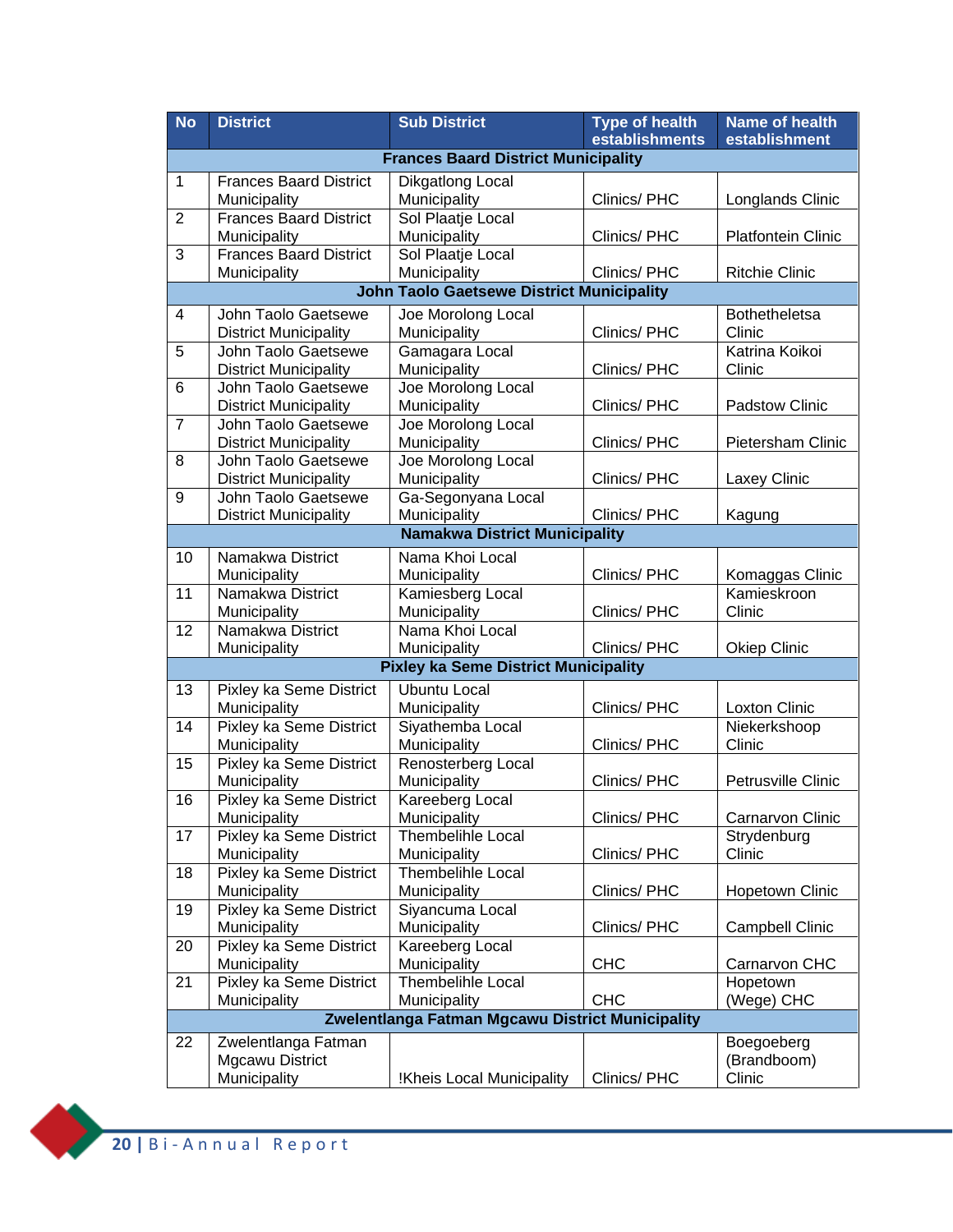| <b>No</b> | <b>District</b>                                               | <b>Sub District</b>                 | <b>Type of health</b><br>establishments | Name of health<br>establishment |
|-----------|---------------------------------------------------------------|-------------------------------------|-----------------------------------------|---------------------------------|
| 23        | Zwelentlanga Fatman<br><b>Mgcawu District</b><br>Municipality | Dawid Kruiper Local<br>Municipality | Clinics/PHC                             | Louisvaleweg<br>Clinic          |
| 24        | Zwelentlanga Fatman<br>Mgcawu District<br>Municipality        | Kai !Garib Local<br>Municipality    | Clinics/PHC                             | Kenhardt Clinic                 |

#### **1.1.9. Routine Inspections conducted in Western Cape**

<span id="page-22-0"></span>A total of 56 health establishments were inspected in the Western Cape. The selected health establishments inspected were from six district municipalities in the province, namely: City of Cape Town Metropolitan (12), Garden Route (8), Overberg (8), Cape Winelands (12), West Coast (8) and Central Karoo (8).

#### **Table 10: Routine Inspections Conducted in the Western Cape per district municipality**

| <b>No</b>      | <b>District</b>                                   | <b>Sub-district</b>                                | <b>Type of health</b><br>establishments | <b>Name of health</b><br>establishment |
|----------------|---------------------------------------------------|----------------------------------------------------|-----------------------------------------|----------------------------------------|
|                |                                                   | <b>City of Cape Town Metropolitan Municipality</b> |                                         |                                        |
| $\mathbf 1$    | City of Cape Town<br>Metropolitan                 | Cape Town Northern                                 |                                         |                                        |
|                | Municipality                                      | <b>Health sub-District</b>                         | Clinics/PHC                             | <b>Brackenfell Clinic</b>              |
| $\overline{2}$ | City of Cape Town<br>Metropolitan<br>Municipality | Tygerberg Health sub-<br><b>District</b>           | Clinics/PHC                             | <b>Netreg Clinic</b>                   |
| 3              | City of Cape Town<br>Metropolitan<br>Municipality | Cape Town Northern<br><b>Health Sub-District</b>   | Clinics/PHC                             | <b>Brighton Clinic</b>                 |
| $\overline{4}$ | City of Cape Town<br>Metropolitan<br>Municipality | Cape Town Eastern<br><b>Health Sub-District</b>    | Clinics/PHC                             | Kleinvlei CDC                          |
| $\overline{5}$ | City of Cape Town<br>Metropolitan<br>Municipality | Tygerberg Health sub-<br><b>District</b>           | Clinics/PHC                             | Parow CDC                              |
| 6              | City of Cape Town<br>Metropolitan<br>Municipality | Khayelitsha Health sub-<br><b>District</b>         | Clinics/PHC                             | Luvuyo CDC                             |
| $\overline{7}$ | City of Cape Town<br>Metropolitan<br>Municipality | Klipfontein Health sub-<br><b>District</b>         | Clinics/PHC                             | <b>Heideveld Clinic</b>                |
| $\overline{8}$ | City of Cape Town<br>Metropolitan<br>Municipality | Klipfontein Health sub-<br><b>District</b>         | Clinics/PHC                             | Dr Abdurahman<br><b>CDC</b>            |
| 9              | City of Cape Town<br>Metropolitan<br>Municipality | Cape Town Southern<br><b>Health Sub-District</b>   | Clinics/PHC                             | <b>Claremont Clinic</b>                |

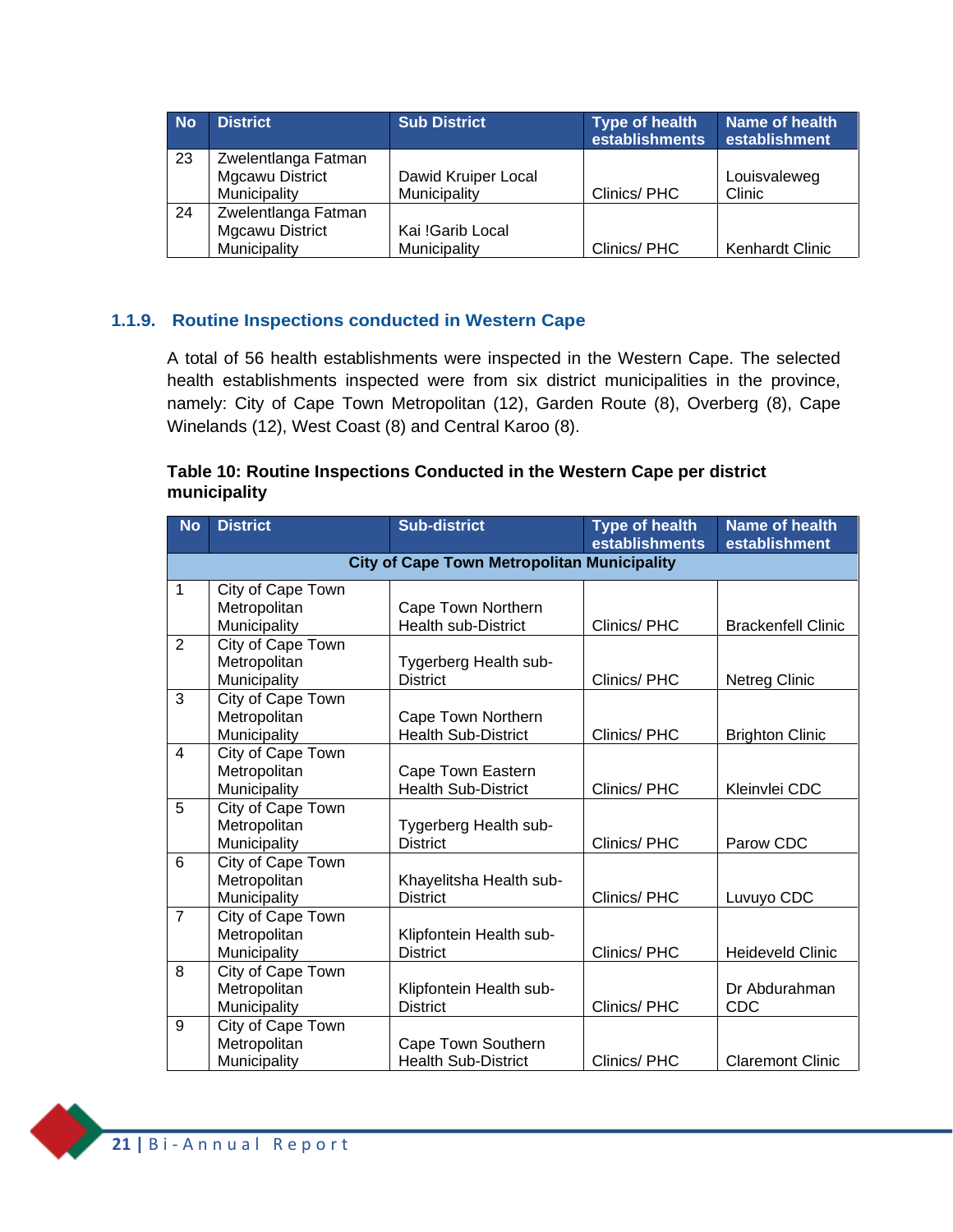| <b>No</b> | <b>District</b>                                | <b>Sub-district</b>                                                     | <b>Type of health</b><br>establishments | <b>Name of health</b><br>establishment |
|-----------|------------------------------------------------|-------------------------------------------------------------------------|-----------------------------------------|----------------------------------------|
| 10        | City of Cape Town                              |                                                                         |                                         |                                        |
|           | Metropolitan                                   | Cape Town Southern                                                      |                                         | Masiphumelele                          |
|           | Municipality                                   | <b>Health Sub-District</b>                                              | Clinics/PHC                             | Clinic                                 |
| 11        | City of Cape Town                              |                                                                         |                                         |                                        |
|           | Metropolitan                                   | Cape Town Southern                                                      |                                         |                                        |
|           | Municipality                                   | <b>Health Sub-District</b>                                              | Clinics/PHC                             | Parkwood Clinic                        |
| 12        | City of Cape Town                              |                                                                         |                                         |                                        |
|           | Metropolitan                                   | Cape Town Southern                                                      | Clinics/PHC                             |                                        |
|           | Municipality                                   | <b>Health Sub-District</b><br><b>Garden Route District Municipality</b> |                                         | Alphen Clinic                          |
| 13        | <b>Garden Route District</b>                   | George Local                                                            | Clinics/PHC                             | Conville CDC                           |
|           | Municipality                                   | Municipality                                                            |                                         |                                        |
| 14        | <b>Garden Route District</b>                   | Knysna Local                                                            | Clinics/PHC                             | Sedgefield Clinic                      |
|           | Municipality                                   | Municipality                                                            |                                         |                                        |
| 15        | <b>Garden Route District</b>                   | Knysna Local                                                            | Clinics/PHC                             | Knysna CDC                             |
|           | Municipality                                   | Municipality                                                            |                                         |                                        |
| 16        | Garden Route District                          | George Local                                                            | Clinics/PHC                             | George Central                         |
|           | Municipality                                   | Municipality                                                            |                                         | Clinic                                 |
| 17        | <b>Garden Route District</b>                   | George Local                                                            | Clinics/PHC                             | <b>Blanco Clinic</b>                   |
| 18        | Municipality<br><b>Garden Route District</b>   | Municipality<br><b>Oudtshoorn Local</b>                                 | Clinics/PHC                             |                                        |
|           | Municipality                                   | Municipality                                                            |                                         | Dysselsdorp<br>Clinic                  |
| 19        | <b>Garden Route District</b>                   | Mossel Bay Local                                                        | Clinics/PHC                             | Alma CDC                               |
|           | Municipality                                   | Municipality                                                            |                                         |                                        |
| 20        | <b>Garden Route District</b>                   | Oudtshoorn Local                                                        | <b>Clinics/PHC</b>                      | <b>Toekomsrus</b>                      |
|           | Municipality                                   | Municipality                                                            |                                         | Clinic                                 |
|           |                                                | <b>Overberg District Municipality</b>                                   |                                         |                                        |
| 21        | <b>Overberg District</b>                       | <b>Theewaterskloof Local</b>                                            | Clinics/ PHC                            | <b>Botrivier Clinic</b>                |
|           | Municipality                                   | Municipality                                                            |                                         |                                        |
| 22        | <b>Overberg District</b>                       | <b>Overstrand Local</b>                                                 | Clinics/PHC                             | <b>Kleinmond Clinic</b>                |
|           | Municipality                                   | Municipality                                                            |                                         |                                        |
| 23        | <b>Overberg District</b><br>Municipality       | <b>Theewaterskloof Local</b><br>Municipality                            | Clinics/PHC                             | Genadendal<br>Clinic                   |
| 24        | <b>Overberg District</b>                       | Cape Agulhas Local                                                      | Clinics/ PHC                            | Napier Clinic                          |
|           | Municipality                                   | Municipality                                                            |                                         |                                        |
| 25        | <b>Overberg District</b>                       | <b>Overstrand Local</b>                                                 | Clinics/PHC                             | <b>Stanford Clinic</b>                 |
|           | Municipality                                   | Municipality                                                            |                                         |                                        |
| 26        | <b>Overberg District</b>                       | Theewaterskloof Local                                                   | Clinics/PHC                             | Caledon Clinic                         |
|           | Municipality                                   | Municipality                                                            |                                         |                                        |
| 27        | <b>Overberg District</b>                       | <b>Overstrand Local</b>                                                 | Clinics/PHC                             | <b>Hawston Clinic</b>                  |
|           | Municipality                                   | Municipality                                                            |                                         |                                        |
| 28        | <b>Overberg District</b>                       | Theewaterskloof Local                                                   | Clinics/PHC                             | Riviersonderend                        |
|           | Municipality                                   | Municipality                                                            |                                         | Clinic                                 |
|           |                                                | <b>Cape Winelands District Municipality</b>                             | Clinics/PHC                             |                                        |
| 29        | Cape Winelands<br><b>District Municipality</b> | Langeberg Local<br>Municipality                                         |                                         | Bergsig Clinic                         |
| 30        | Cape Winelands                                 | Langeberg Local                                                         | Clinics/PHC                             | <b>McGregor Clinic</b>                 |
|           | <b>District Municipality</b>                   | Municipality                                                            |                                         |                                        |
| 31        | Cape Winelands                                 | Langeberg Local                                                         | Clinics/PHC                             | <b>Happy Valley</b>                    |
|           | <b>District Municipality</b>                   | Municipality                                                            |                                         | Clinic                                 |
| 32        | Cape Winelands                                 | Langeberg Local                                                         | Clinics/PHC                             | Cogmanskloof                           |
|           | <b>District Municipality</b>                   | Municipality                                                            |                                         | Clinic                                 |

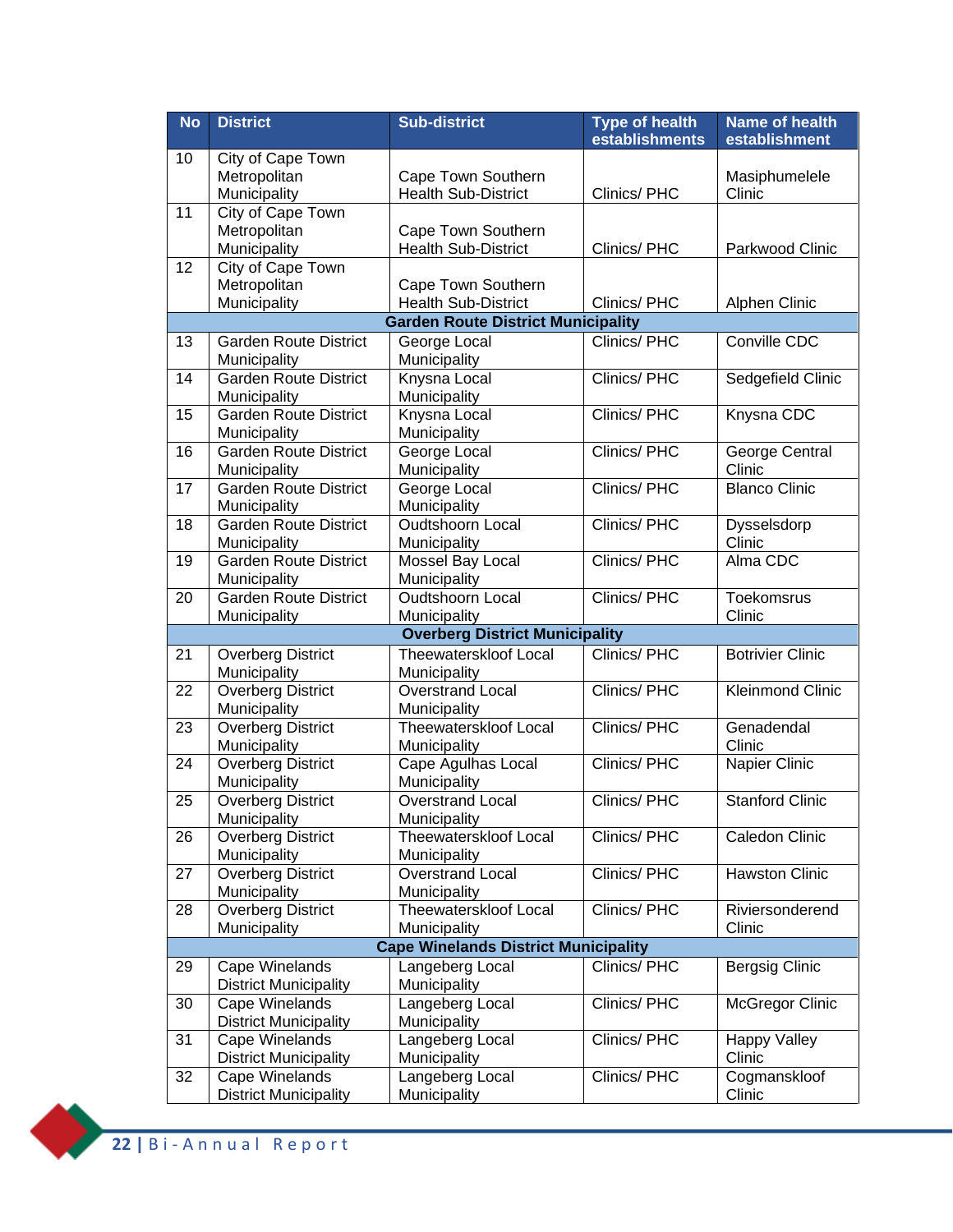| <b>No</b> | <b>District</b>                                | <b>Sub-district</b>                        | <b>Type of health</b><br>establishments | <b>Name of health</b><br>establishment |
|-----------|------------------------------------------------|--------------------------------------------|-----------------------------------------|----------------------------------------|
| 33        | Cape Winelands                                 | <b>Breede Valley Local</b>                 | Clinics/PHC                             | De Doorns Clinic                       |
|           | <b>District Municipality</b>                   | Municipality                               |                                         |                                        |
| 34        | Cape Winelands<br><b>District Municipality</b> | <b>Breede Valley Local</b><br>Municipality | Clinics/PHC                             | <b>Sandhills Clinic</b>                |
| 35        | Cape Winelands                                 | <b>Breede Valley Local</b>                 | Clinics/ PHC                            | <b>Worcester CDC</b>                   |
|           | <b>District Municipality</b>                   | Municipality                               |                                         |                                        |
| 36        | Cape Winelands                                 | Langeberg Local                            | Clinics/PHC                             | Nkqubela Clinic                        |
|           | <b>District Municipality</b>                   | Municipality                               |                                         |                                        |
| 37        | Cape Winelands                                 | Langeberg Local                            | Clinics/PHC                             | Montagu Clinic                         |
|           | <b>District Municipality</b>                   | Municipality                               |                                         |                                        |
| 38        | <b>Cape Winelands</b>                          | <b>Breede Valley Local</b>                 | Clinics/PHC                             | Rawsonville<br>Clinic                  |
| 39        | <b>District Municipality</b><br>Cape Winelands | Municipality<br><b>Breede Valley Local</b> | Clinics/PHC                             | Empilisweni                            |
|           | <b>District Municipality</b>                   | Municipality                               |                                         | (Worcester) Clinic                     |
| 40        | Cape Winelands                                 | Langeberg Local                            | Clinics/PHC                             | Zolani Clinic                          |
|           | <b>District Municipality</b>                   | Municipality                               |                                         |                                        |
|           |                                                | <b>West Coast District Municipality</b>    |                                         |                                        |
| 41        | <b>West Coast District</b>                     | Saldanha Bay Local                         | Clinics/PHC                             | Vredenburg Clinic                      |
|           | Municipality                                   | Municipality                               |                                         |                                        |
| 42        | <b>West Coast District</b>                     | Saldanha Bay Local                         | <b>Clinics/PHC</b>                      | Laingville Clinic                      |
|           | Municipality                                   | Municipality                               |                                         |                                        |
| 43        | <b>West Coast District</b>                     | Saldanha Bay Local                         | Clinics/PHC                             | Langebaan Clinic                       |
|           | Municipality                                   | Municipality                               |                                         |                                        |
| 44        | <b>West Coast District</b><br>Municipality     | Swartland Local<br>Municipality            | Clinics/ PHC                            | <b>Riebeeck Kasteel</b><br>Clinic      |
| 45        | <b>West Coast District</b>                     | Saldanha Bay Local                         | Clinics/ PHC                            | Lalie Cleophas                         |
|           | Municipality                                   | Municipality                               |                                         | Clinic                                 |
| 46        | <b>West Coast District</b>                     | Saldanha Bay Local                         | Clinics/ PHC                            | Hanna Coetzee                          |
|           | Municipality                                   | Municipality                               |                                         | Clinic                                 |
| 47        | <b>West Coast District</b>                     | Swartland Local                            | Clinics/PHC                             | <b>Riebeeck West</b>                   |
|           | Municipality                                   | Municipality                               |                                         | Clinic                                 |
| 48        | <b>West Coast District</b>                     | Saldanha Bay Local                         | Clinics/PHC                             | Saldanha Clinic                        |
|           | Municipality                                   | Municipality                               |                                         |                                        |
|           |                                                | <b>Central Karoo District Municipality</b> |                                         |                                        |
| 49        | <b>Central Karoo District</b><br>Municipality  | <b>Beaufort West Local</b><br>Municipality | Clinics/PHC                             | Hillside Clinic                        |
| 50        | <b>Central Karoo District</b>                  | <b>Prince Albert Local</b>                 | Clinics/PHC                             | Leeu-Gamka                             |
|           | Municipality                                   | Municipality                               |                                         | Clinic                                 |
| 51        | <b>Central Karoo District</b>                  | <b>Beaufort West Local</b>                 | Clinics/PHC                             | <b>Nelspoort Clinic</b>                |
|           | Municipality                                   | Municipality                               |                                         |                                        |
| 52        | <b>Central Karoo District</b>                  | <b>Beaufort West Local</b>                 | Clinics/PHC                             | Kwamandlenkosi                         |
|           | Municipality                                   | Municipality                               |                                         | Clinic                                 |
| 53        | <b>Central Karoo District</b>                  | <b>Prince Albert Local</b>                 | Clinics/PHC                             | <b>Prince Albert</b>                   |
|           | Municipality                                   | Municipality                               | Clinics/PHC                             | Clinic                                 |
| 54        | <b>Central Karoo District</b><br>Municipality  | <b>Beaufort West Local</b><br>Municipality |                                         | <b>Beaufort West</b><br><b>CDC</b>     |
| 55        | <b>Central Karoo District</b>                  | <b>Beaufort West Local</b>                 | Clinics/PHC                             | Nieuveldpark                           |
|           | Municipality                                   | Municipality                               |                                         | Clinic                                 |
| 56        | <b>Central Karoo District</b>                  | <b>Beaufort West Local</b>                 | Clinics/PHC                             | Murraysburg                            |
|           | Municipality                                   | Municipality                               |                                         | Clinic                                 |

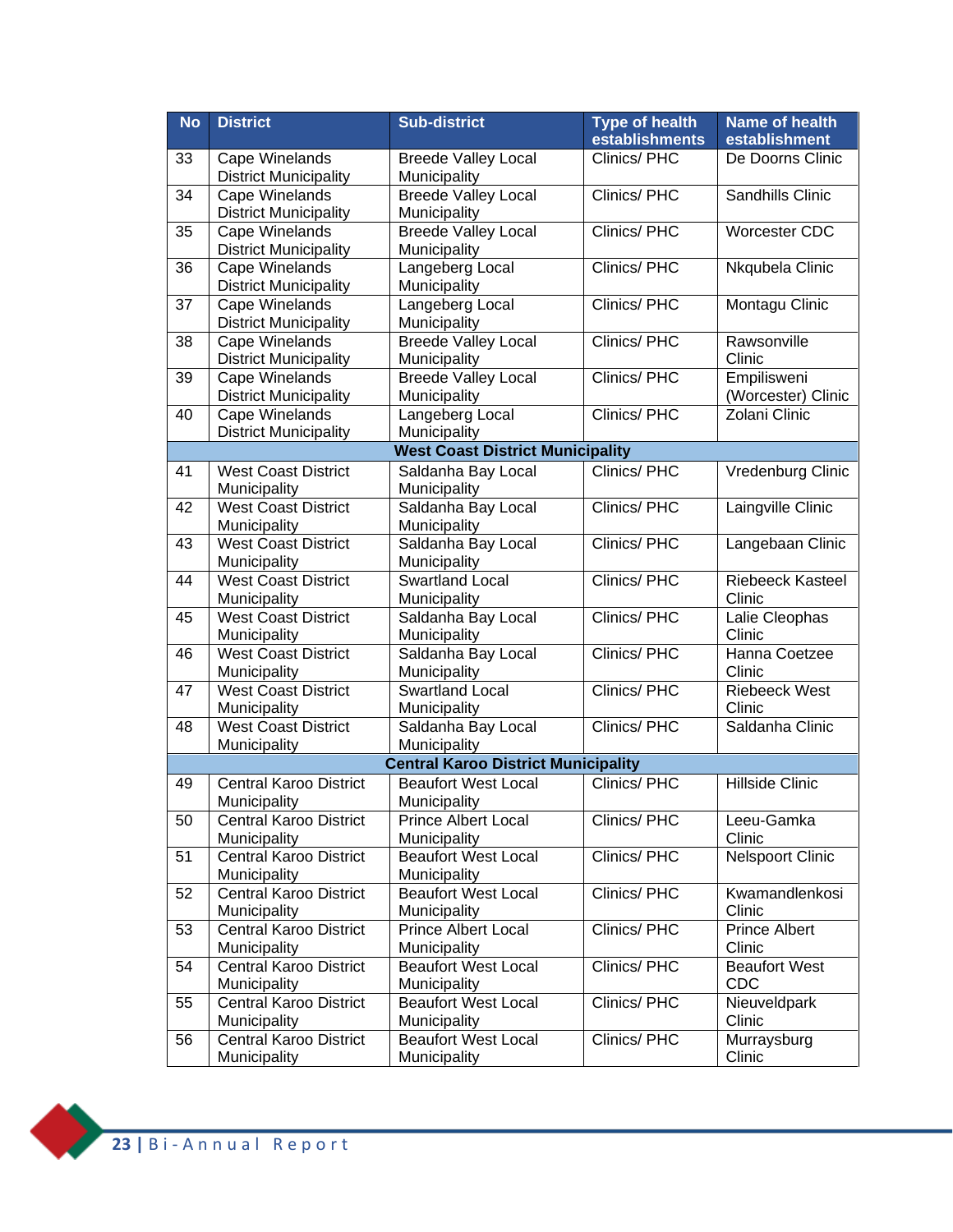



# **RE-INSPECTIONS**

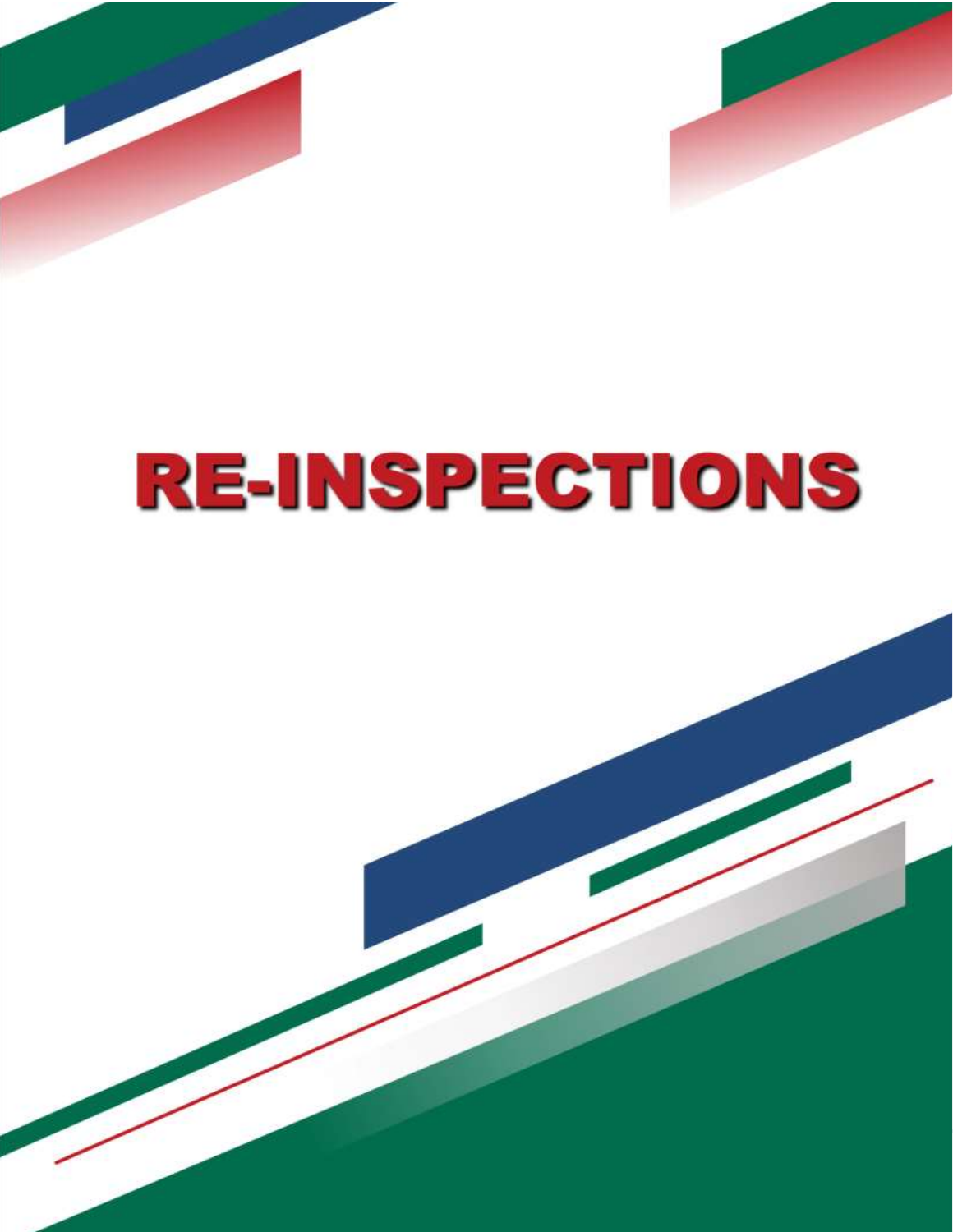#### **1.2. Breakdown of re-inspections conducted per province during the second and third quarter of the 2021/2022 financial year**

<span id="page-26-0"></span>During the reporting period from  $1<sup>st</sup>$  July 2021 to 31 $<sup>st</sup>$  2021, the OHSC conducted a total</sup> of 180 re-inspections in terms of section 82 (1) of the Act in the public health sector across all nine provinces. These health establishments were first inspected as routine inspections in the 2019/2020 financial year and were found to be Non-Compliant with Norms and Standards Regulations. The health establishments were granted an opportunity to remedy the deficiencies before the re-inspections were conducted, to check if all the areas for non-conformance were remedied. The distribution of reinspected health establishments by province is depicted in Table 11 below:

| <b>Province</b>   | Number of health establishments inspected |
|-------------------|-------------------------------------------|
| Eastern Cape      | 40                                        |
| <b>Free State</b> | 21                                        |
| Gauteng           | 22                                        |
| KwaZulu-Natal     | 56                                        |
| Limpopo           | 9                                         |
| Mpumalanga        | 18                                        |
| North West        | 9                                         |
| Northern Cape     | 5                                         |
| Western Cape      | 0                                         |
| <b>Total</b>      | 180                                       |

#### **Table 11: Re-inspections Conducted Per Province**

#### <span id="page-26-1"></span>**3.2.1 Re-inspections conducted in the Eastern Cape Province**

A total of 40 health establishments were re-inspected in the Eastern Cape during the reporting period. The re-inspected health establishments were from eight district municipalities in the province, namely: Alfred Nzo (3), Amathole (10), Buffalo City (1), Chris Hani (4), Joe Gqabi (3), Nelson Mandela Bay (6) Oliver Tambo (6) and Sarah Baartman (7).

#### **Table 12: Re-inspected Health Establishments in the Eastern Cape Province Per District Municipality**

| <b>No</b>                             | <b>District</b>                         | <b>Sub-District</b> | <b>Type Of</b><br><b>Inspection</b> | <b>Facility Name</b> |
|---------------------------------------|-----------------------------------------|---------------------|-------------------------------------|----------------------|
|                                       | <b>Alfred Nzo District Municipality</b> |                     |                                     |                      |
|                                       | Alfred Nzo                              |                     |                                     |                      |
| Maluti Health sub-<br><b>District</b> |                                         |                     |                                     |                      |
|                                       | Municipality                            | <b>District</b>     | Re-Inspection                       | Magadla Clinic       |

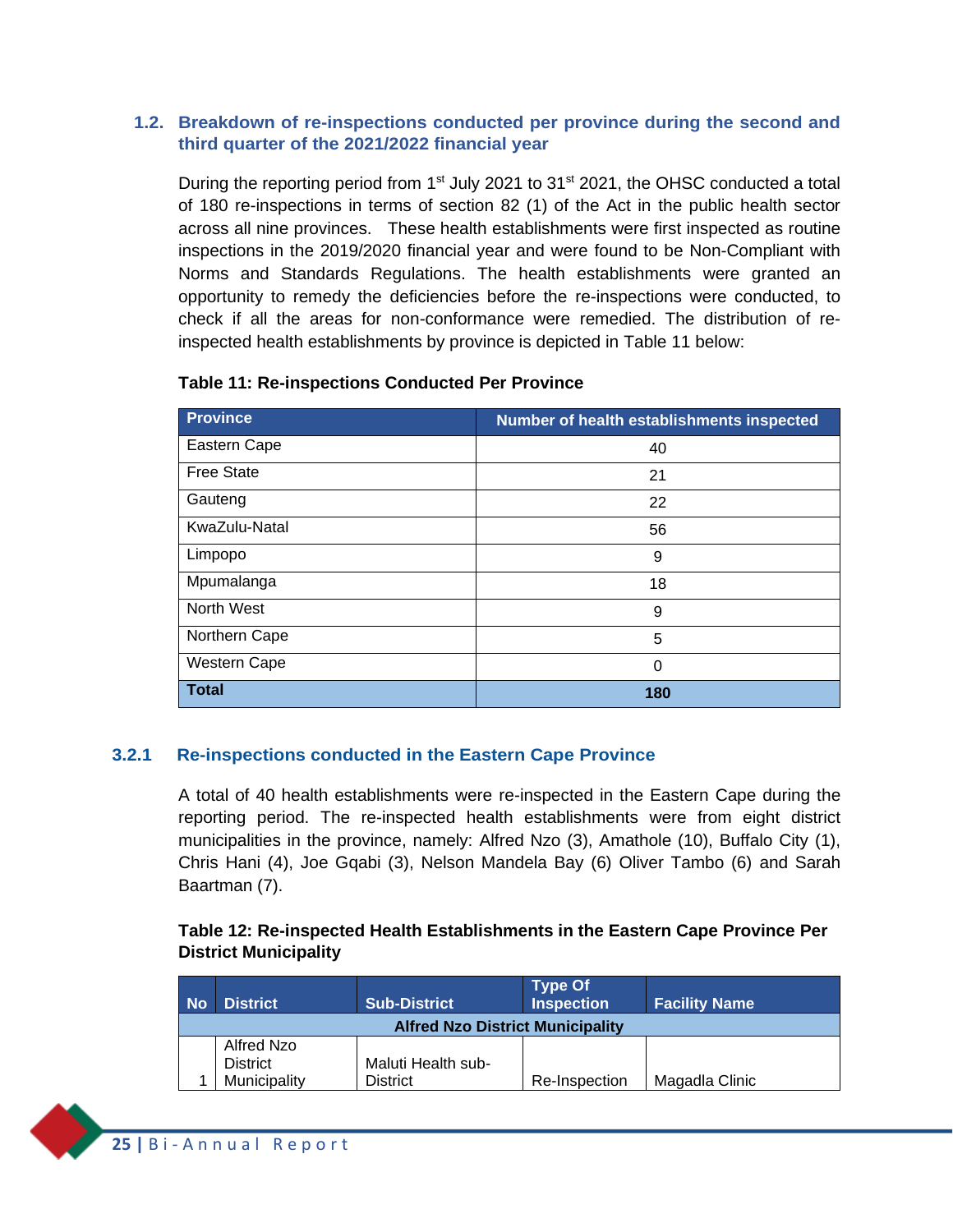| <b>No</b>      | <b>District</b>                          | <b>Sub-District</b>                           | <b>Type Of</b><br><b>Inspection</b> | <b>Facility Name</b>       |
|----------------|------------------------------------------|-----------------------------------------------|-------------------------------------|----------------------------|
|                | <b>Alfred Nzo</b>                        |                                               |                                     |                            |
|                | <b>District</b>                          | Maluti Health sub-                            |                                     |                            |
| 2              | Municipality<br><b>Alfred Nzo</b>        | <b>District</b>                               | Re-Inspection                       | Likhetlane Clinic          |
|                | <b>District</b>                          | Maluti Health sub-                            |                                     | <b>Matatiele Community</b> |
| 3              | Municipality                             | <b>District</b>                               | Re-Inspection                       | Clinic                     |
|                |                                          | <b>Amathole District Municipality</b>         |                                     |                            |
|                | <b>Amathole District</b>                 | Mnquma Health sub-                            |                                     |                            |
| 4              | Municipality                             | <b>District</b>                               | Re-Inspection                       | Ibika Clinic               |
|                | <b>Amathole District</b>                 | Mnquma Health sub-                            |                                     |                            |
| 5              | Municipality                             | <b>District</b>                               | Re-Inspection                       | <b>Highview Clinic</b>     |
|                | <b>Amathole District</b>                 | Amahlathi Health                              |                                     |                            |
| 6              | Municipality                             | sub-District                                  | Re-Inspection                       | <b>Horton Clinic</b>       |
|                | <b>Amathole District</b>                 | Amahlathi Health                              | Re-Inspection                       |                            |
| $\overline{7}$ | Municipality                             | sub-District                                  |                                     | Matomela Clinic            |
|                | <b>Amathole District</b>                 | Amahlathi Health                              | Re-Inspection                       |                            |
| 8              | Municipality                             | sub-District                                  |                                     | <b>Wesley Clinic</b>       |
| 9              | <b>Amathole District</b>                 | Mnquma Health sub-<br><b>District</b>         | Re-Inspection                       | Dr CL Bikitsha Clinic      |
|                | Municipality                             |                                               |                                     |                            |
| 10             | <b>Amathole District</b><br>Municipality | Mnquma Health sub-<br><b>District</b>         | Re-Inspection                       | <b>Tanga Clinic</b>        |
|                | <b>Amathole District</b>                 | Nkonkobe Health                               |                                     |                            |
| 11             | Municipality                             | sub-District                                  | Re-Inspection                       | Assina Mandla Clinic       |
|                | <b>Amathole District</b>                 | Nkonkobe Health                               |                                     |                            |
| 12             | Municipality                             | sub-District                                  | Re-Inspection                       | Mgwalana Clinic            |
|                | <b>Amathole District</b>                 | Nkonkobe Health                               |                                     |                            |
| 13             | Municipality                             | sub-District                                  | Re-Inspection                       | War Memorial Clinic        |
|                |                                          | <b>Buffalo City Metropolitan Municipality</b> |                                     |                            |
|                | <b>Buffalo City</b>                      |                                               |                                     |                            |
| 14             | Metropolitan<br>Municipality             | <b>Buffalo City Health</b><br>sub-District    | Re-Inspection                       | <b>Sweetwaters Clinic</b>  |
|                |                                          | <b>Chris Hani District Municipality</b>       |                                     |                            |
|                | Chris Hani                               |                                               |                                     |                            |
|                | <b>District</b>                          | Inxuba Yethemba                               |                                     |                            |
| 15             | Municipality                             | Health sub-District                           | Re-Inspection                       | Zola Clinic                |
|                | Chris Hani<br><b>District</b>            | Lukhanji Health sub-                          |                                     |                            |
| 16             | Municipality                             | <b>District</b>                               | Re-Inspection                       | Kamastone Clinic           |
|                | Chris Hani                               |                                               |                                     |                            |
|                | <b>District</b>                          | Inxuba Yethemba                               |                                     |                            |
| 17             | Municipality<br>Chris Hani               | <b>Health sub-District</b>                    | Re-Inspection                       | <b>Bacclesfarm Clinic</b>  |
|                | <b>District</b>                          | Inxuba Yethemba                               | Re-Inspection                       |                            |
| 18             | Municipality                             | <b>Health sub-District</b>                    |                                     | Rocklands Clinic           |
|                |                                          | <b>Joe Gqabi District Municipality</b>        |                                     |                            |
|                | Joe Gqabi District                       | Senqu Health sub-                             |                                     |                            |
| 19             | Municipality                             | <b>District</b>                               | Re-Inspection                       | <b>Bensonvale Clinic</b>   |

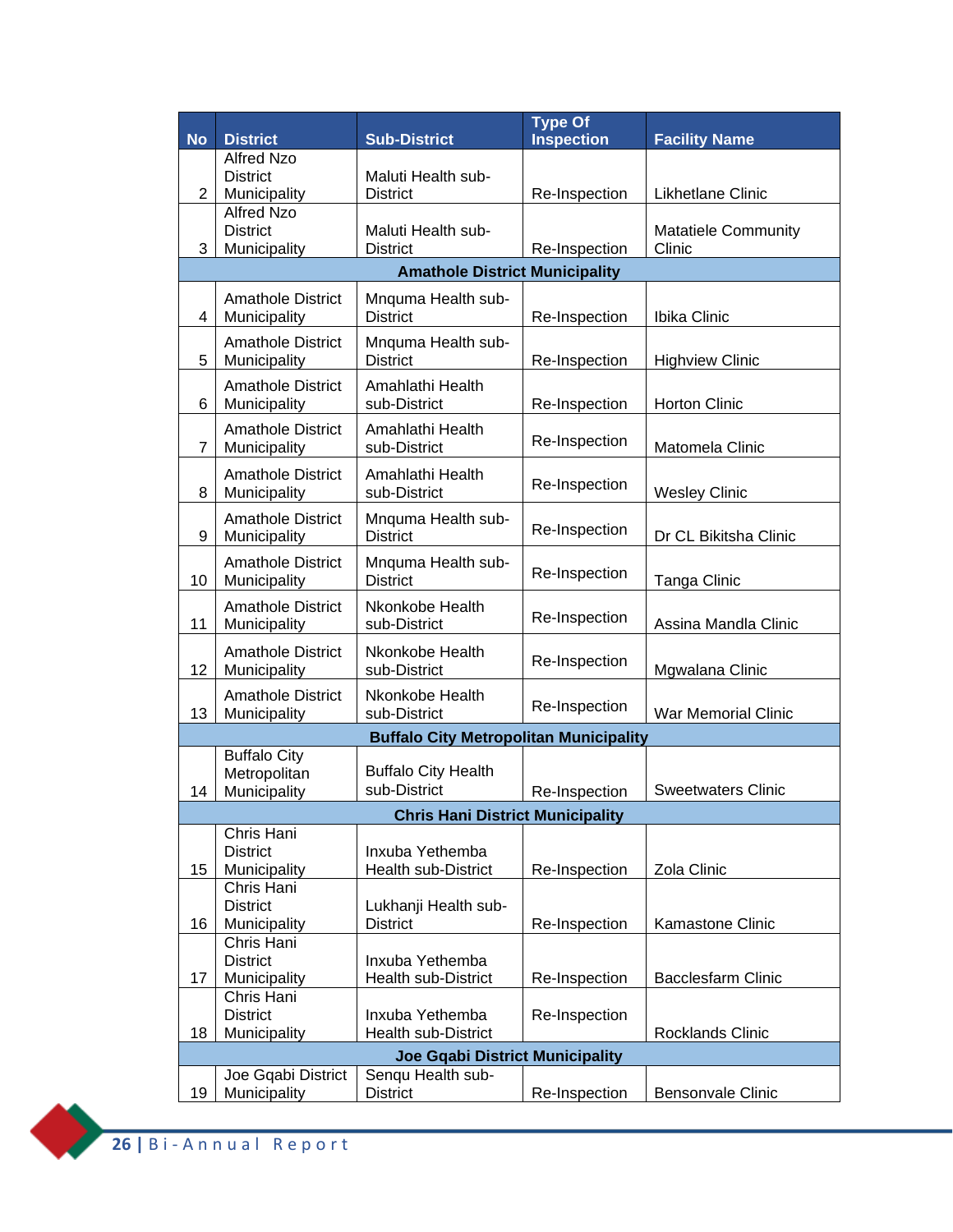|           |                                           |                                             | <b>Type Of</b>    |                                |
|-----------|-------------------------------------------|---------------------------------------------|-------------------|--------------------------------|
| <b>No</b> | <b>District</b>                           | <b>Sub-District</b>                         | <b>Inspection</b> | <b>Facility Name</b>           |
|           | Joe Gqabi District                        | Elundini Health sub-                        |                   |                                |
| 20        | Municipality                              | <b>District</b>                             | Re-Inspection     | <b>Maclear Clinic</b>          |
|           | Joe Gqabi District                        | Elundini Health sub-                        |                   |                                |
| 21        | Municipality                              | <b>District</b>                             | Re-Inspection     | Sonwabile Clinic               |
|           |                                           | <b>Nelson Mandela Bay Municipality</b>      |                   |                                |
|           | Nelson Mandela                            | Nelson Mandela B                            |                   |                                |
| 22        | <b>Bay Municipality</b>                   | Health sub-District                         | Re-Inspection     | <b>Middle Street Clinic</b>    |
|           | Nelson Mandela                            | Nelson Mandela A                            |                   |                                |
| 23        | <b>Bay Municipality</b><br>Nelson Mandela | Health sub-District<br>Nelson Mandela A     | Re-Inspection     | Kwamagxaki Clinic              |
| 24        | <b>Bay Municipality</b>                   | Health sub-District                         | Re-Inspection     | Zwide Clinic                   |
|           | Nelson Mandela                            | Nelson Mandela C                            |                   |                                |
| 25        | <b>Bay Municipality</b>                   | Health sub-District                         | Re-Inspection     | <b>Booysens Park Clinic</b>    |
|           | Nelson Mandela                            | Nelson Mandela B                            |                   |                                |
| 26        | <b>Bay Municipality</b>                   | Health sub-District                         | Re-Inspection     | Lukhanyo Clinic                |
|           | Nelson Mandela                            | Nelson Mandela B                            |                   |                                |
| 27        | <b>Bay Municipality</b>                   | <b>Health sub-District</b>                  | Re-Inspection     | <b>Gustav Lamour Clinic</b>    |
|           |                                           | <b>Oliver Tambo District Municipality</b>   |                   |                                |
|           |                                           |                                             |                   |                                |
|           | Oliver Tambo                              | King Sabata                                 |                   |                                |
|           | <b>District</b>                           | Dalindyebo Health                           |                   | <b>Civic Centre Clinic</b>     |
| 28        | Municipality                              | sub-District                                | Re-Inspection     | (Mthatha)                      |
|           | <b>Oliver Tambo</b>                       |                                             |                   |                                |
|           | <b>District</b>                           | King Sabata<br>Dalindyebo Health            |                   |                                |
| 29        | Municipality                              | sub-District                                | Re-Inspection     | Mpeko Clinic                   |
|           | Oliver Tambo                              | King Sabata                                 |                   |                                |
|           | <b>District</b>                           | Dalindyebo Health                           |                   |                                |
| 30        | Municipality                              | sub-District                                | Re-Inspection     | Ntshabeni Clinic               |
|           | Oliver Tambo                              | King Sabata                                 |                   |                                |
|           | <b>District</b>                           | Dalindyebo Health                           | Re-Inspection     |                                |
| 31        | Municipality                              | sub-District                                |                   | <b>Stanford Terrace Clinic</b> |
|           | <b>Oliver Tambo</b>                       |                                             |                   |                                |
| 32        | <b>District</b>                           | Mhlontlo Health sub-<br><b>District</b>     | Re-Inspection     | Sidwadweni Clinic              |
|           | Municipality<br>Oliver Tambo              |                                             |                   |                                |
|           | District                                  | Mhlontlo Health sub-                        | Re-Inspection     |                                |
| 33        | Municipality                              | <b>District</b>                             |                   | Mbokotwana Clinic              |
|           |                                           | <b>Sarah Baartman District Municipality</b> |                   |                                |
|           | Sarah Baartman                            |                                             |                   |                                |
|           | <b>District</b>                           | Camdeboo Health                             |                   |                                |
| 34        | Municipality                              | sub-District                                | Re-Inspection     | Horseshoe Clinic               |
|           | Sarah Baartman                            |                                             |                   |                                |
|           | <b>District</b>                           | Camdeboo Health                             |                   |                                |
| 35        | Municipality                              | sub-District                                | Re-Inspection     | Umasizakhe Clinic              |
|           | Sarah Baartman                            |                                             |                   |                                |
|           | <b>District</b>                           | Camdeboo Health                             |                   | Masakhane Clinic               |
| 36        | Municipality                              | sub-District                                | Re-Inspection     | (Aberdeen)                     |
|           | Sarah Baartman<br><b>District</b>         | Camdeboo Health                             |                   |                                |
| 37        | Municipality                              | sub-District                                | Re-Inspection     | Aeroville Clinic               |
|           |                                           |                                             |                   |                                |

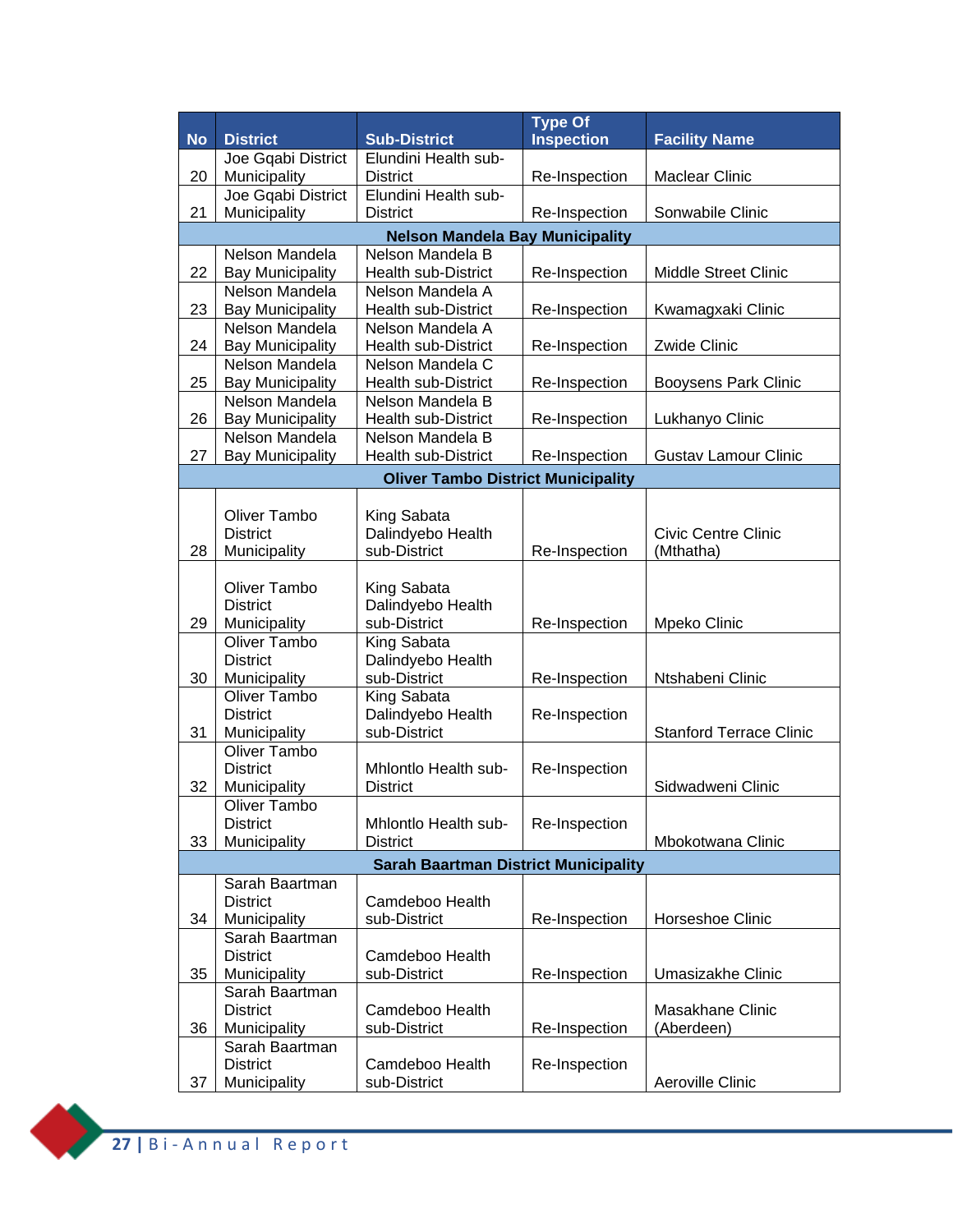| <b>No</b> | <b>District</b> | <b>Sub-District</b> | <b>Type Of</b><br><b>Inspection</b> | <b>Facility Name</b>            |
|-----------|-----------------|---------------------|-------------------------------------|---------------------------------|
|           | Sarah Baartman  |                     |                                     |                                 |
|           | <b>District</b> | Camdeboo Health     | Re-Inspection                       |                                 |
| 38        | Municipality    | sub-District        |                                     | <b>Beatrice Ngwentle Clinic</b> |
|           | Sarah Baartman  |                     |                                     |                                 |
|           | <b>District</b> | Camdeboo Health     | Re-Inspection                       |                                 |
| 39        | Municipality    | sub-District        |                                     | <b>Gracey Clinic</b>            |
|           | Sarah Baartman  |                     |                                     |                                 |
|           | <b>District</b> | Camdeboo Health     | Re-Inspection                       |                                 |
| 40        | Municipality    | sub-District        |                                     | <b>Union Street Clinic</b>      |

#### <span id="page-29-0"></span>**3.2.2 Re-inspections were conducted in the Free State Province**

A total of 21 health establishments were re-inspected in the Free State province. The health establishments re-inspected were from 4 district municipalities in the province, namely: Fezile Dabi (3), Lejweleputswa (3), Thabo Mofutsanyane (11) and Xhariep (4).

#### **Table 13: Re-inspected Health Establishments in the Free State Province Per District Municipality**

| <b>No</b>      | <b>District</b>                          | <b>Sub-District</b>                             | <b>Type Of</b><br><b>Inspection</b> | <b>Facility Name</b>         |  |  |  |
|----------------|------------------------------------------|-------------------------------------------------|-------------------------------------|------------------------------|--|--|--|
|                | <b>Fezile Dabi District Municipality</b> |                                                 |                                     |                              |  |  |  |
| 1              | <b>Fezile Dabi District</b>              | Ngwathe Local                                   | Re-Inspection                       | <b>Kgotso Clinic</b>         |  |  |  |
|                | Municipality                             | Municipality                                    |                                     |                              |  |  |  |
| $\overline{2}$ | <b>Fezile Dabi District</b>              | Moqhaka Local                                   | Re-Inspection                       | <b>Hill Street Clinic</b>    |  |  |  |
|                | Municipality                             | Municipality                                    |                                     |                              |  |  |  |
| 3              | <b>Fezile Dabi District</b>              | Ngwathe Local                                   | Re-Inspection                       | Relebohile (Heilbron) Clinic |  |  |  |
|                | Municipality                             | Municipality                                    |                                     |                              |  |  |  |
|                | Lejweleputswa District Municipality      |                                                 |                                     |                              |  |  |  |
| 4              | Lejweleputswa District                   | Matjhabeng Local                                | Re-Inspection                       | <b>Bronville Clinic</b>      |  |  |  |
|                | Municipality                             | Municipality                                    |                                     |                              |  |  |  |
| 5              | Lejweleputswa District                   | Matjhabeng Local                                | Re-Inspection                       | Riebeeckstad Clinic          |  |  |  |
|                | Municipality                             | Municipality                                    |                                     |                              |  |  |  |
| 6              | Lejweleputswa District                   | Matjhabeng Local                                | Re-Inspection                       | <b>Thabong Clinic</b>        |  |  |  |
|                | Municipality                             | Municipality                                    |                                     |                              |  |  |  |
|                |                                          | <b>Thabo Mofutsanyane District Municipality</b> |                                     |                              |  |  |  |
| 7              | Thabo Mofutsanyane District              | Setsoto Local                                   | Re-Inspection                       | Soetwater Clinic             |  |  |  |
|                | Municipality                             | Municipality                                    |                                     |                              |  |  |  |
| 8              | Thabo Mofutsanyane District              | Setsoto Local                                   | Re-Inspection                       | Phomolong (Ficksburg) Clinic |  |  |  |
|                | Municipality                             | Municipality                                    |                                     |                              |  |  |  |
| 9              | Thabo Mofutsanyane District              | Maluti a Phofung                                | Re-Inspection                       | <b>Blue Gum Bush Clinic</b>  |  |  |  |
|                | Municipality                             | Local Municipality                              |                                     |                              |  |  |  |
| 10             | Thabo Mofutsanyane District              | Maluti a Phofung                                | Re-Inspection                       | Monontsha Clinic             |  |  |  |
|                | Municipality                             | <b>Local Municipality</b>                       |                                     |                              |  |  |  |
| 11             | Thabo Mofutsanyane District              | Maluti a Phofung                                | Re-Inspection                       | Kopanong Clinic              |  |  |  |
|                | Municipality                             | <b>Local Municipality</b>                       |                                     |                              |  |  |  |

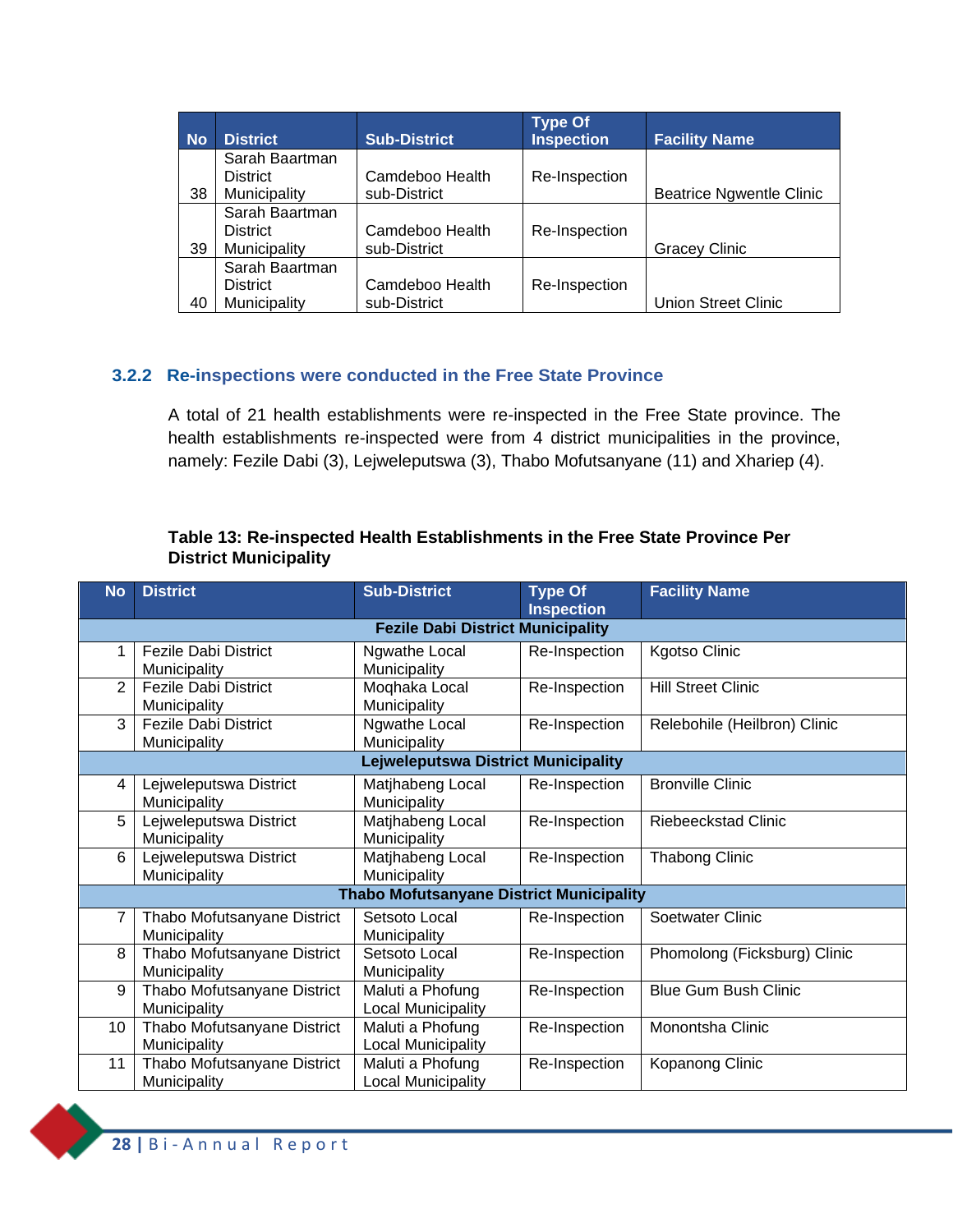| <b>No</b>       | <b>District</b>                             | <b>Sub-District</b>                  | <b>Type Of</b><br><b>Inspection</b> | <b>Facility Name</b>      |
|-----------------|---------------------------------------------|--------------------------------------|-------------------------------------|---------------------------|
| 12 <sup>°</sup> | Thabo Mofutsanyane District<br>Municipality | Setsoto Local<br>Municipality        | Re-Inspection                       | Masebabatso Clinic        |
| 13              | Thabo Mofutsanyane District<br>Municipality | Setsoto Local<br>Municipality        | Re-Inspection                       | Megheleng Clinic          |
| 14              | Thabo Mofutsanyane District<br>Municipality | Setsoto Local<br>Municipality        | Re-Inspection                       | Kokelong Clinic           |
| 15              | Thabo Mofutsanyane District<br>Municipality | Dihlabeng Local<br>Municipality      | Re-Inspection                       | <b>Reitumetse Clinic</b>  |
| 16              | Thabo Mofutsanyane District<br>Municipality | Setsoto Local<br>Municipality        | Re-Inspection                       | Nothnagel Clinic          |
| 17              | Thabo Mofutsanyane District<br>Municipality | Setsoto Local<br>Municipality        | Re-Inspection                       | Senekal Clinic            |
|                 |                                             | <b>Xhariep District Municipality</b> |                                     |                           |
| 18              | <b>Xhariep District Municipality</b>        | Kopanong Local<br>Municipality       | Re-Inspection                       | Philippolis Clinic        |
| 19              | <b>Xhariep District Municipality</b>        | Mohokare Local<br>Municipality       | Re-Inspection                       | <b>Thembalethu Clinic</b> |
| 20              | <b>Xhariep District Municipality</b>        | Kopanong Local<br>Municipality       | Re-Inspection                       | <b>Mamello Clinic</b>     |
| 21              | <b>Xhariep District Municipality</b>        | Kopanong Local<br>Municipality       | Re-Inspection                       | Nelson Mandela Clinic     |

#### **3.2.3 Re-inspections conducted in Gauteng Province**

<span id="page-30-0"></span>A total of 22 health establishments were inspected in Gauteng in the reporting period. The selected re-inspected health establishments were from 4 district municipalities in the province, namely: City of Johannesburg Metropolitan (12), City of Tshwane Metropolitan (1), Ekurhuleni Metropolitan (1) and West Rand (8).

#### **Table 14: Re-inspected Health Establishments in Gauteng Province Per District Municipality**

| <b>No</b> | <b>District</b>                                          | <b>Sub-District</b>                                   | <b>Type Of</b><br><b>Inspection</b> | <b>Facility Name</b>        |
|-----------|----------------------------------------------------------|-------------------------------------------------------|-------------------------------------|-----------------------------|
|           |                                                          | <b>City of Johannesburg Metropolitan Municipality</b> |                                     |                             |
|           | City of Johannesburg<br><b>Metropolitan Municipality</b> | Johannesburg G<br><b>Health sub-District</b>          | Re-Inspection                       | <b>Mountain View Clinic</b> |
| 2         | City of Johannesburg<br><b>Metropolitan Municipality</b> | Johannesburg A<br><b>Health sub-District</b>          | Re-Inspection                       | Witkoppen Clinic            |
| 3         | City of Johannesburg<br><b>Metropolitan Municipality</b> | Johannesburg D<br><b>Health sub-District</b>          | Re-Inspection                       | Jabavu/Vusabantu Clinic     |
| 4         | City of Johannesburg<br><b>Metropolitan Municipality</b> | Johannesburg D<br><b>Health sub-District</b>          | Re-Inspection                       | <b>Mofolo South Clinic</b>  |
| 5         | City of Johannesburg<br><b>Metropolitan Municipality</b> | Johannesburg D<br><b>Health sub-District</b>          | Re-Inspection                       | Moroka Clinic               |
| 6         | City of Johannesburg<br><b>Metropolitan Municipality</b> | Johannesburg D<br><b>Health sub-District</b>          | Re-Inspection                       | Senaoane Clinic             |
| 7         | City of Johannesburg<br><b>Metropolitan Municipality</b> | Johannesburg G<br><b>Health sub-District</b>          | Re-Inspection                       | Thula Mntwana Clinic        |

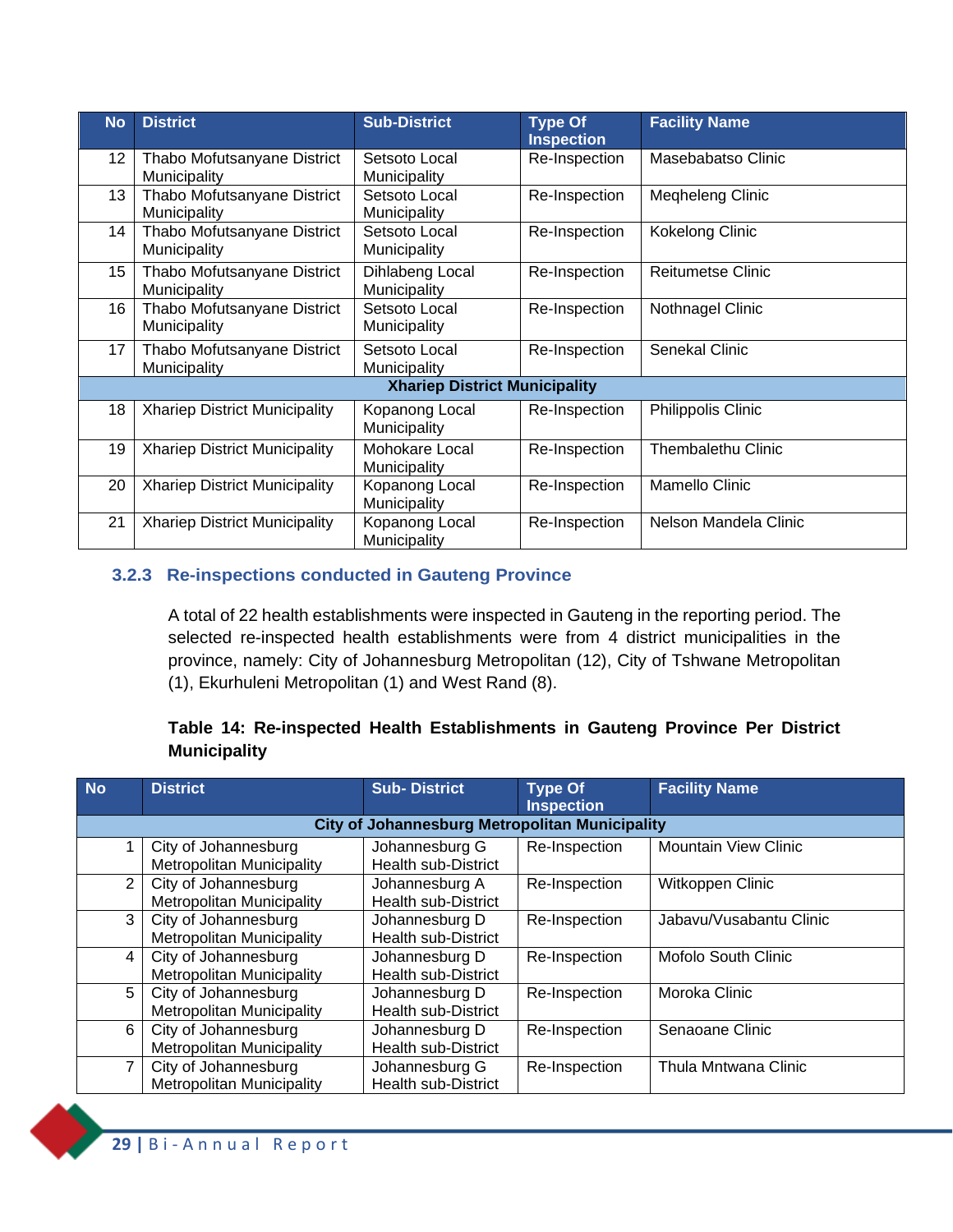| 8  | City of Johannesburg             | Johannesburg G                                   | Re-Inspection | Ennerdale Ext 9 Clinic      |
|----|----------------------------------|--------------------------------------------------|---------------|-----------------------------|
|    | <b>Metropolitan Municipality</b> | <b>Health sub-District</b>                       |               |                             |
| 9  | City of Johannesburg             | Johannesburg G                                   | Re-Inspection | <b>Vlakfontein Clinic</b>   |
|    | <b>Metropolitan Municipality</b> | <b>Health sub-District</b>                       |               |                             |
| 10 | City of Johannesburg             | Johannesburg A                                   | Re-Inspection | <b>Midrand West Clinic</b>  |
|    | <b>Metropolitan Municipality</b> | <b>Health sub-District</b>                       |               |                             |
| 11 | City of Johannesburg             | Johannesburg A                                   | Re-Inspection | Mayibuye Clinic             |
|    | <b>Metropolitan Municipality</b> | <b>Health sub-District</b>                       |               |                             |
| 12 | City of Johannesburg             | Johannesburg A                                   | Re-Inspection | <b>Halfway House Clinic</b> |
|    | Metropolitan Municipality        | <b>Health sub-District</b>                       |               |                             |
|    |                                  | <b>City of Tshwane Metropolitan Municipality</b> |               |                             |
| 13 | City of Tshwane Metropolitan     | Tshwane 3 Health                                 | Re-Inspection | <b>Folang Clinic</b>        |
|    | Municipality                     | sub-District                                     |               |                             |
|    |                                  | Ekurhuleni Metropolitan Municipality             |               |                             |
| 14 | Ekurhuleni Metropolitan          | Ekurhuleni South 2                               | Re-Inspection | Motsamai Clinic             |
|    | Municipality                     | <b>Health sub-District</b>                       |               |                             |
|    |                                  | <b>West Rand District Municipality</b>           |               |                             |
| 15 | <b>West Rand District</b>        | <b>Merafong City</b>                             | Re-Inspection | Wedela Clinic               |
|    | Municipality                     | <b>Local Municipality</b>                        |               |                             |
| 16 | <b>West Rand District</b>        |                                                  |               | <b>Muldersdrift Clinic</b>  |
|    |                                  | Mogale City Local                                |               |                             |
|    | Municipality                     | Municipality                                     | Re-Inspection |                             |
| 17 | <b>West Rand District</b>        | <b>Merafong City</b>                             |               | <b>Blyvooruitsig Clinic</b> |
|    | Municipality                     | <b>Local Municipality</b>                        | Re-Inspection |                             |
| 18 | <b>West Rand District</b>        | <b>Merafong City</b>                             |               | Kokosi Clinic               |
|    | Municipality                     | <b>Local Municipality</b>                        | Re-Inspection |                             |
| 19 | <b>West Rand District</b>        | Mogale City Local                                |               | Fanyana Nhlapo Clinic       |
|    | Municipality                     | Municipality                                     | Re-Inspection |                             |
| 20 | <b>West Rand District</b>        | Mogale City Local                                |               | Odirileng Maponya Clinic    |
|    | Municipality                     | Municipality                                     | Re-Inspection |                             |
| 21 | <b>West Rand District</b>        | <b>Merafong City</b>                             |               | <b>Deelkraal Clinic</b>     |
|    | Municipality                     | <b>Local Municipality</b>                        | Re-Inspection |                             |
| 22 | <b>West Rand District</b>        | <b>Merafong City</b>                             |               | <b>Thusanang Clinic</b>     |
|    | Municipality                     | <b>Local Municipality</b>                        | Re-Inspection |                             |

#### <span id="page-31-0"></span>**3.2.4 Re-inspections conducted in KwaZulu-Natal Province**

A total of 56 health establishments were inspected in KwaZulu-Natal province. The health establishments re-inspected were from 11 district municipalities in the province, including Amajuba (4), Ethekwini Metropolitan (10), Harry Gwala (2), iLembe (7), King Cetshwayo (8), Ugu (6), uMgungundlovu (1), Umkhanyakude (4), Umzinyathi (1), Uthukela (3) and Zululand (10).

#### **Table 15: Re-inspected Health Establishments in the KwaZulu-Natal Province Per District Municipality**

|                                                                                                                                               | <b>No</b> | <b>District</b> | <b>Sub-District</b> | <b>Type Of</b><br><b>Inspection</b> | <b>Facility Name</b> |
|-----------------------------------------------------------------------------------------------------------------------------------------------|-----------|-----------------|---------------------|-------------------------------------|----------------------|
| <b>Amajuba District Municipality</b><br>Amajuba District<br>Rosary Clinic<br>Newcastle Local<br>Re-Inspection<br>Municipality<br>Municipality |           |                 |                     |                                     |                      |
|                                                                                                                                               |           |                 |                     |                                     |                      |

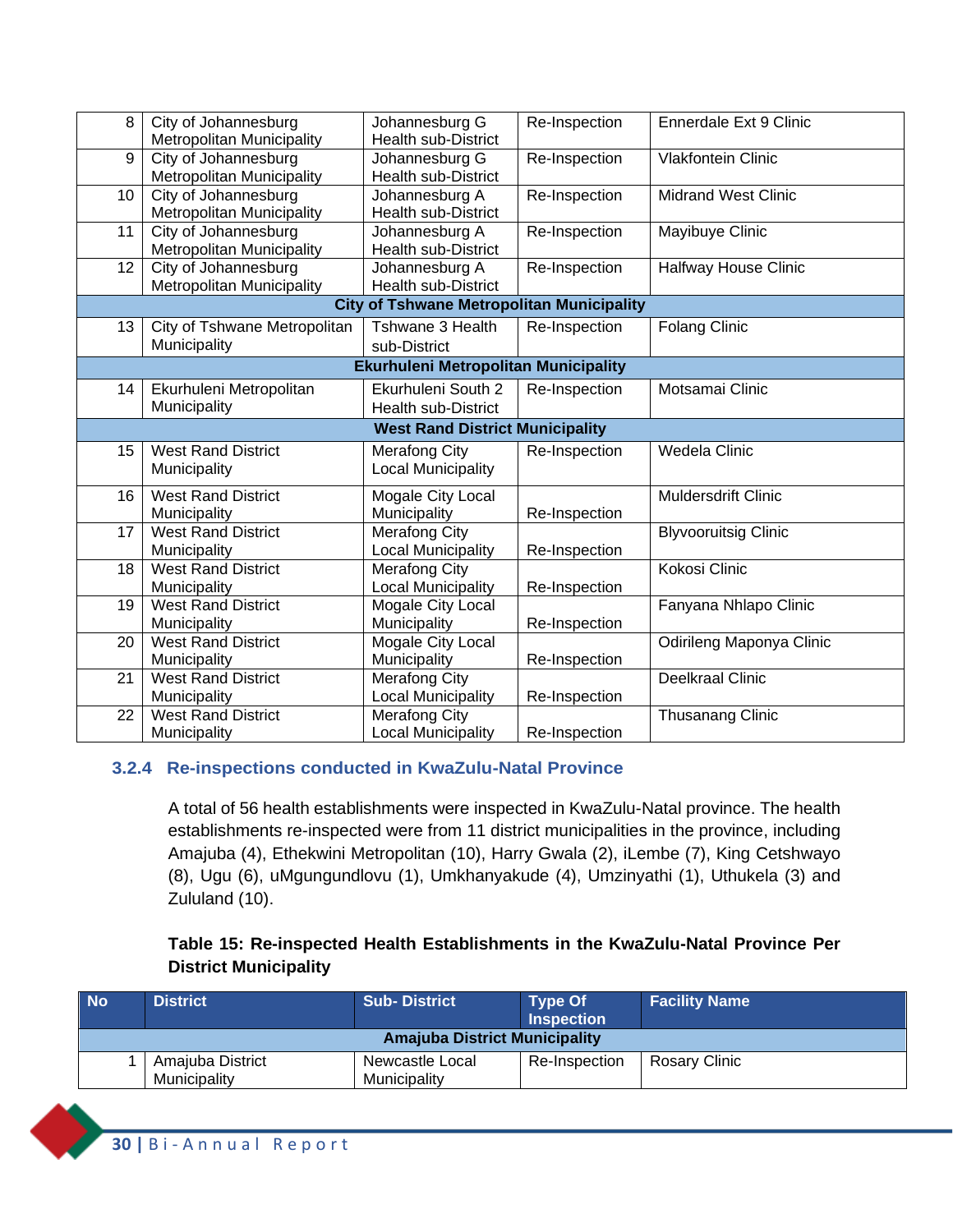| <b>No</b>      | <b>District</b>                             | <b>Sub-District</b>                                  | <b>Type Of</b><br><b>Inspection</b> | <b>Facility Name</b>           |
|----------------|---------------------------------------------|------------------------------------------------------|-------------------------------------|--------------------------------|
| $\overline{2}$ | Amajuba District<br>Municipality            | Newcastle Local<br>Municipality                      | Re-Inspection                       | Madadeni 5 Clinic              |
| 3              | Amajuba District<br>Municipality            | Newcastle Local<br>Municipality                      | Re-Inspection                       | Madadeni 7 Clinic              |
| 4              | Amajuba District<br>Municipality            | Newcastle Local<br>Municipality                      | Re-Inspection                       | Osizweni 3 Clinic              |
|                |                                             | eThekwini Metropolitan Municipality                  |                                     |                                |
| 5              | eThekwini Metropolitan                      | eThekwini                                            | Re-Inspection                       | Caneside Clinic                |
|                | Municipality                                | Metropolitan<br><b>Municipality Sub</b>              |                                     |                                |
| 6              | eThekwini Metropolitan                      | eThekwini                                            | Re-Inspection                       | Inanda Seminary Clinic         |
|                | Municipality                                | Metropolitan<br><b>Municipality Sub</b>              |                                     |                                |
| 7              | eThekwini Metropolitan<br>Municipality      | eThekwini<br>Metropolitan<br><b>Municipality Sub</b> | Re-Inspection                       | Ntuzuma Clinic                 |
| 8              | eThekwini Metropolitan<br>Municipality      | eThekwini<br>Metropolitan<br><b>Municipality Sub</b> | Re-Inspection                       | Amaoti Clinic                  |
| 9              | eThekwini Metropolitan<br>Municipality      | eThekwini<br>Metropolitan<br><b>Municipality Sub</b> | Re-Inspection                       | <b>Grove End Clinic</b>        |
| 10             | eThekwini Metropolitan<br>Municipality      | eThekwini<br>Metropolitan<br><b>Municipality Sub</b> | Re-Inspection                       | Redcliffe Clinic               |
| 11             | eThekwini Metropolitan<br>Municipality      | eThekwini<br>Metropolitan<br><b>Municipality Sub</b> | Re-Inspection                       | Austerville Clinic             |
| 12             | eThekwini Metropolitan<br>Municipality      | eThekwini<br>Metropolitan<br><b>Municipality Sub</b> | Re-Inspection                       | Sivananda Clinic               |
| 13             | eThekwini Metropolitan<br>Municipality      | eThekwini<br>Metropolitan<br><b>Municipality Sub</b> | Re-Inspection                       | Prince Mshiyeni Gateway Clinic |
| 14             | eThekwini Metropolitan<br>Municipality      | eThekwini<br>Metropolitan<br><b>Municipality Sub</b> | Re-Inspection                       | Umlazi G Clinic                |
|                |                                             | <b>Harry Gwala District Municipality</b>             |                                     |                                |
| 15             | <b>Harry Gwala District</b><br>Municipality | Umzimkhulu Local<br>Municipality                     | Re-Inspection                       | Mvoti Clinic                   |
| 16             | <b>Harry Gwala District</b><br>Municipality | Umzimkhulu Local<br>Municipality                     | Re-Inspection                       | Singisi Clinic                 |
|                |                                             | <b>iLembe District Municipality</b>                  |                                     |                                |
| 17             | iLembe District Municipality                | Mandeni Local<br>Municipality                        | Re-Inspection                       | Macambini Clinic               |
| 18             | iLembe District Municipality                | Mandeni Local<br>Municipality                        | Re-Inspection                       | Mandeni Clinic                 |
| 19             | iLembe District Municipality                | Mandeni Local<br>Municipality                        | Re-Inspection                       | Dokodweni Clinic               |
| 20             | iLembe District Municipality                | Mandeni Local<br>Municipality                        | Re-Inspection                       | Hlomendlini Clinic             |

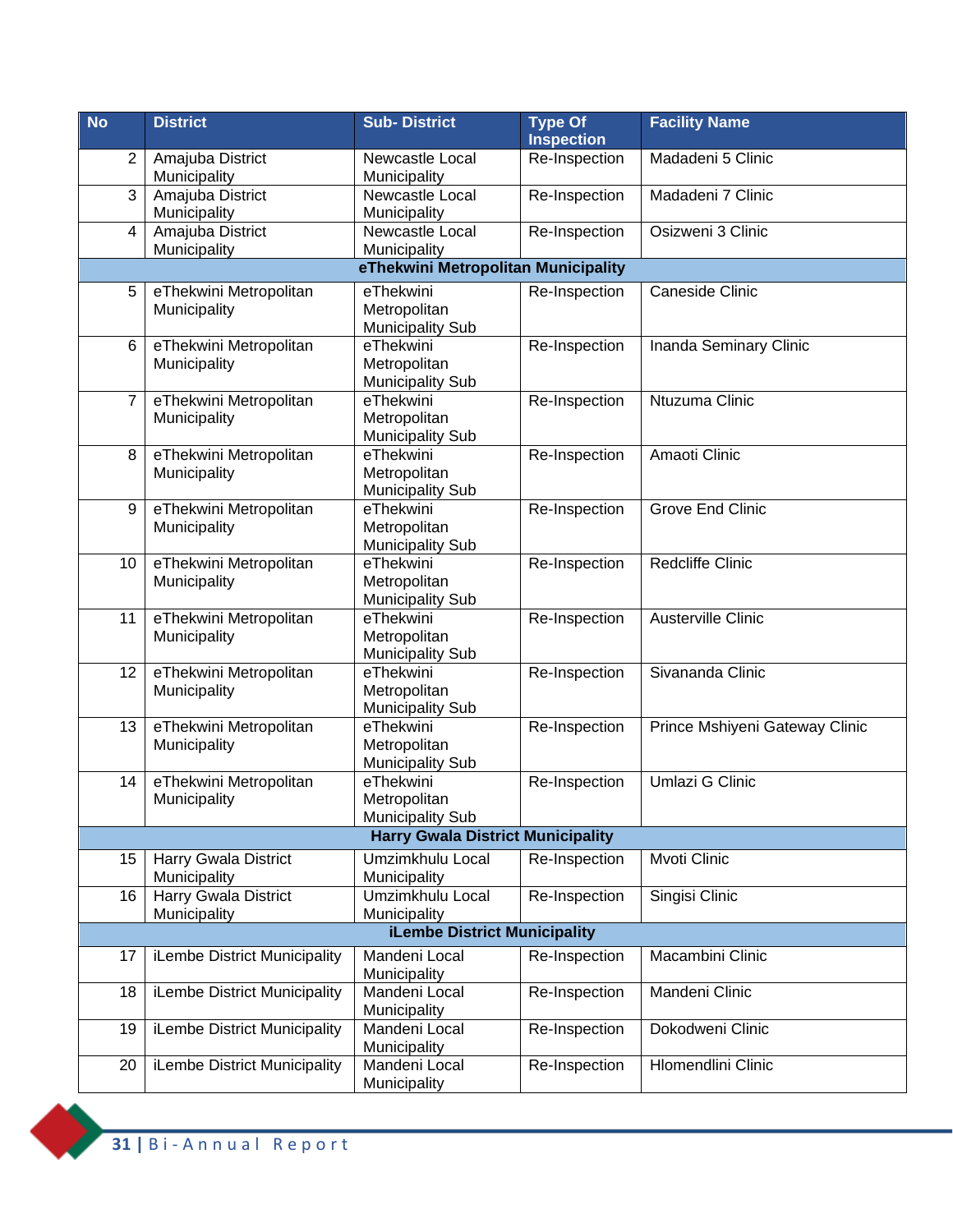| <b>No</b>                                 | <b>District</b>                         | <b>Sub-District</b>                                  | <b>Type Of</b><br><b>Inspection</b> | <b>Facility Name</b>     |  |  |
|-------------------------------------------|-----------------------------------------|------------------------------------------------------|-------------------------------------|--------------------------|--|--|
| 21                                        | iLembe District Municipality            | KwaDukuza Local<br>Municipality                      | Re-Inspection                       | KwaDukuza Clinic         |  |  |
| 22                                        | iLembe District Municipality            | KwaDukuza Local<br>Municipality                      | Re-Inspection                       | <b>Darnall Clinic</b>    |  |  |
| 23                                        | iLembe District Municipality            | KwaDukuza Local<br>Municipality                      | Re-Inspection                       | <b>Groutville Clinic</b> |  |  |
|                                           |                                         | <b>King Cetshwayo District Municipality</b>          |                                     |                          |  |  |
| 24                                        | King Cetshwayo District<br>Municipality | uMhlathuze Local<br>Municipality                     | Re-Inspection                       | Mabamba Clinic           |  |  |
| 25                                        | King Cetshwayo District<br>Municipality | uMhlathuze Local<br>Municipality                     | Re-Inspection                       | Mandlanzini Clinic       |  |  |
| 26                                        | King Cetshwayo District<br>Municipality | uMhlathuze Local<br>Municipality                     | Re-Inspection                       | Ngwelezana Clinic        |  |  |
| 27                                        | King Cetshwayo District<br>Municipality | uMhlathuze Local<br>Municipality                     | Re-Inspection                       | Umkhontokayise Clinic    |  |  |
| 28                                        | King Cetshwayo District<br>Municipality | uMhlathuze Local<br>Municipality                     | Re-Inspection                       | Empangeni Clinic         |  |  |
| 29                                        | King Cetshwayo District<br>Municipality | uMhlathuze Local<br>Municipality                     | Re-Inspection                       | Khandisa Clinic          |  |  |
| 30                                        | King Cetshwayo District<br>Municipality | uMhlathuze Local<br>Municipality                     | Re-Inspection                       | <b>Ntuze Clinic</b>      |  |  |
| 31                                        | King Cetshwayo District<br>Municipality | uMhlathuze Local<br>Municipality                     | Re-Inspection                       | Thokozani Clinic         |  |  |
|                                           |                                         | <b>Ugu District Municipality</b>                     |                                     |                          |  |  |
| 32                                        | <b>Ugu District Municipality</b>        | Umzumbe Local<br>Municipality                        | Re-Inspection                       | Gqayinyanga Clinic       |  |  |
| 33                                        | <b>Ugu District Municipality</b>        | Umzumbe Local<br>Municipality                        | Re-Inspection                       | Morrison's Post Clinic   |  |  |
| 34                                        | <b>Ugu District Municipality</b>        | <b>Hibiscus Coast Local</b><br>Municipality          | Re-Inspection                       | Ludimala Clinic          |  |  |
| 35                                        | <b>Ugu District Municipality</b>        | <b>Hibiscus Coast Local</b><br>Municipality          | Re-Inspection                       | Marburg Clinic           |  |  |
| 36                                        | <b>Ugu District Municipality</b>        | <b>Hibiscus Coast Local</b><br>Municipality          | Re-Inspection                       | Margate Clinic           |  |  |
|                                           | 37   Ugu District Municipality          | Hibiscus Coast Local   Re-Inspection<br>Municipality |                                     | Umtentweni Clinic        |  |  |
|                                           |                                         | uMgungundlovu District Municipality                  |                                     |                          |  |  |
| 38                                        | uMgungundlovu District<br>Municipality  | The Msunduzi Local<br>Municipality                   | Re-Inspection                       | <b>Ashdown Clinic</b>    |  |  |
| <b>Umkhanyakude District Municipality</b> |                                         |                                                      |                                     |                          |  |  |
| 39                                        | Umkhanyakude District<br>Municipality   | Umhlabuyalingana<br><b>Local Municipality</b>        | Re-Inspection                       | Mboza Clinic             |  |  |
| 40                                        | Umkhanyakude District<br>Municipality   | Jozini Local<br>Municipality                         | Re-Inspection                       | Ophondweni Clinic        |  |  |
| 41                                        | Umkhanyakude District<br>Municipality   | Jozini Local<br>Municipality                         | Re-Inspection                       | Jozini Clinic            |  |  |
| 42                                        | Umkhanyakude District<br>Municipality   | Jozini Local<br>Municipality                         | Re-Inspection                       | Nondabuya Clinic         |  |  |
| <b>Umzinyathi District Municipality</b>   |                                         |                                                      |                                     |                          |  |  |

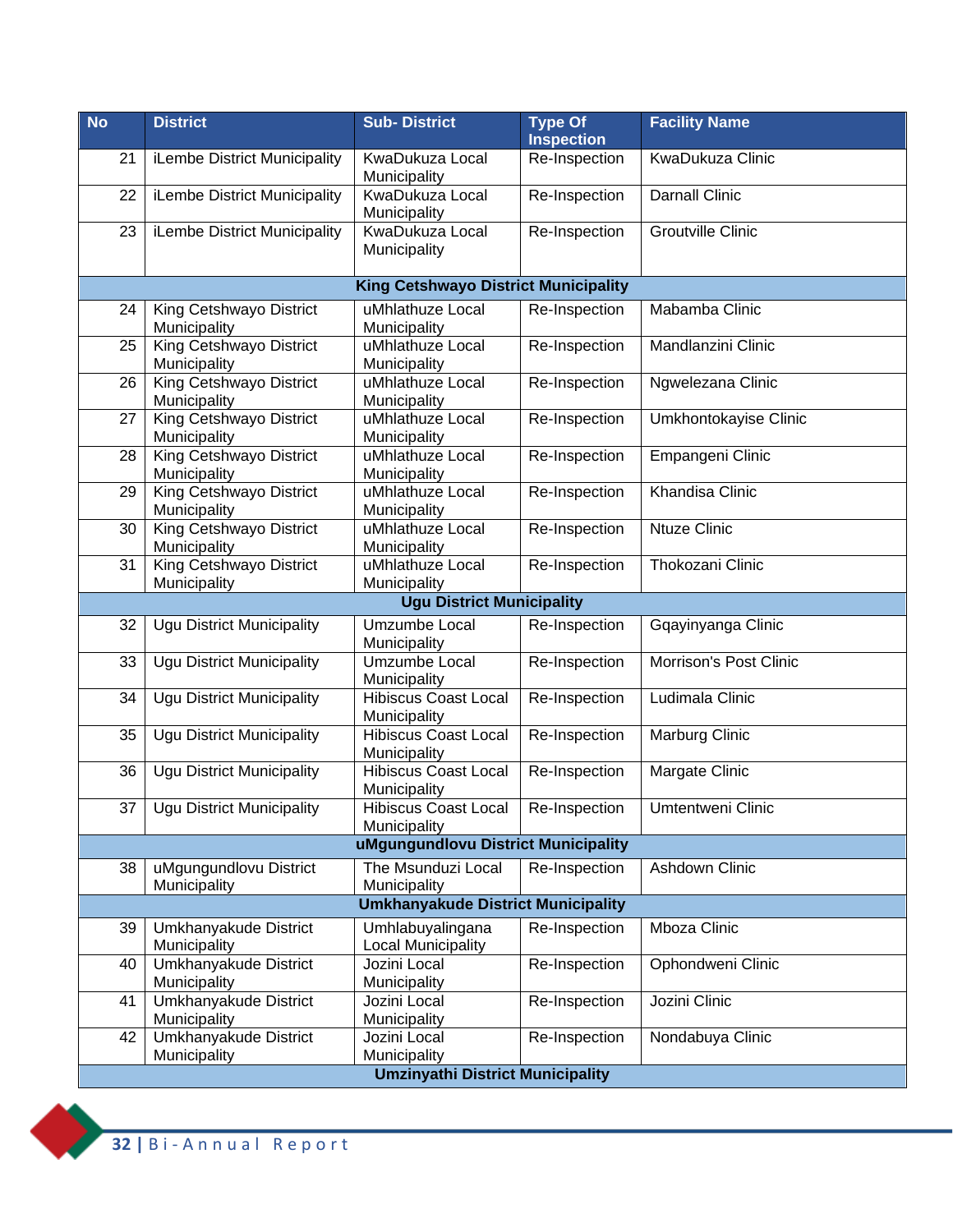| <b>No</b> | <b>District</b>          | <b>Sub-District</b>                   | <b>Type Of</b><br><b>Inspection</b> | <b>Facility Name</b>       |
|-----------|--------------------------|---------------------------------------|-------------------------------------|----------------------------|
| 43        | Umzinyathi District      | Nquthu Local                          | Re-Inspection                       | Masotsheni Clinic          |
|           | Municipality             | Municipality                          |                                     |                            |
|           |                          | <b>Uthukela District Municipality</b> |                                     |                            |
| 44        | <b>Uthukela District</b> | Emnambithi Local                      | Re-Inspection                       | <b>Tholusizo Clinic</b>    |
|           | Municipality             | Municipality                          |                                     |                            |
| 45        | <b>Uthukela District</b> | <b>Emnambithi Local</b>               | Re-Inspection                       | <b>Walton Clinic</b>       |
|           | Municipality             | Municipality                          |                                     |                            |
| 46        | <b>Uthukela District</b> | <b>Emnambithi Local</b>               | Re-Inspection                       | Acaciavale Clinic          |
|           | Municipality             | Municipality                          |                                     |                            |
|           |                          | <b>Zululand District Municipality</b> |                                     |                            |
| 47        | <b>Zululand District</b> | uPhongolo Local                       | Re-Inspection                       | Emkhwakhweni Clinic        |
|           | Municipality             | Municipality                          |                                     |                            |
| 48        | <b>Zululand District</b> | <b>Ulundi Local</b>                   | Re-Inspection                       | Magagadolo Clinic          |
|           | Municipality             | Municipality                          |                                     |                            |
| 49        | <b>Zululand District</b> | Ulundi Local                          | Re-Inspection                       | Nkonjeni Gateway Clinic    |
|           | Municipality             | Municipality                          |                                     |                            |
| 50        | <b>Zululand District</b> | uPhongolo Local                       | Re-Inspection                       | <b>Altona Clinic</b>       |
|           | Municipality             | Municipality                          |                                     |                            |
| 51        | <b>Zululand District</b> | <b>Ulundi Local</b>                   | Re-Inspection                       | Lomo Clinic                |
|           | Municipality             | Municipality                          |                                     |                            |
| 52        | <b>Zululand District</b> | <b>Ulundi Local</b>                   | Re-Inspection                       | <b>Wela Clinic</b>         |
|           | Municipality             | Municipality                          |                                     |                            |
| 53        | <b>Zululand District</b> | uPhongolo Local                       | Re-Inspection                       | Itshelejuba Gateway Clinic |
|           | Municipality             | Municipality                          |                                     |                            |
| 54        | <b>Zululand District</b> | uPhongolo Local                       | Re-Inspection                       | Ncotshane Clinic           |
|           | Municipality             | Municipality                          |                                     |                            |
| 55        | <b>Zululand District</b> | <b>Ulundi Local</b>                   | Re-Inspection                       | Mpungamhlophe Clinic       |
|           | Municipality             | Municipality                          |                                     |                            |
| 56        | <b>Zululand District</b> | Ulundi Local                          | Re-Inspection                       | Mdumezulu Clinic           |
|           | Municipality             | Municipality                          |                                     |                            |

#### **3.2.5 Re-inspections conducted in Limpopo Province**

<span id="page-34-0"></span>During the reporting period, a total of 9 health establishments were inspected in Limpopo. The health establishments re-inspected were from 4 district municipalities in the province, namely: Mopani (4), Sekhukhune (1), Vhembe (1) and Waterberg (3).

#### **Table 16: Re-inspected Health Establishments in the Limpopo Province Per District Municipality**

| <b>No</b> | <b>District</b>                     | <b>Sub-District</b>                          | <b>Type Of</b><br><b>Inspection</b> | <b>Facility Name</b>    |  |  |
|-----------|-------------------------------------|----------------------------------------------|-------------------------------------|-------------------------|--|--|
|           | <b>Mopani District Municipality</b> |                                              |                                     |                         |  |  |
|           | Mopani District Municipality        | Greater Tzaneen<br><b>Local Municipality</b> | Re-Inspection                       | Makgope Clinic          |  |  |
|           | <b>Mopani District Municipality</b> | Greater Tzaneen<br>Local Municipality        | Re-Inspection                       | Dr Hugo Nkabinde Clinic |  |  |

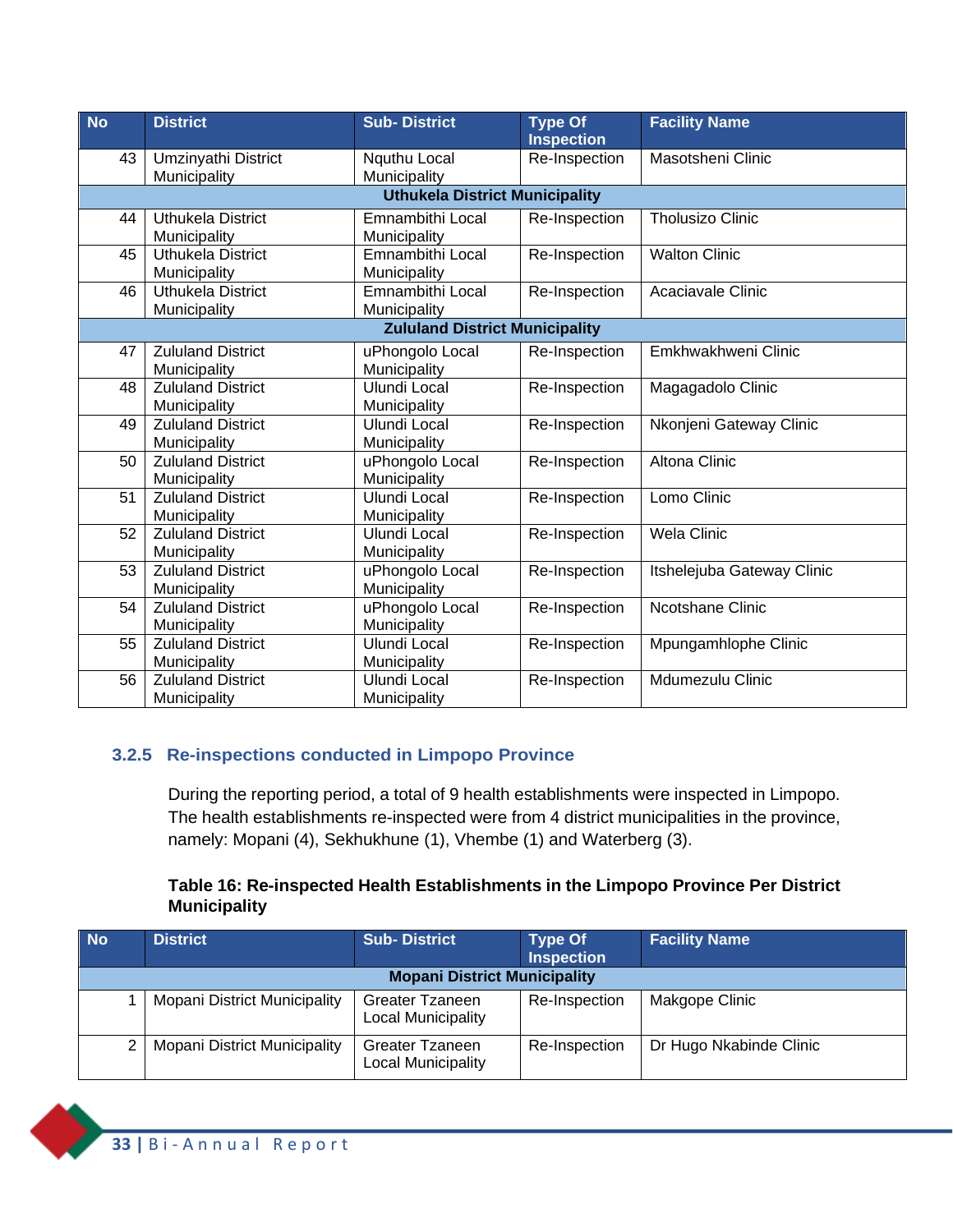| <b>No</b>                               | <b>District</b>                           | <b>Sub-District</b>                                 | <b>Type Of</b><br><b>Inspection</b> | <b>Facility Name</b>        |  |
|-----------------------------------------|-------------------------------------------|-----------------------------------------------------|-------------------------------------|-----------------------------|--|
| 3                                       | Mopani District Municipality              | Greater Tzaneen<br><b>Local Municipality</b>        | Re-Inspection                       | Madumane Clinic             |  |
| 4                                       | Mopani District Municipality              | <b>Greater Tzaneen</b><br><b>Local Municipality</b> | Re-Inspection                       | Morapalala Clinic           |  |
| <b>Sekhukhune District Municipality</b> |                                           |                                                     |                                     |                             |  |
| 5                                       | Sekhukhune District<br>Municipality       | Elias Motsoaledi<br>Local Municipality              | Re-Inspection                       | Philadelphia Gateway Clinic |  |
|                                         |                                           | <b>Vhembe District Municipality</b>                 |                                     |                             |  |
| 6                                       | <b>Vhembe District</b><br>Municipality    | Mutale Local<br>Municipality                        | Re-Inspection                       | Tshikundamalema Clinic      |  |
|                                         |                                           | <b>Waterberg District Municipality</b>              |                                     |                             |  |
|                                         | <b>Waterberg District</b><br>Municipality | Mogalakwena Local<br>Municipality                   | Re-Inspection                       | Bokwalakwala Clinic         |  |
| 8                                       | <b>Waterberg District</b><br>Municipality | Mogalakwena Local<br>Municipality                   | Re-Inspection                       | Mahwelereng Clinic          |  |
| 9                                       | <b>Waterberg District</b><br>Municipality | Mogalakwena Local<br>Municipality                   | Re-Inspection                       | Mosesetjane Clinic          |  |

#### **3.2.6 Re-inspections conducted in Mpumalanga Province**

<span id="page-35-0"></span>In Mpumalanga Province, a total of 18 health establishments were inspected during the reporting period. The re-inspected health establishments were from 3 district municipalities in the province, namely: Ehlanzeni (7), Gert Sibande (5) and Nkangala (6).

#### **Table 17: Re-inspected Health Establishments in the Mpumalanga Province Per District Municipality**

|                                           |                           |                                        | <b>Type Of</b>    |                           |  |
|-------------------------------------------|---------------------------|----------------------------------------|-------------------|---------------------------|--|
| <b>No</b>                                 | <b>District</b>           | <b>Sub-District</b>                    | <b>Inspection</b> | <b>Facility Name</b>      |  |
|                                           |                           | <b>Ehlanzeni District Municipality</b> |                   |                           |  |
|                                           | <b>Ehlanzeni District</b> | <b>Bushbuckridge Local</b>             |                   |                           |  |
|                                           | Municipality              | Municipality                           | Re-Inspection     | <b>Arthurseat Clinic</b>  |  |
|                                           | Ehlanzeni District        | <b>Bushbuckridge Local</b>             |                   |                           |  |
| $\overline{2}$                            | Municipality              | Municipality                           | Re-Inspection     | Moreipuso Clinic          |  |
|                                           | Ehlanzeni District        | <b>Bushbuckridge Local</b>             |                   |                           |  |
| 3                                         | Municipality              | Municipality                           | Re-Inspection     | Rolle Clinic              |  |
|                                           | <b>Ehlanzeni District</b> | Mbombela Local                         |                   |                           |  |
| 4                                         | Municipality              | Municipality                           | Re-Inspection     | Mjejane Clinic            |  |
|                                           | <b>Ehlanzeni District</b> | Mbombela Local                         |                   |                           |  |
| 5                                         | Municipality              | Municipality                           | Re-Inspection     | Clau Clau Clinic          |  |
|                                           | <b>Ehlanzeni District</b> | Mbombela Local                         |                   |                           |  |
| 6                                         | Municipality              | Municipality                           | Re-Inspection     | Mbonisweni Clinic         |  |
|                                           | <b>Ehlanzeni District</b> | Mbombela Local                         |                   |                           |  |
|                                           | Municipality              | Municipality                           | Re-Inspection     | <b>White River Clinic</b> |  |
| <b>Gert Sibande District Municipality</b> |                           |                                        |                   |                           |  |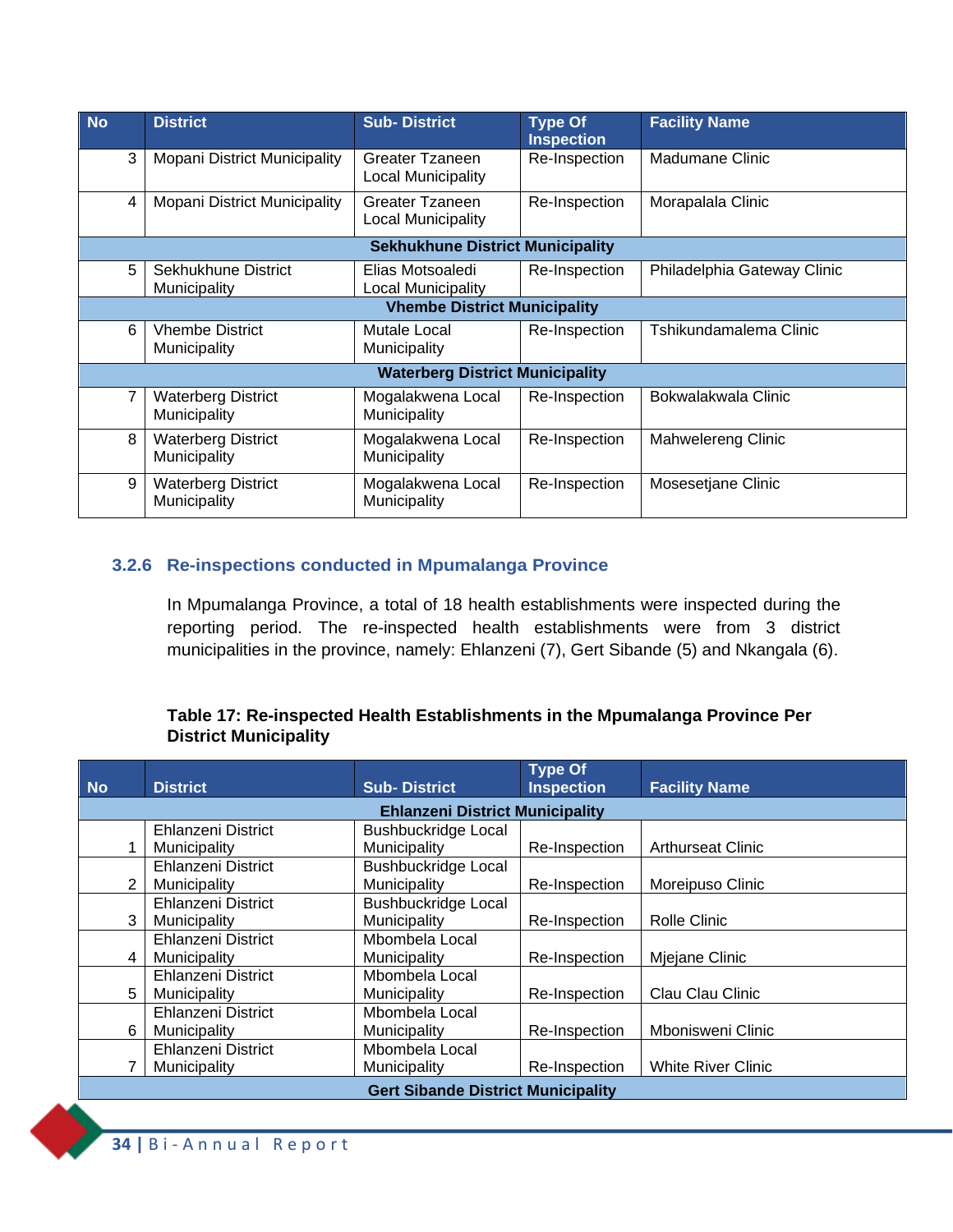| <b>No</b>       | <b>District</b>              | <b>Sub-District</b>                   | <b>Type Of</b><br><b>Inspection</b> | <b>Facility Name</b>         |
|-----------------|------------------------------|---------------------------------------|-------------------------------------|------------------------------|
|                 | <b>Gert Sibande District</b> | Govan Mbeki Local                     |                                     |                              |
| 8               | Municipality                 | Municipality                          | Re-Inspection                       | <b>Bethal Town Clinic</b>    |
|                 | <b>Gert Sibande District</b> | Govan Mbeki Local                     |                                     |                              |
| 9               | Municipality                 | Municipality                          | Re-Inspection                       | <b>Evander Clinic</b>        |
|                 | <b>Gert Sibande District</b> | Govan Mbeki Local                     |                                     |                              |
| 10              | Municipality                 | Municipality                          | Re-Inspection                       | Kinross/Thistle Grove Clinic |
|                 | <b>Gert Sibande District</b> | Govan Mbeki Local                     |                                     |                              |
| 11              | Municipality                 | Municipality                          | Re-Inspection                       | Langverwacht Clinic          |
|                 | <b>Gert Sibande District</b> | Msukaligwa Local                      |                                     |                              |
| 12              | Municipality                 | Municipality                          | Re-Inspection                       | Davel Clinic                 |
|                 |                              | <b>Nkangala District Municipality</b> |                                     |                              |
|                 | Nkangala District            | <b>Steve Tshwete Local</b>            |                                     |                              |
| 13              | Municipality                 | Municipality                          | Re-Inspection                       | Doornkop Clinic              |
|                 | Nkangala District            | Steve Tshwete Local                   |                                     |                              |
| 14              | Municipality                 | Municipality                          | Re-Inspection                       | Hendrina Clinic              |
|                 | Nkangala District            | Steve Tshwete Local                   |                                     |                              |
| 15 <sub>2</sub> | Municipality                 | Municipality                          | Re-Inspection                       | Middelburg Ext 6 Clinic      |
|                 |                              |                                       |                                     |                              |
|                 | Nkangala District            | <b>Steve Tshwete Local</b>            |                                     |                              |
| 16              | Municipality                 | <b>Municipality</b>                   | Re-Inspection                       | Middelburg Ext 8 Clinic      |
|                 | Nkangala District            | <b>Steve Tshwete Local</b>            |                                     |                              |
| 17              | Municipality                 | Municipality                          | Re-Inspection                       | <b>Nasaret Clinic</b>        |
|                 | Nkangala District            | Steve Tshwete Local                   |                                     |                              |
| 18              | Municipality                 | Municipality                          | Re-Inspection                       | Newtown Parkhome Clinic      |
|                 |                              |                                       |                                     |                              |

#### **3.2.7 Re-inspections conducted in North-West Province**

<span id="page-36-0"></span>A total of 9 health establishments were inspected in North-West in the reporting period. The health establishments re-inspected were from 3 of the 4 District Municipalities in the province, namely: Bojanala Platinum (2), Dr Kenneth Kaunda (4) and Dr Ruth Segomotsi Mompati (3).

#### **Table 18: Re-inspected Health Establishments in the North West Province Per District Municipality**

| <b>No</b>                               | <b>District</b>                                | <b>Sub-District</b>                 | Type Of<br><b>Inspection</b> | <b>Facility Name</b>        |  |  |  |
|-----------------------------------------|------------------------------------------------|-------------------------------------|------------------------------|-----------------------------|--|--|--|
|                                         | <b>Bojanala Platinum District Municipality</b> |                                     |                              |                             |  |  |  |
|                                         | Bojanala Platinum District<br>Municipality     | Rustenburg Local<br>Municipality    | Re-Inspection                | Rankelenyane Clinic         |  |  |  |
| 2                                       | Bojanala Platinum District<br>Municipality     | Rustenburg Local<br>Municipality    | Re-Inspection                | <b>Thekwane Clinic</b>      |  |  |  |
| Dr Kenneth Kaunda District Municipality |                                                |                                     |                              |                             |  |  |  |
| 3                                       | Dr Kenneth Kaunda District<br>Municipality     | Tlokwe Local<br>Municipality        | Re-Inspection                | <b>Steve Tshwete Clinic</b> |  |  |  |
| 4                                       | Dr Kenneth Kaunda District<br>Municipality     | <b>Tlokwe Local</b><br>Municipality | Re-Inspection                | Lesego Clinic               |  |  |  |

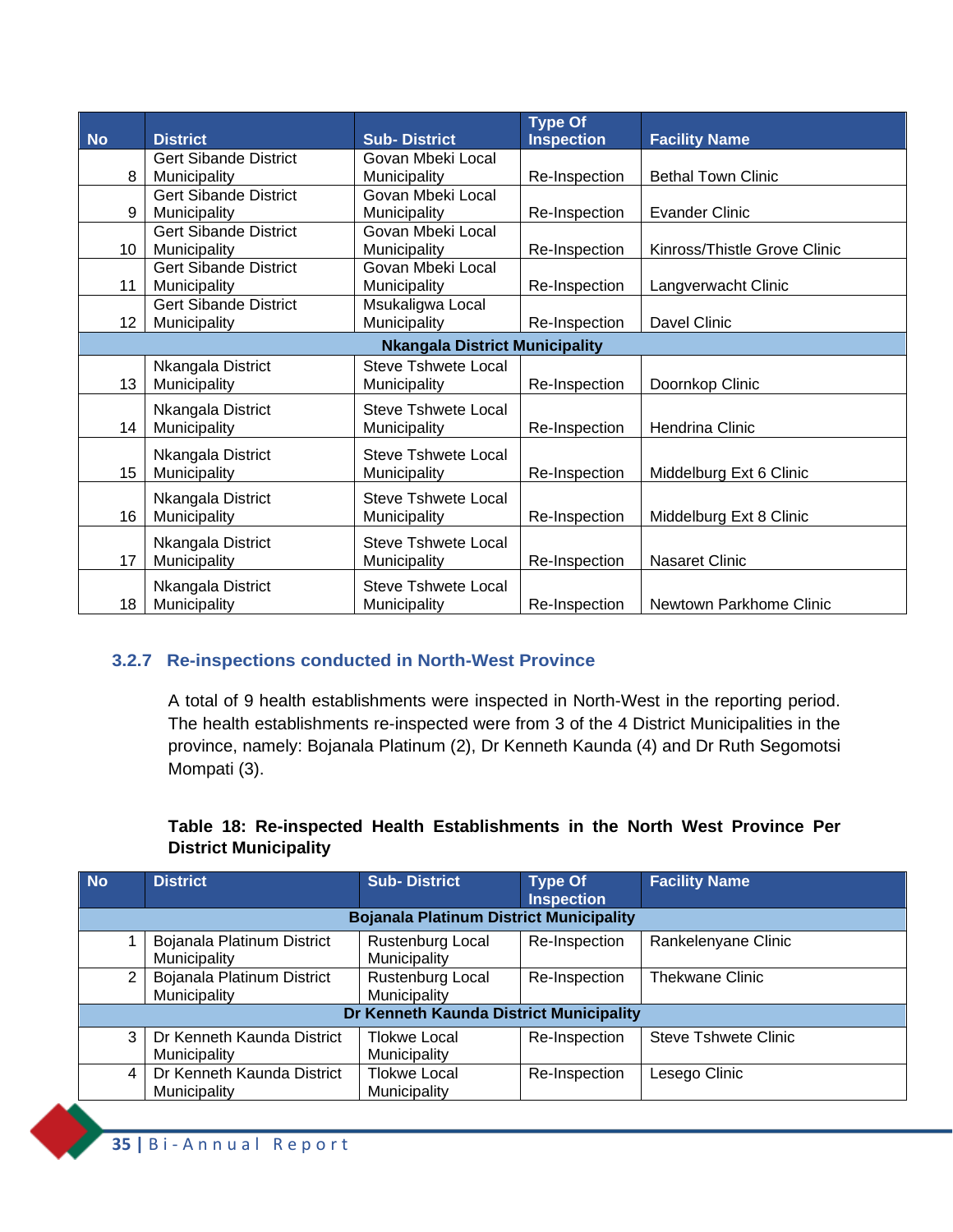| <b>No</b> | <b>District</b>                                           | <b>Sub-District</b>                          | <b>Type Of</b><br><b>Inspection</b> | <b>Facility Name</b>     |  |  |
|-----------|-----------------------------------------------------------|----------------------------------------------|-------------------------------------|--------------------------|--|--|
| 5         | Dr Kenneth Kaunda District<br>Municipality                | Tlokwe Local<br>Municipality                 | Re-Inspection                       | <b>Top City Clinic</b>   |  |  |
| 6         | Dr Kenneth Kaunda District<br>Municipality                | Ventersdorp Local<br>Municipality            | Re-Inspection                       | <b>Kgotso Clinic</b>     |  |  |
|           | Dr Ruth Segomotsi Mompati District Municipality           |                                              |                                     |                          |  |  |
|           | Dr Ruth Segomotsi Mompati<br><b>District Municipality</b> | Kagisano-Molopo<br><b>Local Municipality</b> | Re-Inspection                       | <b>Austrey Clinic</b>    |  |  |
| 8         | Dr Ruth Segomotsi Mompati<br><b>District Municipality</b> | Kagisano-Molopo<br><b>Local Municipality</b> | Re-Inspection                       | Kgokgojane Clinic        |  |  |
| 9         | Dr Ruth Segomotsi Mompati<br><b>District Municipality</b> | Kagisano-Molopo<br><b>Local Municipality</b> | Re-Inspection                       | Tlapeng (Ganyesa) Clinic |  |  |

#### **3.2.8 Re-inspections conducted in Northern Cape Province**

<span id="page-37-0"></span>A total of 5 health establishments were re-inspected in Northern Cape. These health establishments were from 4 district municipalities in the province, namely Frances Baard(1), Namakwa (2), Pixley ka Seme (1) and Zwelentlanga Fatman Mgcawu (1) **Table 19: Re-Inspected Health Establishments in the Northern Cape Province Per District Municipality**

| <b>No</b>                                        |                                      | <b>District</b>                     | <b>Sub-District</b>                         | <b>Type of</b><br><b>Inspection</b> | <b>Facility Name</b>       |  |
|--------------------------------------------------|--------------------------------------|-------------------------------------|---------------------------------------------|-------------------------------------|----------------------------|--|
|                                                  |                                      |                                     |                                             |                                     |                            |  |
|                                                  |                                      |                                     | <b>Frances Baard District Municipality</b>  |                                     |                            |  |
|                                                  |                                      | <b>Frances Baard District</b>       | Sol Plaatjie Local                          |                                     |                            |  |
|                                                  |                                      | Municipality                        | Municipality                                | Re-Inspection                       | <b>Beaconsfield Clinic</b> |  |
|                                                  | <b>Namakwa District Municipality</b> |                                     |                                             |                                     |                            |  |
|                                                  |                                      | Namakwa District                    | Khâi-Ma Local                               |                                     |                            |  |
|                                                  | 2                                    | Municipality                        | Municipality                                | Re-Inspection                       | Aggeneys Clinic            |  |
|                                                  |                                      | Namakwa District                    | Khâi-Ma Local                               |                                     |                            |  |
|                                                  | 3                                    | Municipality                        | Municipality                                | Re-Inspection                       | Pella Clinic               |  |
|                                                  |                                      |                                     | <b>Pixley ka Seme District Municipality</b> |                                     |                            |  |
|                                                  |                                      | Pixley ka Seme District             | Umsobomvu Local                             |                                     |                            |  |
|                                                  | 4                                    | Municipality                        | Municipality                                | Re-Inspection                       | <b>Norvalspont Clinic</b>  |  |
| Zwelentlanga Fatman Mgcawu District Municipality |                                      |                                     |                                             |                                     |                            |  |
|                                                  |                                      | Zwelentlanga Fatman                 | !Khara Hais Local                           |                                     |                            |  |
|                                                  | 5.                                   | <b>Mgcawu District Municipality</b> | Municipality                                | Re-Inspection                       | Kalksluit Clinic           |  |